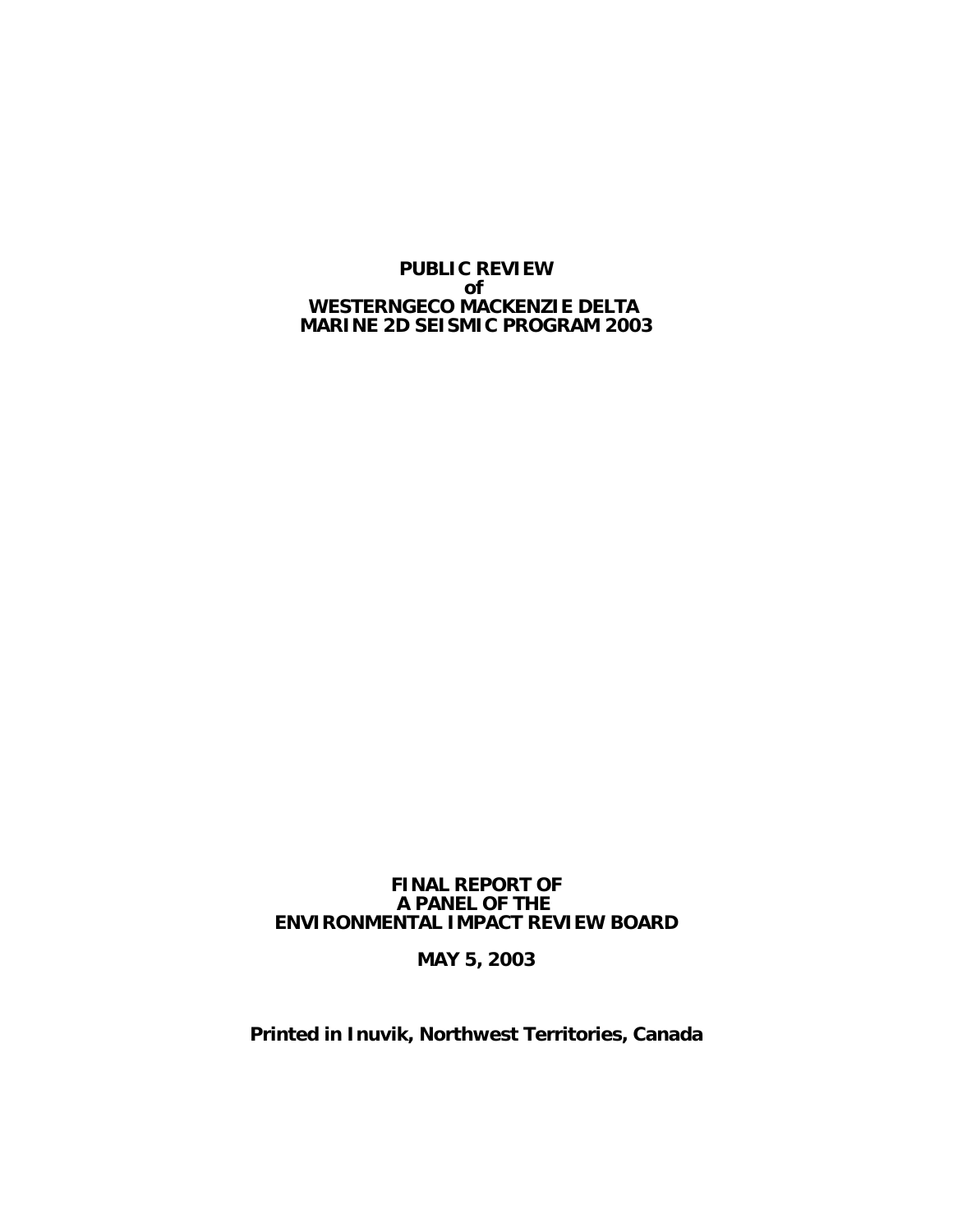# **TABLE OF CONTENTS**

| 1.0 | 1.1<br>1.2<br>1.3<br>1.4        |                                                                                                                                                                           |  |
|-----|---------------------------------|---------------------------------------------------------------------------------------------------------------------------------------------------------------------------|--|
| 2.0 | 2.1<br>2.2<br>2.3               |                                                                                                                                                                           |  |
| 3.0 |                                 |                                                                                                                                                                           |  |
| 4.0 | 4.1<br>4.2<br>4.3<br>4.4<br>4.5 |                                                                                                                                                                           |  |
| 5.0 | 5.1<br>5.2<br>5.3<br>5.4        | <b>MONITORING</b><br>Views of the Registered Participants and Public 17                                                                                                   |  |
| 6.0 | 6.1<br>6.2<br>6.3<br>6.4<br>6.5 |                                                                                                                                                                           |  |
| 7.0 | 7.1<br>7.2<br>7.3<br>7.4<br>7.5 |                                                                                                                                                                           |  |
| 8.0 | 8.1<br>8.2<br>8.3               | Views of the Registered Participants and the Public 21<br>Findings of the Panel contained and contained a series of the Panel contained a series and contained a series o |  |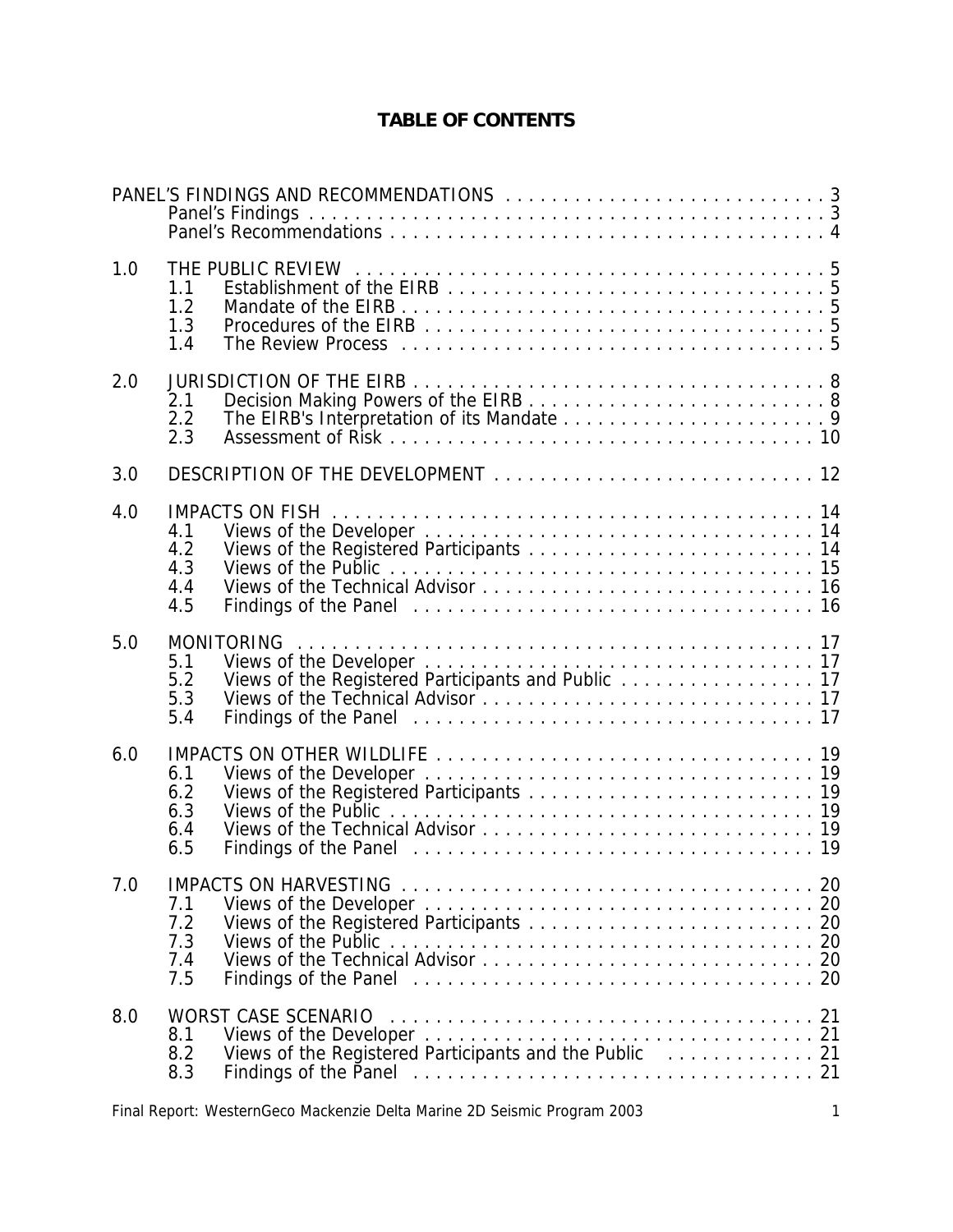| 9.0  | 9.1<br>9.2                           |                                                                                                |  |
|------|--------------------------------------|------------------------------------------------------------------------------------------------|--|
| 10.0 | 10.1<br>10.2<br>10.3<br>10.4<br>10.5 |                                                                                                |  |
|      |                                      |                                                                                                |  |
|      |                                      |                                                                                                |  |
|      | APPENDIX C                           |                                                                                                |  |
|      |                                      | APPENDIX D<br>LIST OF ACRONYMS USED IN THIS DOCUMENT<br>LIST OF ACRONYMS USED IN THIS DOCUMENT |  |
|      |                                      |                                                                                                |  |
|      |                                      |                                                                                                |  |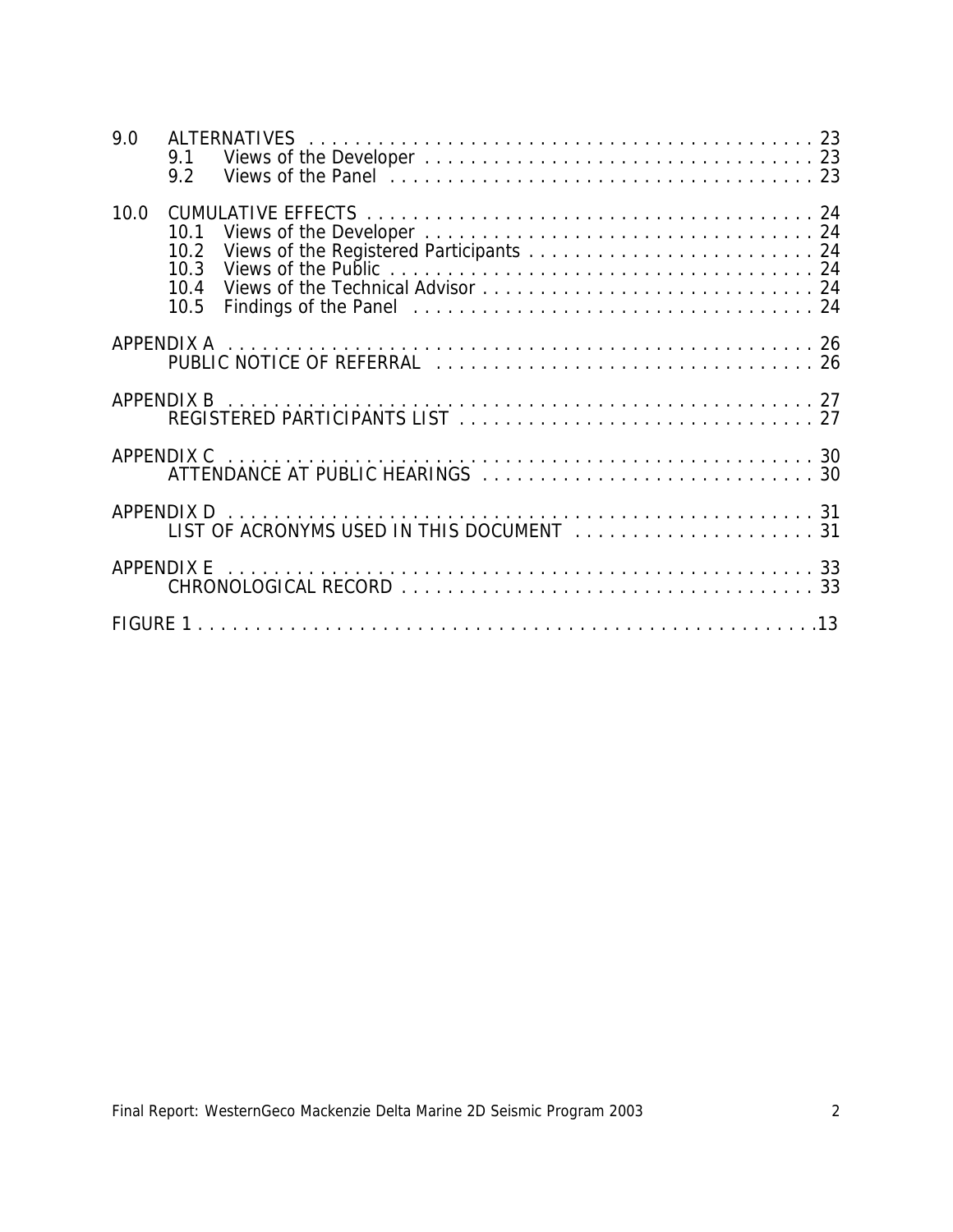#### **PUBLIC REVIEW OF WESTERNGECO MACKENZIE DELTA MARINE 2D SEISMIC PROGRAM 2003**

#### **PANEL'S FINDINGS AND RECOMMENDATIONS**

Following a referral from the Environmental Impact Screening Committee (EISC) on June 18, 2002, the Environmental Impact Review Board (EIRB) undertook a public review of a Development entitled "WesternGeco Mackenzie Delta River 2D Seismic Program 2002". The Development was put on hold, at WesternGeco's request, on June 26, 2002. With the review on hold, WesternGeco was able to carry out research by means of a Test Program during the summer of 2002 to ascertain the effects of seismic surveys on fish and other fauna in the Mackenzie River. The Development remained on hold until November 25, 2002, when WesternGeco requested the resumption of the review process.

The findings and recommendations made by the Panel of EIRB members, including terms and conditions are listed below. The mandate of the EIRB and the Panel, a summary of the Development under consideration, and the Panel's reasons for reaching its decision are presented in the main body of this report.

#### **Panel's Findings**

After a careful review of the evidence before it, particularly the results of WesternGeco's 2002 Test Program, the views of the Panel's technical advisor and the lack of concern expressed by community residents, the Panel recommends that the Development proceed with the mitigative measures proposed by the Developer.

These mitigative measures include:

- ramping up the airgun array each time it begins to operate;
- using an air gun array proven by testing to be appropriate in size for the records to be collected;
- shutting down the array frequently for repair and maintenance;
- conducting the survey before there are large upstream migrations of whitefish;
- traveling in the deepest portion of the channels:
- utilizing a monitoring program similar to that undertaken during the 2002 Test Program;
- operating only when the visibility is sufficient to allow the monitors to do their job effectively;
- suspending the Development, pending discussions with Fisheries and Oceans Canada (DFO) or Department of Resources, Wildlife and Economic Development (RWED-GNWT) representatives, should 10 or more stunned fish be observed within one hour, or any dead fish or wildlife, or any injured wildlife be observed in the wake of the Development. Resumption of the Development will be dependent on the results of those discussions and the circumstances leading to the injuries or mortalities;
- shutting down should a marine mammal or a semi-aquatic mammal be sighted within 1000 m of the ship.

The Panel estimates that should the worst case scenario come to pass, the fish harvesting loss for broad whitefish and inconnu could be \$328,350. The Panel notes that this figure does not take into account the cultural loss associated with the fish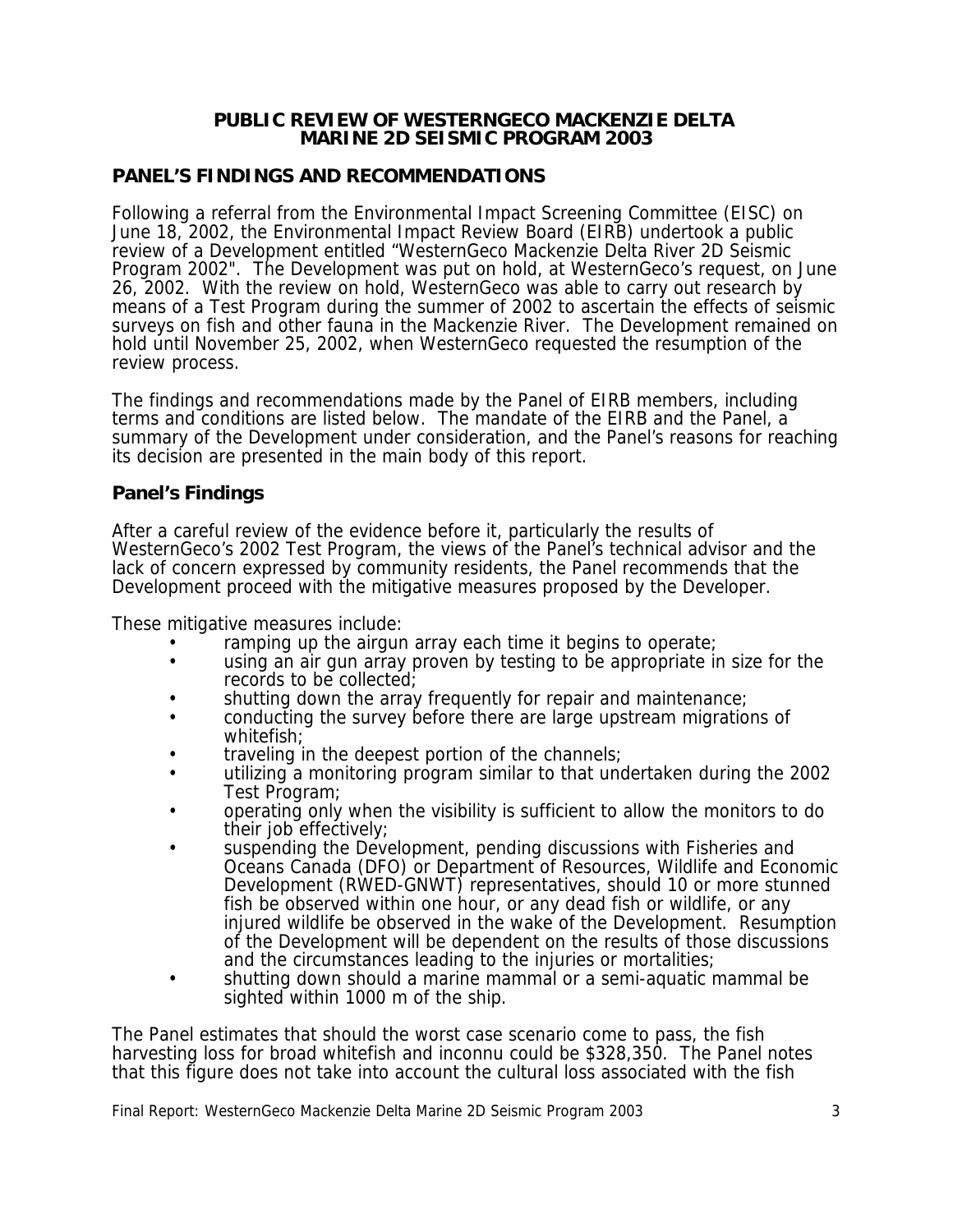harvest.

## **Panel's Recommendations**

[Note: Numbers in brackets correspond to the sections of this document from which the recommendations were taken]

To ensure that any impacts of the Development are minimized, the Panel recommends:

- that, as the Developer suggested, the survey be carried out in early August, but that it be allowed to extend into late August if circumstances prevent it from being undertaken earlier;(4.5)
- that the lead scout boat be equipped with a broad beam fish finder and that, in the vicinity of locations identified by DFO representatives as being known concentration spots for fish (Holmes Creek and Horseshoe Bend). the lead scout boat determines whether, at the time of the seismic survey, fish have concentrated there. If a concentration of fish is detected, the air gun array should be shut down one km before the concentration and not be ramped up until the array is one km past the concentration;(4.5)
- that guidelines be developed and incorporated into the instructions for monitors to effectively implement the previous recommendation. The guidelines should include a threshold which would serve to determine what is a fish concentration to avoid;  $(4.5)$
- that the monitor on the main vessel check frequently behind the vessel for indications of stunned or dead fish;(5.4)
- that monitors have access to direct communication to the appropriate Hunters and Trappers Committee (HTC)/Inuvialuit Game Council (IGC) when they deem necessary;(5.4)
- that WesternGeco communicate, by means of a letter in advance of the Development, with all of the cabin owners along the proposed routes to advise them of the Development and its timing;  $(5.4)$
- that DFO be permitted to have an observer on board the vessel for the duration of the Development.(5.4)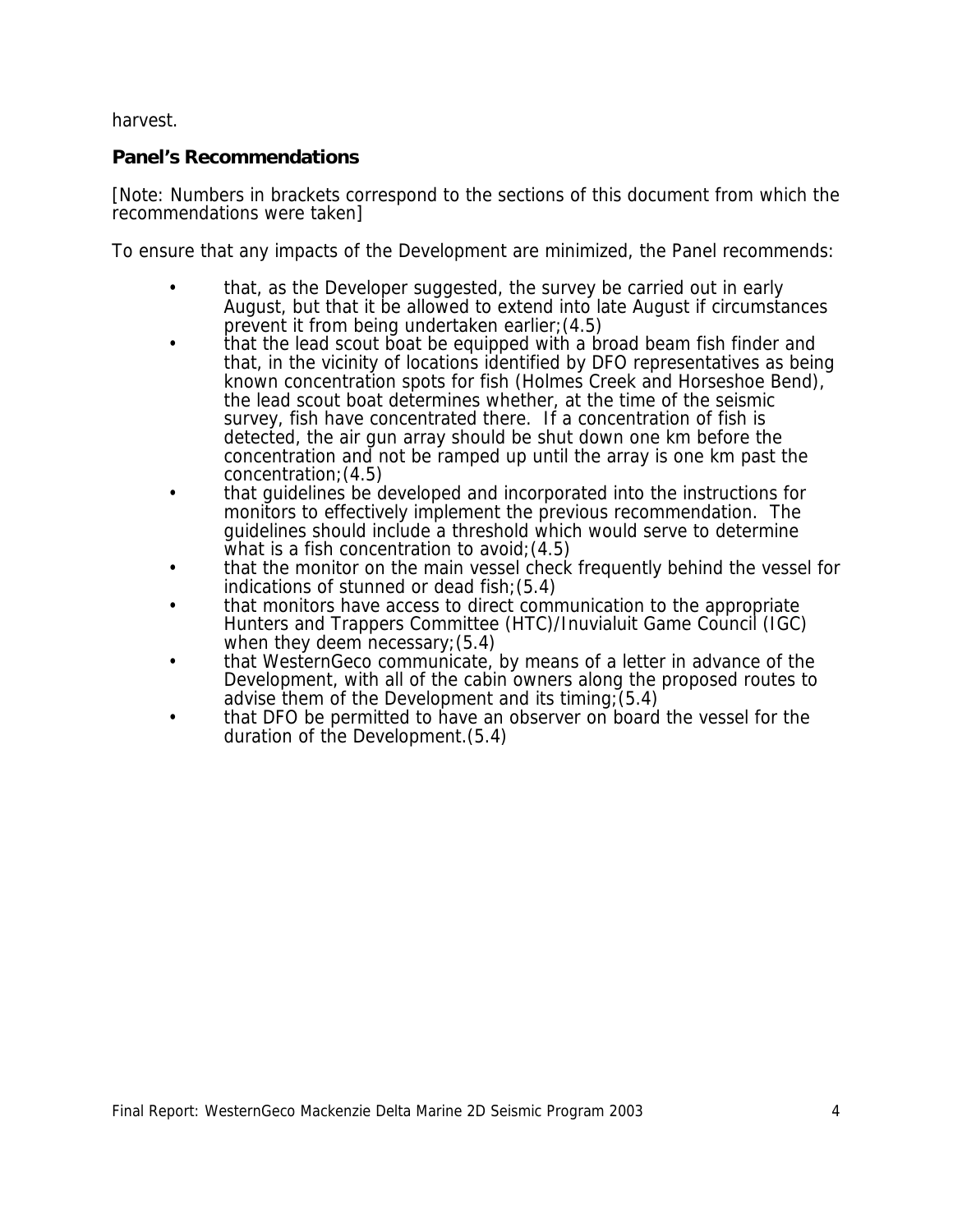## **1.0 THE PUBLIC REVIEW**

## **1.1 Establishment of the EIRB**

The *Inuvialuit Final Agreement* (IFA), dated June 5, 1984, settled the land claim of the Inuvialuit in the Western Arctic Region of Canada. This Agreement was "approved, given effect and declared valid" by subsection 3(1) of the *Western Arctic (Inuvialuit)* Claims Settlement Act, being Chapter 24, 32-33, Elizabeth II of the Statutes of Canada.

The Act further provided in subsection 3(2) that the beneficiaries under the IFA "shall have the rights, privileges and benefits set out in the Agreement", and in section 4 that the provisions of the Act and of the IFA will prevail over any other law applying to the Territory in the event of inconsistency or conflict.

Being a land claims settlement within the meaning of section 35 of the *Constitution Act*, 1982, the IFA is thereby affirmed as an existing aboriginal right. In consequence of these statutory provisions, the terms of the IFA are given a preferred status over all other federal and territorial laws within the defined ISR in the Western Arctic.

The IFA provides the basis of the jurisdiction of the EIRB to review WesternGeco's "WesternGeco Mackenzie Delta River 2D Seismic Program 2002" (the Development).

### **1.2 Mandate of the EIRB**

Under the IFA the Development is a "development" within the meaning of section two and, as such, was subject to screening by the EISC, pursuant to the provisions of sections 11 and 13 of the IFA. IFA subsections 11(16) and 13(10) authorize the EISC to refer the development to the EIRB for a public review and environmental impact assessment if the EISC determines that the development could have significant negative environmental impact, or negative impact on present or future wildlife harvesting.

On June 18, 2002, the EISC Panel, constituted to screen WesternGeco's Development, decided "the development could have significant negative impacts on the environment or Inuvialuit wildlife harvesting in the Inuvialuit Settlement Region and is subject to assessment and review under the Inuvialuit Final Agreement [IFA s. 11 (13)(b)]".

By a letter dated June 20, 2002, William Klassen, Chair of the EISC, informed Robert Hornal, Chair of the EIRB, of the EISC Panel's June 18, 2002, decision.

### **1.3 Procedures of the EIRB**

The EIRB has enacted By-Law No. 1 and published its *Operating Procedures* dated June 18, 2001, pursuant to the powers given to it by subsection 11( $\tilde{2}3$ ) of the IFA to establish and adopt by-laws and rules for its internal management and procedures. Together with the IFA, these documents contain the rules and guidelines that constitute the procedures of the EIRB.

### **1.4 The Review Process**

In accordance with subsection 12.4 of the *Operating Procedures*, the Secretary to the EIRB issued a Public Notice of Referral dated June 24, 2002, to the News/North and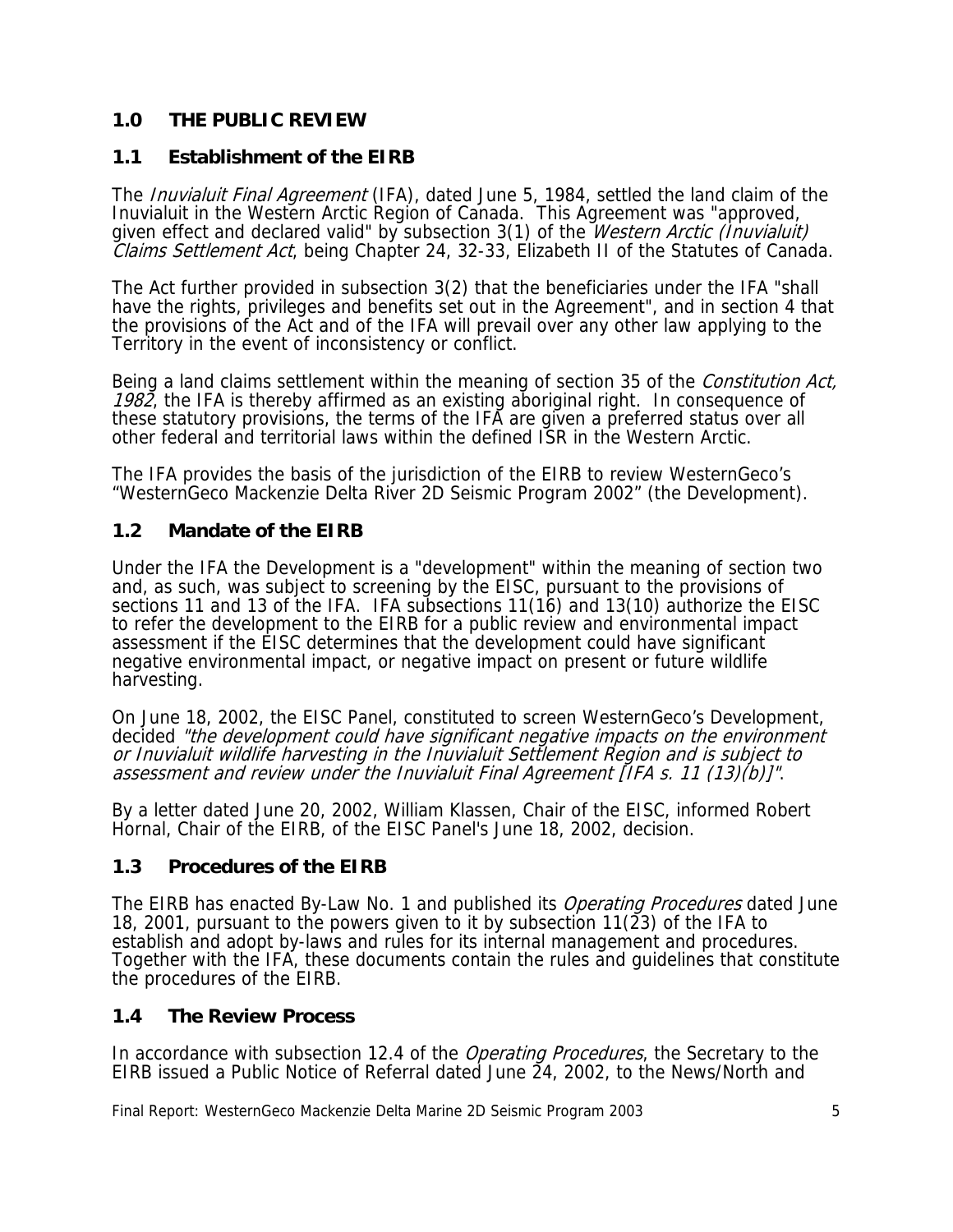Inuvik Drum newspapers (Appendix A). The notice announced the referral of WesternGeco's Development to the EIRB and invited individuals and/or organizations to become Registered Participants. A list of Registered Participants is provided in Appendix B. The Secretary distributed all documents submitted by WesternGeco and all written comments from Registered Participants to all other parties and Registered Participants.

In a letter, dated June 26, 2002, a request was made by WesternGeco to have the Development put on hold status effective that day. The EIRB allowed the Development to be put on hold in order to allow WesternGeco to conduct exploratory testing during the summer of 2002. A letter was received by the EIRB, from WesternGeco, on November 25, 2002, requesting that the hold status be removed from the Development and to resume the review process. The EIRB, then, recommenced its review of the Development.

The EIRB retained Bill Griffiths, an Aquatic Biologist with 25 years experience with fisheries in the Beaufort Sea, as Technical Advisor and Debra Fendrick of Austring, Fendrick, Fairman & Parkkari as Legal Counsel.

In addition, the Joint Secretariat, which provided administrative services to the Panel, retained Barbara Berg as the Environmental Impact Assessment - Resource Person Assistant and Myrna Button as the Procedures Clerk. These individuals, along with Jonathan W. Allen, the EIRB Secretary, made up the Panel's staff for the public review.

On January 7, 2003, the EIRB received a document entitled "WesternGeco Mackenzie Delta Marine 2D Seismic Program 2003" from WesternGeco as their draft Environmental Impact Statement (EIS), in accordance with the *Operating Procedures*.

The *Operating Procedures* permit the EIRB, at its discretion, to determine whether the proposed development may be treated as a "Small Scale Development" (SSD) or as a development requiring a "Standard Public Review" (SPR).

At its meeting on February 6, 2003, the EIRB considered the criteria in subsection 13.1 of its *Operating Procedures* and decided that the Development should be directed into the SSD review procedure, subject to certain variation, under sections 13 and 15 of the Operating Procedures.

The *Operating Procedures* call for the Chair of the EIRB to select a Review Panel once the EIRB accepts the EIS. The Review Panel is to include the Chair, two EIRB Members appointed by the Inuvialuit Game Council, one EIRB Member nominated by the Government of Canada and one EIRB Member nominated by the Government of the Northwest Territories or the Government of Yukon.

On February 6, 2003, the EIRB accepted WesternGeco's EIS as suitable for use under the SSD review procedure. At the same time, the Chair appointed the following Members as the Review Panel for the review of this Development:

> Robert Hornal - Chair Peter Bannon Richard Binder Tom Butters Herbert Felix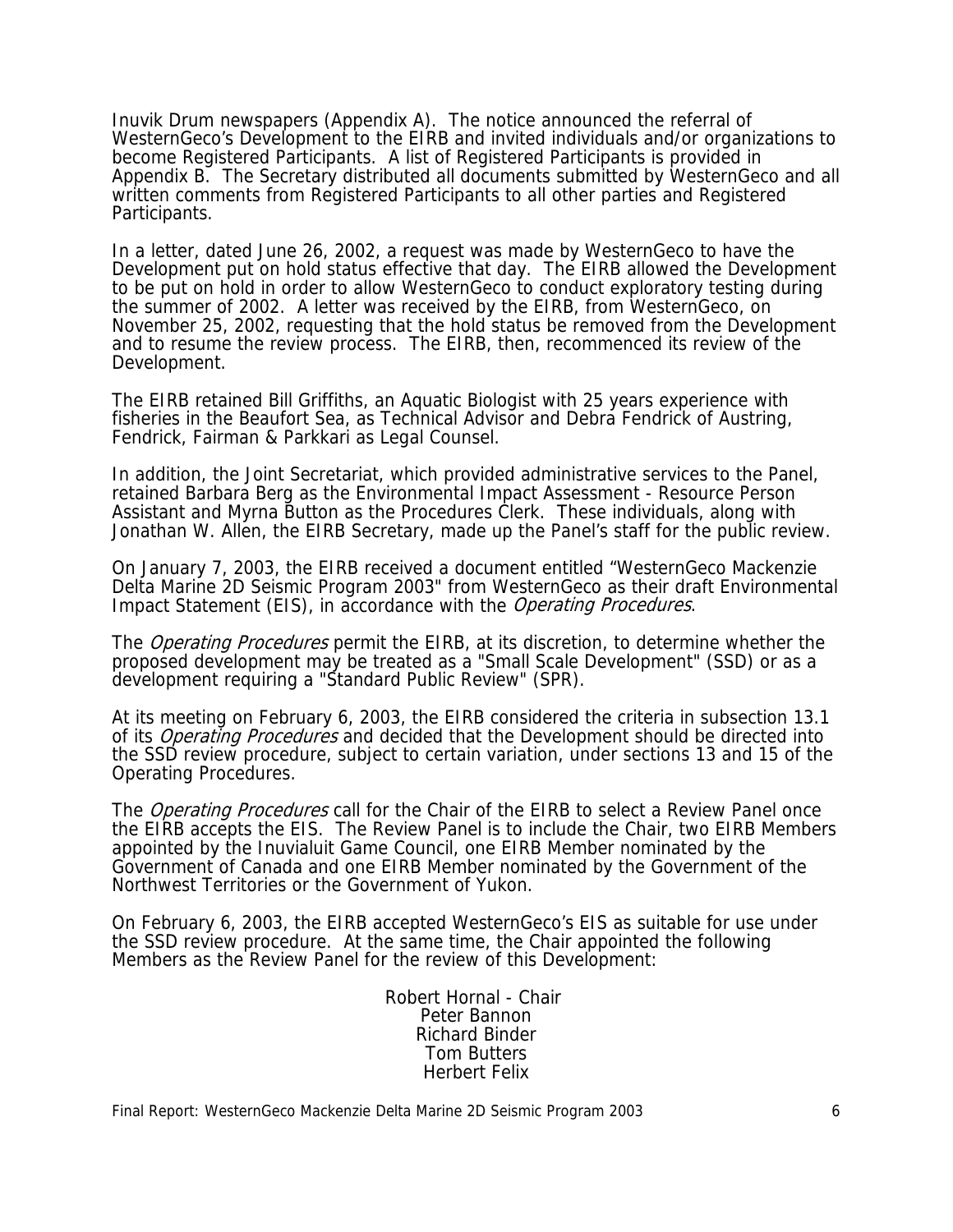Once designated, the Panel conducted the Public Review and represented the EIRB for the purposes of the Review. Public meetings for the review were scheduled as follows:

> April 14, 2003 - Aklavik, NT April 15, 2003 - Tuktoyaktuk, NT April 16, 2003 - Inuvik, NT

A list of residents attending each public meeting, is included in Appendix C of this report.

In addition to the public meetings, a technical session involving representatives from the Developer, Regulators and Registered Participants was held in Inuvik on April 16, 2003.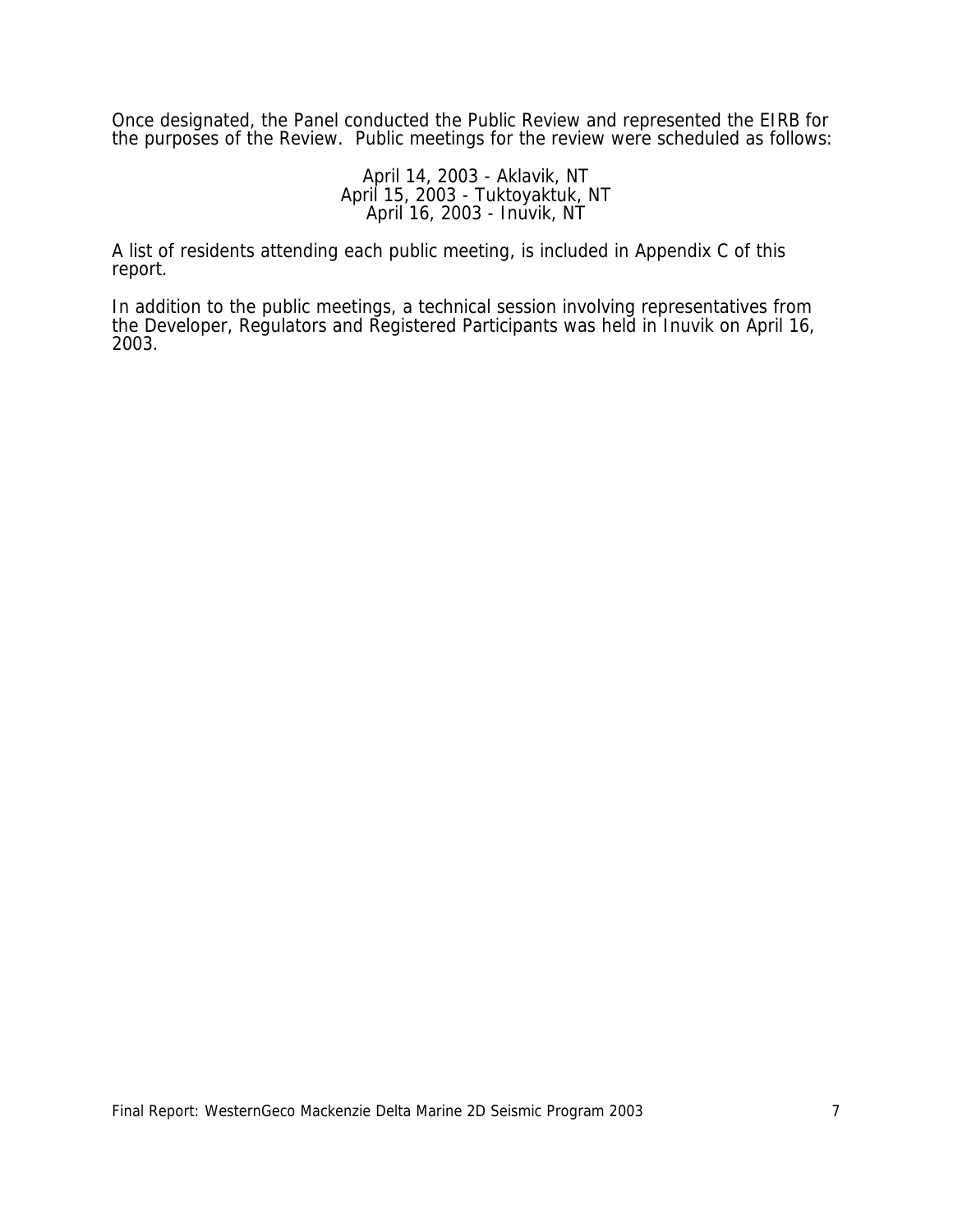## **2.0 JURISDICTION OF THE EIRB**

### **2.1 Decision Making Powers of the EIRB**

In reaching its decision on any proposal properly brought before it, the matters which the EIRB must decide are set out in the IFA.

The fundamental duty of the EIRB is set out in section 11(24) of the IFA which states:

"The Review Board shall expeditiously review all projects referred to it and on the basis of the evidence and information before it shall recommend whether or not the development should proceed and, if it should, on what terms and conditions, including mitigative and remedial measures. The Review Board may also recommend that the development should be subject to further assessment and review and if so, the data or information required."

In this case, the EISC referred the proposed Development to the EIRB, in part because the EISC determined that the Development could impact on traditional Inuvialuit harvesting of fish from the Mackenzie River and/or channels. As a result, the EIRB in making its decision under section 11(24) of the IFA must necessarily consider the requirements set out in section 13(11) of the IFA.

Section 13 of the IFA , in general, deals with wildlife compensation in the event of a development's negative impact on harvesting.

The objectives of section 13 of the IFA are as follows:

(a) to prevent damage to wildlife and its habitat and to avoid disruption of Inuvialuit harvesting activities by reason of development; and

(b) if damage occurs, to restore wildlife and its habitat as far as is practicable to its original state and to compensate Inuvialuit hunters, trappers and fishermen for the loss of their subsistence or commercial harvesting opportunities.

It should also be noted that the IFA defines wildlife as meaning

"All fauna in a wild state other than reindeer."

IFA subsection 13(11) specifically provides that:

"Where, pursuant to subsection (10), a proposal is referred to the Review Board, it shall, on the basis of the evidence and information before it, recommend to the government authority empowered to approve the proposed development:

(a) terms and conditions relating to the mitigative and remedial measures that it considers necessary to minimize any negative impact on wildlife harvesting; and

(b) an estimate of the potential liability of the developer, determined on a worst case scenario, taking into consideration the balance between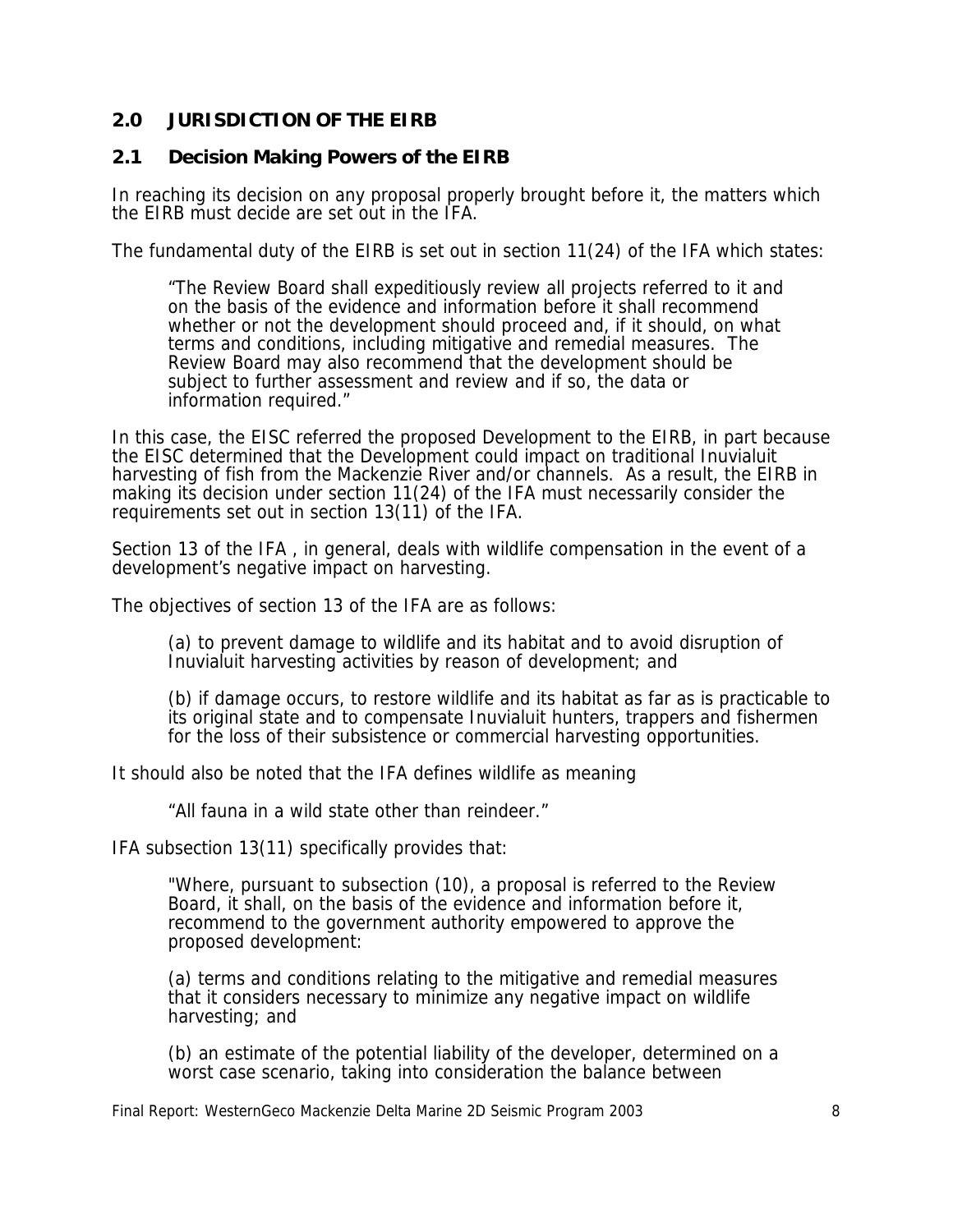economic factors, including the ability of the developer to pay, and environmental factors."

Liability for damage is defined in IFA subsection 13(15) which in part reads:

"Where it is established that actual wildlife harvest loss or future harvest loss was caused by development, the liability of the developer shall be absolute and he shall be liable without proof of fault or negligence for compensation to the Inuvialuit and for the cost of mitigative and remedial measures..."

"actual wildlife harvest loss" means:

"provable loss or diminution of wildlife harvesting, or damage to property used in harvesting wildlife, or both" , and

"future harvest loss" means:

"provable damage to habitat or disruption of harvestable wildlife having a foreseeable negative impact on future wildlife harvesting" [IFA subsection 13(8)]."

To clarify, in exercising its decision-making powers, the EIRB *recommends* whether or not the development should proceed. However, the final decision always rests with the appropriate government authority. In certain cases, more than one such authority may be involved.

If the competent government authority is unwilling or unable to accept the EIRB's recommendations, or wishes to modify any of them, reasons must be made public in writing within 30 days of the decision [IFA subsection 11(29)]. Nevertheless, the IFA provides that no licence or approval shall be issued by a government authority that would permit any proposed development to proceed unless the provisions of the Environmental Impact Screening and Review Process under the IFA have been complied with [IFA subsection 11(31)].

### **2.2 The EIRB's Interpretation of its Mandate**

Subsection 3.1 of this document describes the decision-making powers of the EIRB. The EIRB recommends the approval or rejection of the development and, if approval is recommended, prescribe terms and conditions on which it may proceed.

In particular, IFA subsection 13(11)(a) requires the EIRB to specify terms and conditions that it considers necessary to minimize any negative impacts on wildlife harvesting. IFA subsection 13(11)(b) requires the EIRB to provide an estimate of the potential liability of the developer.

While the EIRB is mandatorily required to provide recommendations on certain aspects of any proposed development, the factors which the EIRB should consider in reaching its conclusions are not set out. The EIRB must determine the factors for its consideration in each proposal brought before it for review.

To determine these factors, the EIRB considers the principles set out in section 1 of the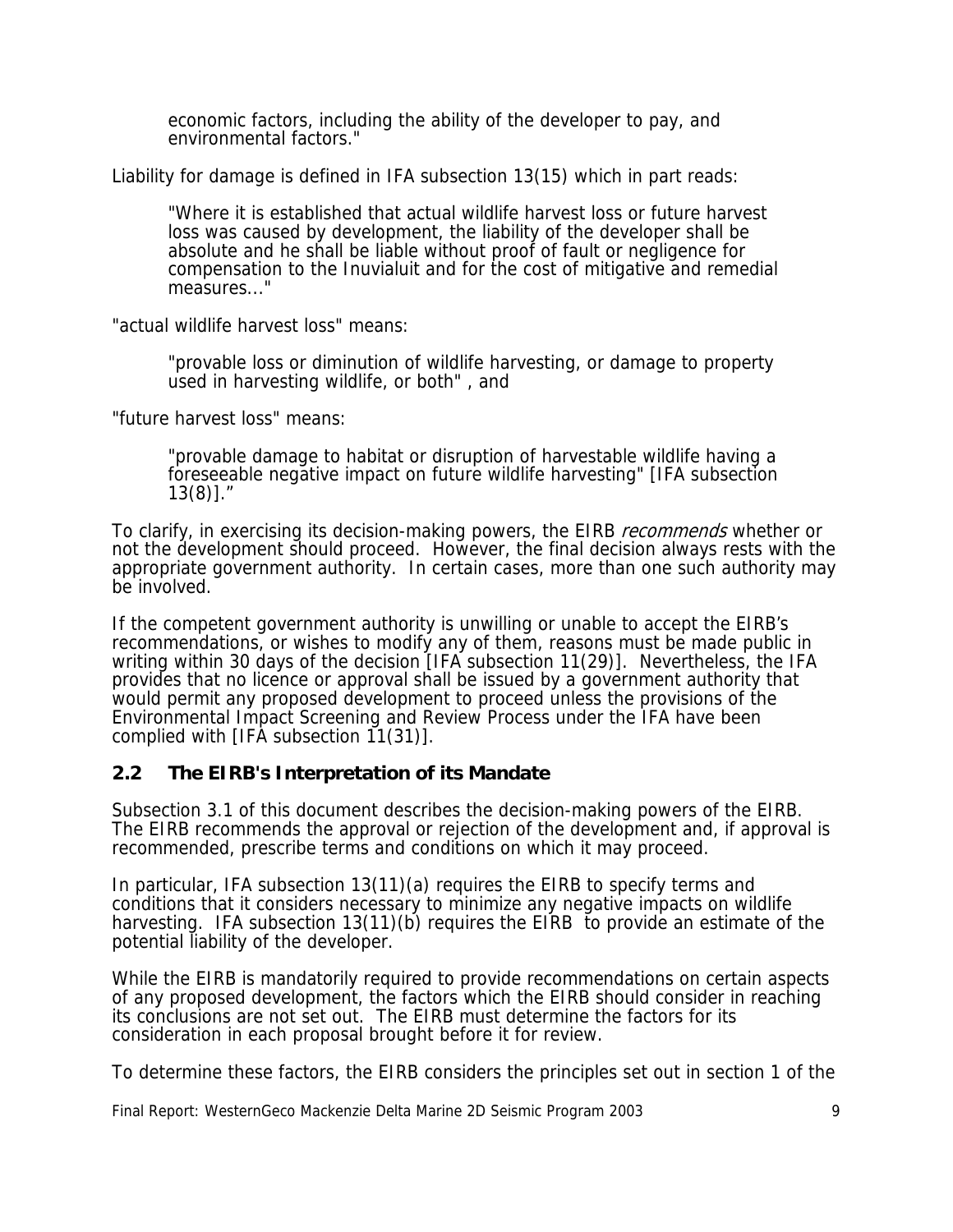(a) "to preserve Inuvialuit cultural identity and values within a changing northern society;

(b) to enable Inuvialuit to be equal and meaningful participants in the northern and national economy and society; and

(c) to protect and preserve the Arctic wildlife, environment and biological diversity."

and the relevant sections of the IFA, and in particular, with respect to wildlife harvesting, the objectives set forth in subsection 13(1) of the IFA which, again, are as follows:

(a) "to prevent damage to wildlife and its habitat and to avoid disruption of Inuvialuit harvesting activities by reason of development; and

(b) if damage occurs, to restore wildlife and its habitat as far as it is practicable to its original state and to compensate Inuvialuit hunters, trappers and fishermen for the loss of their subsistence or commercial harvesting opportunities."

The EIRB notes the order in which these objectives are stated. Clearly, the intention is that priority be given to preventing damage and avoiding disruption of harvesting. Paragraph (b) is intended to apply to provide compensation only if mitigative and remedial measures fail to prevent damage and disruption.

The EIRB interprets its mandate in this review to mean that in deciding to recommend whether or not the development should proceed, its first responsibility is to assess whether the potential adverse impacts of a development on wildlife and its habitat are within acceptable limits of risk. If the EIRB concludes that such risks are not acceptable, it must reject the application. If it considers that the risks are acceptable, the EIRB must specify terms and conditions that, so far as practicable, will mitigate and remedy the damage and disruption. Finally, because compensation is payable for loss of wildlife harvesting under the legal liability provisions of IFA [subsection 13(15)], the EIRB is required to estimate the potential liability of the developer.

### **2.3 Assessment of Risk**

When assessing impacts of WesternGeco's Development, the Panel evaluated the severity of the identified negative impacts based on the information filed and the evidence presented at the public meetings. Considering the mitigative and remedial measures that it would recommend for the Development, the Panel judged whether the negative impacts, individually or collectively, were within acceptable levels of risk.

In deciding whether the risks associated with a development are acceptable, the EIRB must apply some standard or test, the results of which the EIRB can use to approve or reject the development. With respect to the estimate of potential liability, the IFA says that the test by which liability should be measured should be a "worst case scenario" [IFA subsection 13(11)(b)]. However, as to the more fundamental question of approval or rejection of the development proposal, the IFA is silent as to what test should be

Final Report: WesternGeco Mackenzie Delta Marine 2D Seismic Program 2003 10

IFA: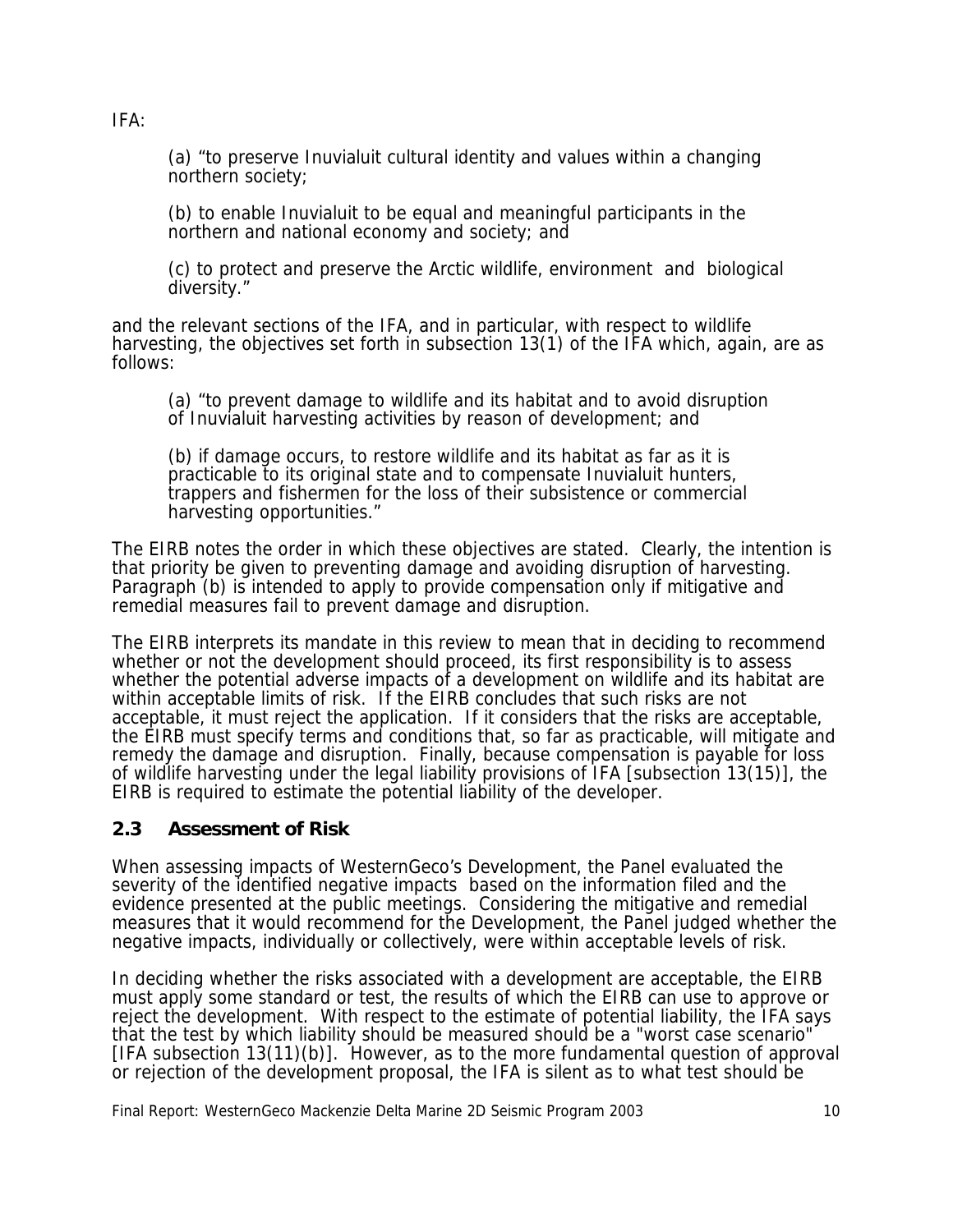applied.

In previous reviews, the EIRB considered a "probable scenario" as a legitimate test by which to judge whether negative impacts can be minimized to acceptable levels by mitigative and remedial measures. The result is a less stringent test than the worst case scenario and this approach is adopted by the Panel for the purpose of this review.

The less stringent standard says that development risks are acceptable where the more probable scenario establishes that negative impacts can be minimized. To be certain, should the worst case scenario occur, there would be in place a guarantee of financial responsibility to ensure that everything possible would be done to mitigate losses to, and to restore, wildlife and wildlife habitat.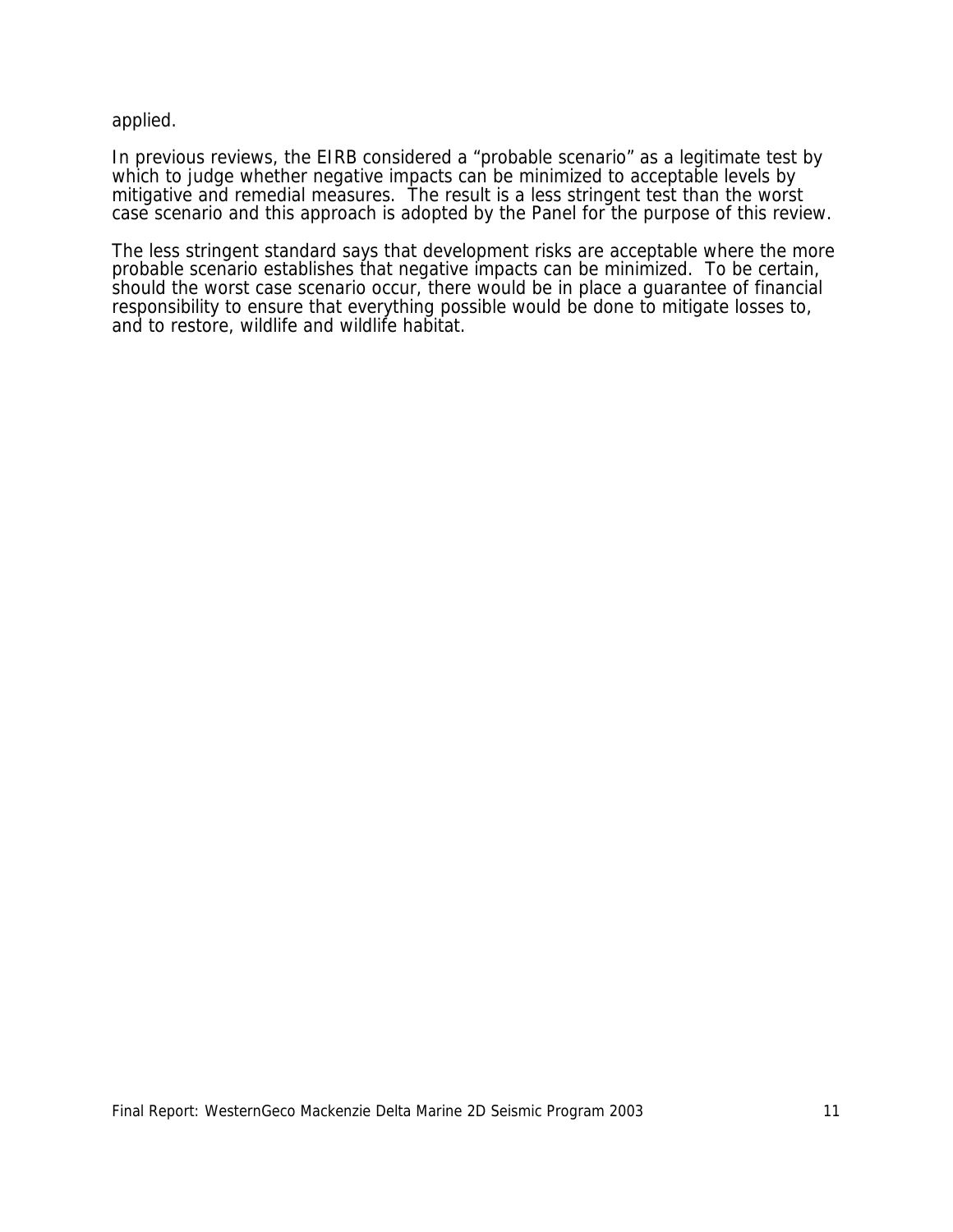## **3.0 DESCRIPTION OF THE DEVELOPMENT**

This Development proposes to acquire two dimensional (2D) seismic data under sections of the Middle Channel, Reindeer Channel and East Channel of the Mackenzie River. The Development length in the Delta will be 275 km (see Figure 1 on page 13). A Northern Transportation Company Limited (NTCL) tug, the Henry Christoffersen, will tow a 1500 inch<sup>3</sup> airgun array which will be fired at ten second intervals to provide an energy source. The vessel will also tow a solid streamer cable, up to two km long, equipped with recording hydrophones. The source and recording equipment will be the same as that utilized during the 2002 Test Program conducted by WesternGeco. A fuel barge and accommodations barge will also be attached to the tug.

The tug and barges will be accompanied by at least two smaller support craft which will be used by wildlife monitors. One craft will be positioned two km ahead of the tug. The other craft will be positioned two km behind the tug. Monitors will lead and follow the survey processional along the proposed length of the river. Monitors in the lead craft will interact with fish camps and other river traffic as well as watch for debris in the river and for signs of wildlife. The monitors in the boat following the tug will be looking for evidence of fish kill. Other monitors, reporting to the communities, will patrol the river in their own boats looking for impacts of the Development before, during and after the survey boat passes their community and will contact local fishermen in order to ascertain whether they have experienced any change in their fish harvests.

The boats will proceed upriver at a speed of about one knot.

Operations are scheduled to commence in August or early September and would last about 12 days.

The operation will take place in the deepest part of the river. There will be two 18 m long strings of eight airguns, some 17 m apart. The hydrophone cable will be suspended at between three and five m below the top of the water, depending on river depth and the water velocity. The airguns will be towed at 2.5 m below the top of the water.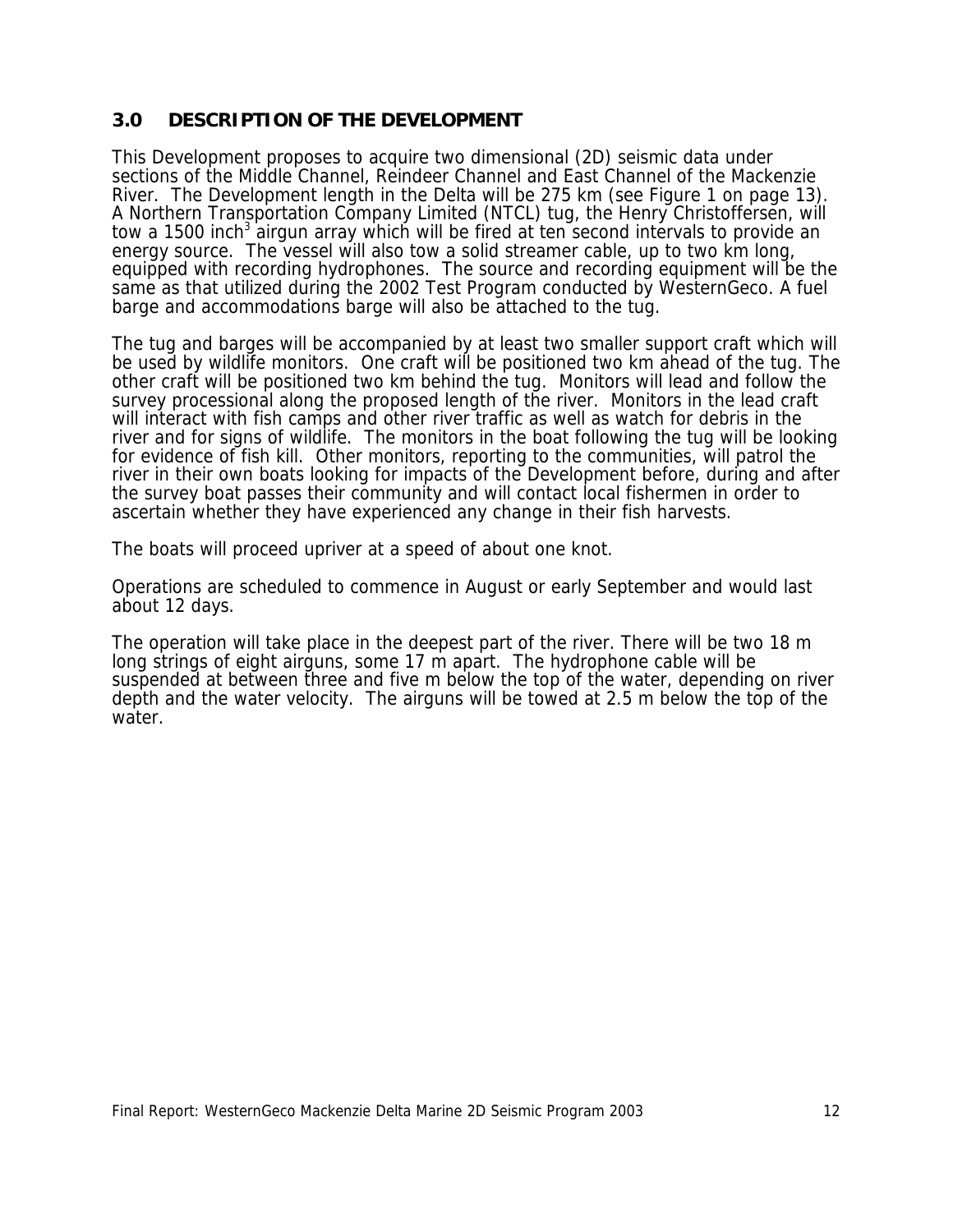

Final Report: WesternGeco Mackenzie Delta Marine 2D Seismic Program 2003 13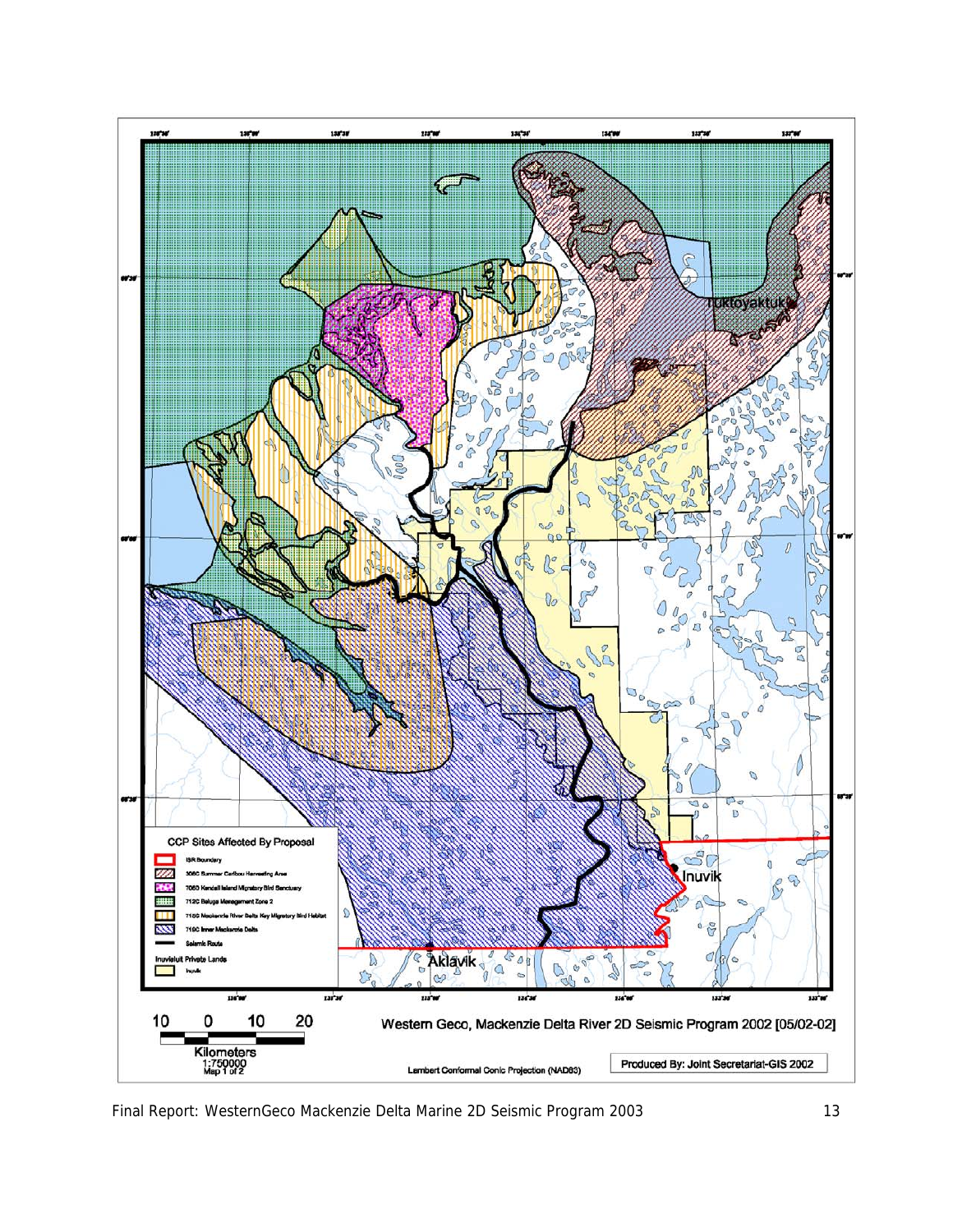## **4.0 IMPACTS ON FISH**

## **4.1 Views of the Developer**

The Developer originally planned to carry out this Development during the summer of 2002. The Development was referred to the EIRB primarily because of the possible impact of the seismic survey on fish in the Mackenzie River and on the fishery. The Developer, in order to assess these impacts, carried out a series of tests during July and August of 2002.

As a result of these tests the Developer believes that:

- there will be no short-term mortality or physiological abnormalities caused by the noise from the airguns;
- impacts on fish hearing as a result of the Development will be negligible;
- impacts to fish eggs and larvae, as a result of the Development, will be negligible;
- the Development will have a minimal effect on the behaviour of fish within the Mackenzie River and Delta channels;
- interference with upstream migration of fish in the Mackenzie Delta will be minimal;
- there will be no 'herding' of fish by the seismic vessel.

To ensure this low level of impact the Developer proposes:

- to ramp up the airgun array each time it begins to operate;
- to use an air gun array proven by testing to be appropriate in size for the records to be collected;
- to shut down the array frequently for repair and maintenance;
- to conduct the survey before there are large upstream migrations of whitefish;
- to travel in the deepest portion of the channels;
- to utilize a monitoring program similar to that undertaken in the 2002 Test Program;
- to only operate when the visibility is sufficient to allow the monitor's to do their job effectively;
- to suspend the Development, pending discussions with DFO or RWED-GNWT representatives, should 10 or more stunned fish be observed within one hour, or any dead fish or wildlife, or any injured wildlife be observed in the wake of the Development. Resumption of the Development will be dependent on the results of those discussions and the circumstances leading to the injuries or mortalities.

The Developer stated during the Review that it would prefer to obtain a continuous line of data rather than shut down in areas of the river where fish concentrate.

## **4.2 Views of the Registered Participants**

The Gwich'in Renewable Resource Board (GRRB) representatives informed the Panel that studies they had done on the Peel River fishery showed that broad whitefish were present in the river from July through November. They noted that the peak period of the migration occurs in late October and early November but some fish do move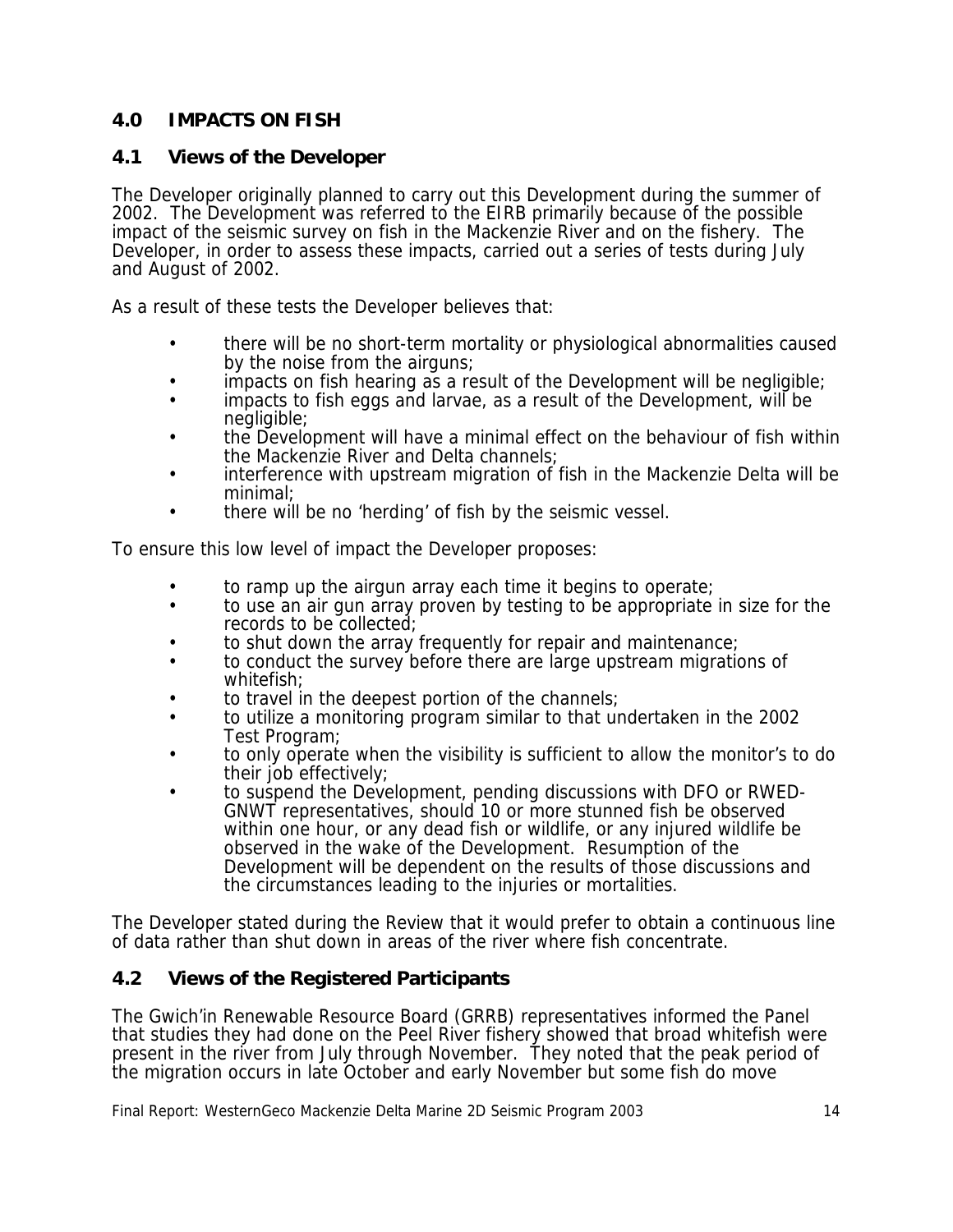upstream as early as July. It is not possible to say when the fish start to concentrate.

The GRRB, DFO and the Fisheries Joint Management Committee (FJMC) representatives regretted that whitefish were not used in the caged fish tests done in 2002. It is possible whitefish could be more sensitive to sound than the other species used in the tests. DFO representatives stated that it would like to conduct tests on whitefish if the Development is authourized to proceed this summer (2003).

DFO representatives indicated that the month of August was the best time for the Development to proceed in order to reduce the impacts on fish. DFO representatives believe that, should the survey in the Delta proceed in September, the East Channel portion should be done first as it is a key area for fish at that time of year. DFO representatives also noted that if the survey was to be conducted in July, it would increase the possibility that the Development could disturb the beluga and the beluga harvesters.

The DFO and FJMC representatives believe that the study done to identify evidence of 'herding' was not conclusive. They noted that should the array shut down regularly, any fish being 'herded' would be able to move away from the vessels. DFO representatives suggest that another option to mitigate impacts on fish is to shut down the array in the one km on either side of fish concentrations or when approaching areas where fish are known to concentrate. The mouth of Holmes Creek and Horseshoe Bend are two such places.

The technical expert for the FJMC cautioned all parties that impacts on hearing may take longer than 48 hours to be observable. He noted that, in other studies where fish were held for observation for longer periods of time, damage to the hearing of caged fish from an airgun has been observed.

#### **4.3 Views of the Public**

Very few members of the public attended the Panel's public meetings. This was, in part, because of other scheduled events in the communities during the week of the Panel's meetings. However, the Panel is of the view that the low public turnout indicates the community members of Aklavik, Tuktoyaktuk and Inuvik are not overly concerned about the Development. The Panel notes that the minutes of the meetings between the Developer and the HTCs of Aklavik, Tuktoyaktuk and Inuvik held in early 2003 reflect general satisfaction with the results of the Developer's 2002 Test Program and the Developer's proposed mitigative measures.

The Inuvik HTC, in a letter to the FJMC, asked whether the effects of blasting could burst the air bag of the fish, causing them to sink to the bottom and thus make injured or dead fish undetectable to monitors. The Panel asked its technical advisor if this was to happen how would the monitors detect the dead fish. The technical advisor responded that the rise and fall sequence of the sound wave is dampened if an air gun array is used instead of explosives and so if a fish's air bladder was damaged from the sound of an airgun array it would more likely split open rather than rupture with violent force. The loss of air would be slower in this case and some fish would likely retain sufficient buoyancy to float to the surface before sinking sometime later.

An elder in Aklavik is quoted, by the Developer, as saying "Well if there were any dead fish, you'd see seagulls pretty abundant". As the monitors saw no seagulls gathering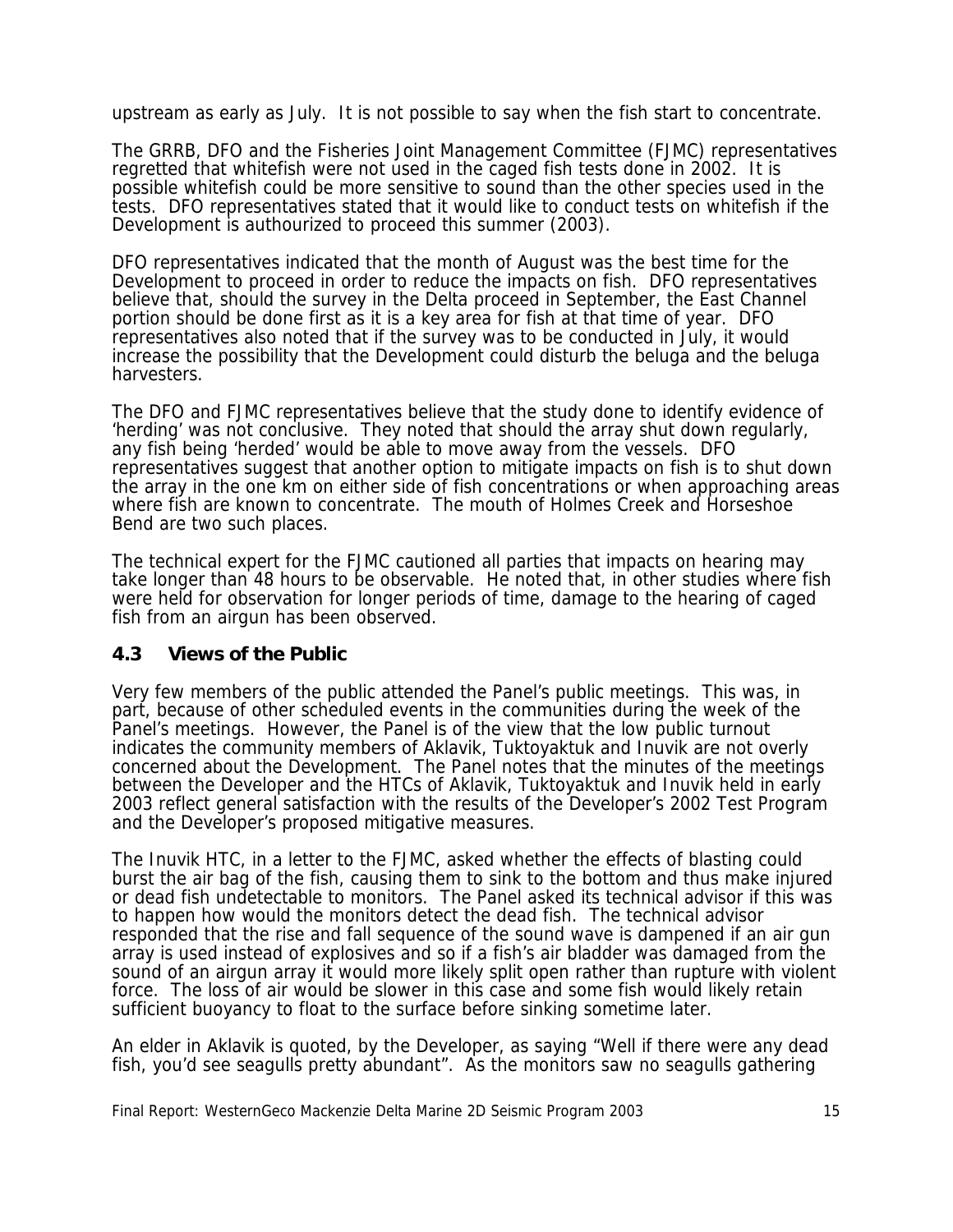behind the Test Program boats while the airguns were working, this was taken as evidence of the lack of dead or stunned fish in the water.

#### **4.4 Views of the Technical Advisor**

It was the view of the Panel's technical advisor that, given the ability of fish to swim away from a sound source and the low likelihood of having a fish encounter with the airgun array, the possibility of negative impacts on the fish populations in the Mackenzie River should be very low to non-existent. He favours early August as a time to conduct the survey in the Delta.

### **4.5 Findings of the Panel**

After a careful review of the evidence before it, particularly the result of WesternGeco's 2002 Test Program, the views of the Panel's Technical Advisor and the lack of concern expressed by residents of the communities, the Panel recommends that the Development proceed with the mitigative measures proposed by the Developer.

To ensure that any impacts of the Development are minimized, the Panel recommends:

- that, as the Developer suggested, the survey be carried out in early August, but that it be allowed to extend into late August if circumstances prevent it from being undertaken earlier;
- that the lead scout boat be equipped with a broad beam fish finder and that, in the vicinity of locations identified by DFO representatives as being known concentration spots for fish (Holmes Creek and Horseshoe Bend), the lead scout boat determines whether, at the time of the seismic survey, fish have concentrated there. If a concentration of fish is detected, the air gun array should be shut down one km before the concentration and not be ramped up until the array is one km past the concentration;
- that guidelines be developed and incorporated into the instructions for monitors to effectively implement the previous recommendation. The guidelines should include a threshold which would serve to determine what is a fish concentration to avoid.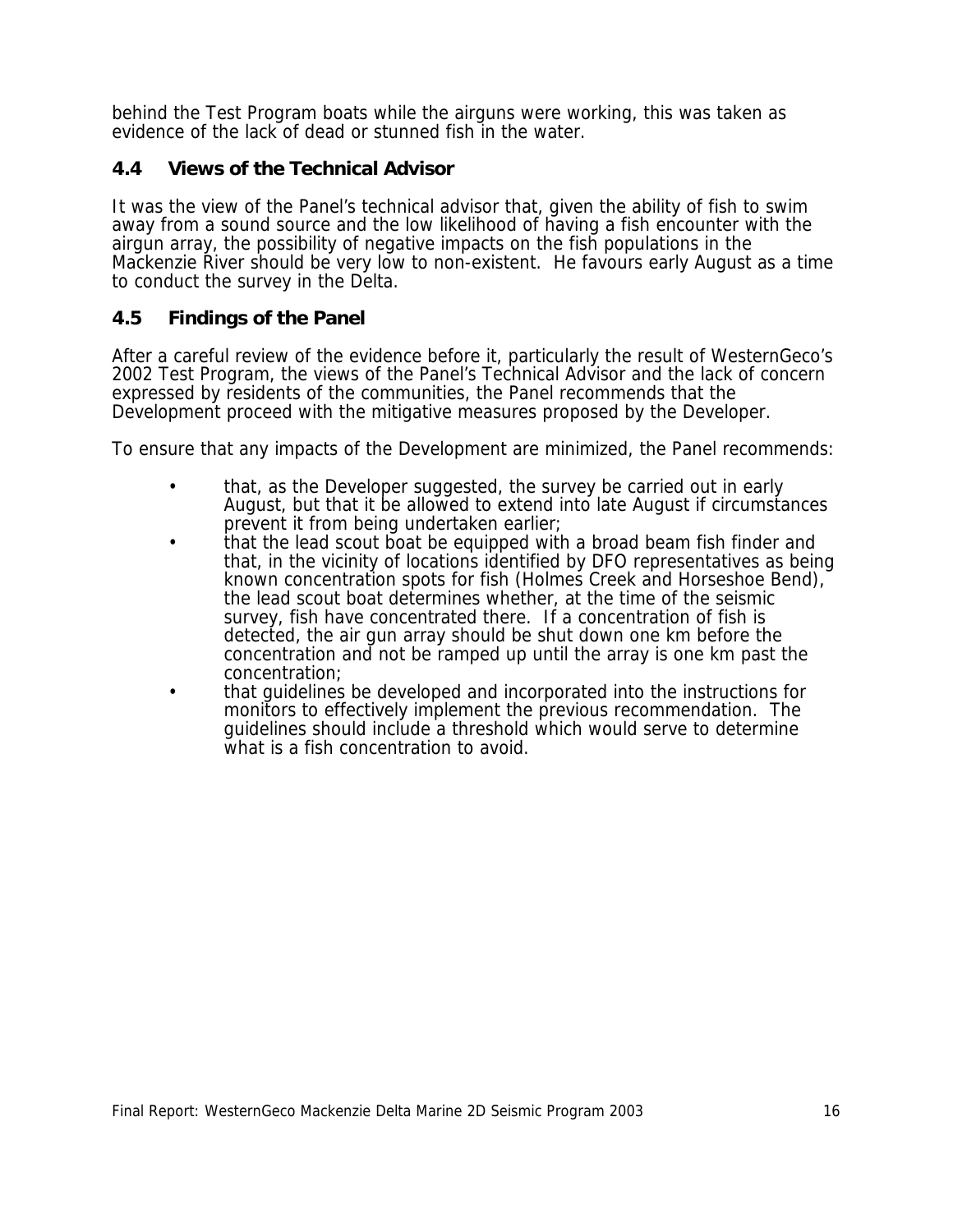## **5.0 MONITORING**

## **5.1 Views of the Developer**

WesternGeco acknowledged the importance of the monitoring program. In the 2002 Test Program, WesternGeco employed nine wildlife monitors who worked alternate 10 to 12 hour shifts on the main and two smaller vessels used by WesternGeco (vesselbased monitors). There were two monitors and a coxswain (boat operator) in each of the smaller boats that operated ahead and behind the main vessel.

In 2002, WesternGeco hired community-based monitors who were responsible for travelling along the route to talk to anyone occupying a camp, to explain the Development to them and record any sightings and activities taking place at that time. These monitors operated before and after the Development start-up and conclusion in the various settlement regions.

WesternGeco indicated that for the 2003 Development, if approved, it will double the number of community-based monitors for safety reasons (each boat would have two monitors).

WesternGeco has also agreed that the monitors will have access to their communication network when required. WesternGeco will provide inter-vessel communication for vessel-based monitoring. The community-based monitors will report directly to the community.

### **5.2 Views of the Registered Participants and Public**

The IGC indicated, by letter, that the community-based monitors should be reporting directly to the IGC, through the HTCs, and should the monitor hear or see anything, that the communication be immediate.

The IGC also indicated that WesternGeco should communicate directly with the cabin owners along the Mackenzie River.

Inuvialuit groups place a very high priority on the monitoring program. They prefer that the community-based monitors be hired by the community, i.e. the HTCs rather than the Developer.

Some HTC members felt that the monitors should be briefed/trained on their job requirements and reporting responsibilities.

### **5.3 Views of the Technical Advisor**

The Panel's technical advisor raised a concern about the two km between the main vessel and the smaller monitoring vessel trailing it. He recommended that the vesselbased monitor should be looking back to record any observations, i.e. surfacing fish or presence of seagulls as an indicator of dead fish, which might be missed by the monitoring vessel two km behind.

## **5.4 Findings of the Panel**

The Panel is of the view that WesternGeco has responded positively to concerns related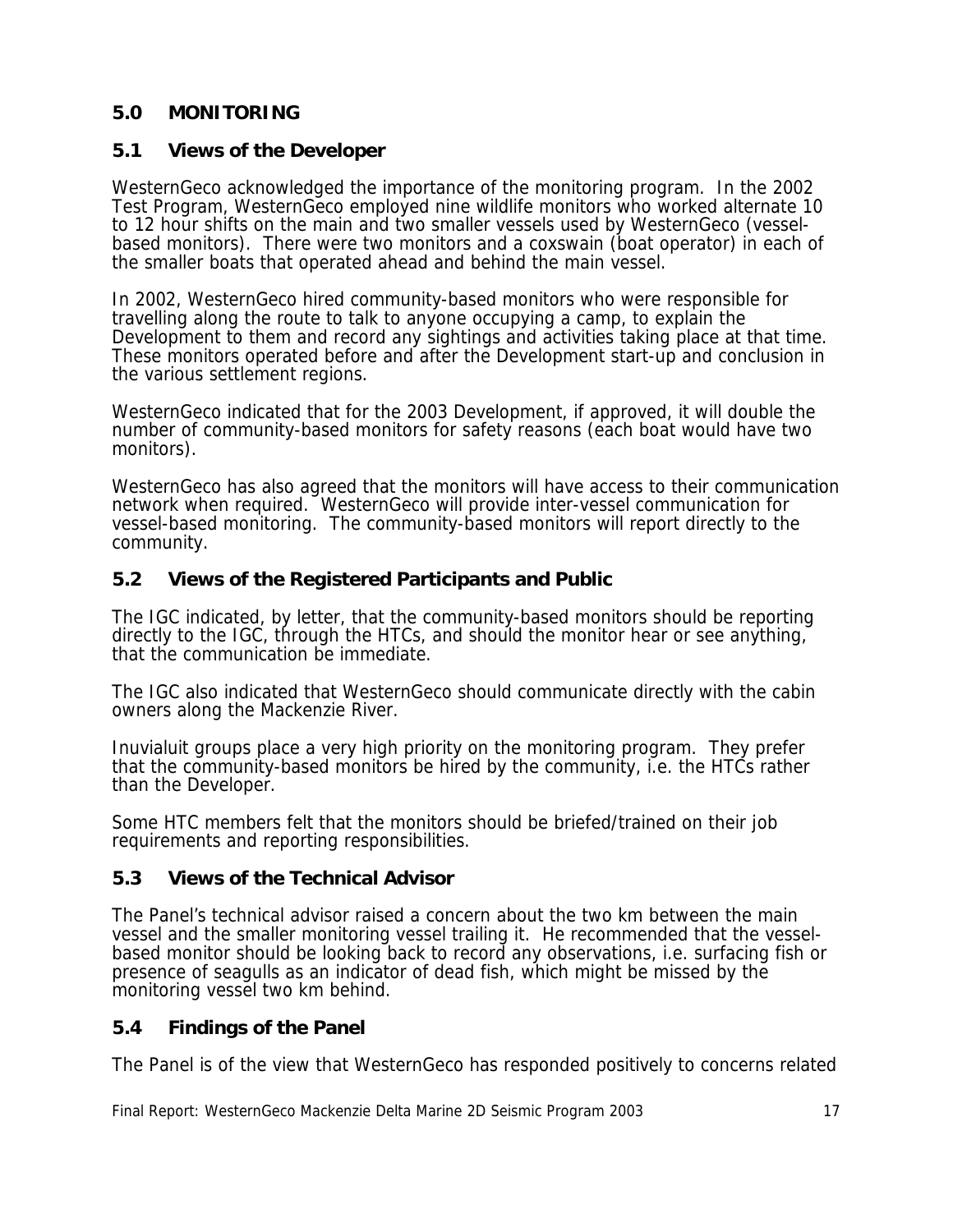to the monitoring program by agreeing to have the community-based monitors work in pairs for safety reasons and agreeing to work closely with the appropriate HTCs to select the monitors.

The Panel recommends that:

- the monitor on the main vessel check frequently behind the vessel for indications of stunned or dead fish;
- the monitors have access to direct communication to the appropriate HTC/IGC when they deem necessary;
- WesternGeco communicate, by means of a letter in advance of the Development, with all of the cabin owners along the proposed routes to advise them of the Development and its timing;
- DFO be permitted to have an observer on board the vessel for the duration of the Development.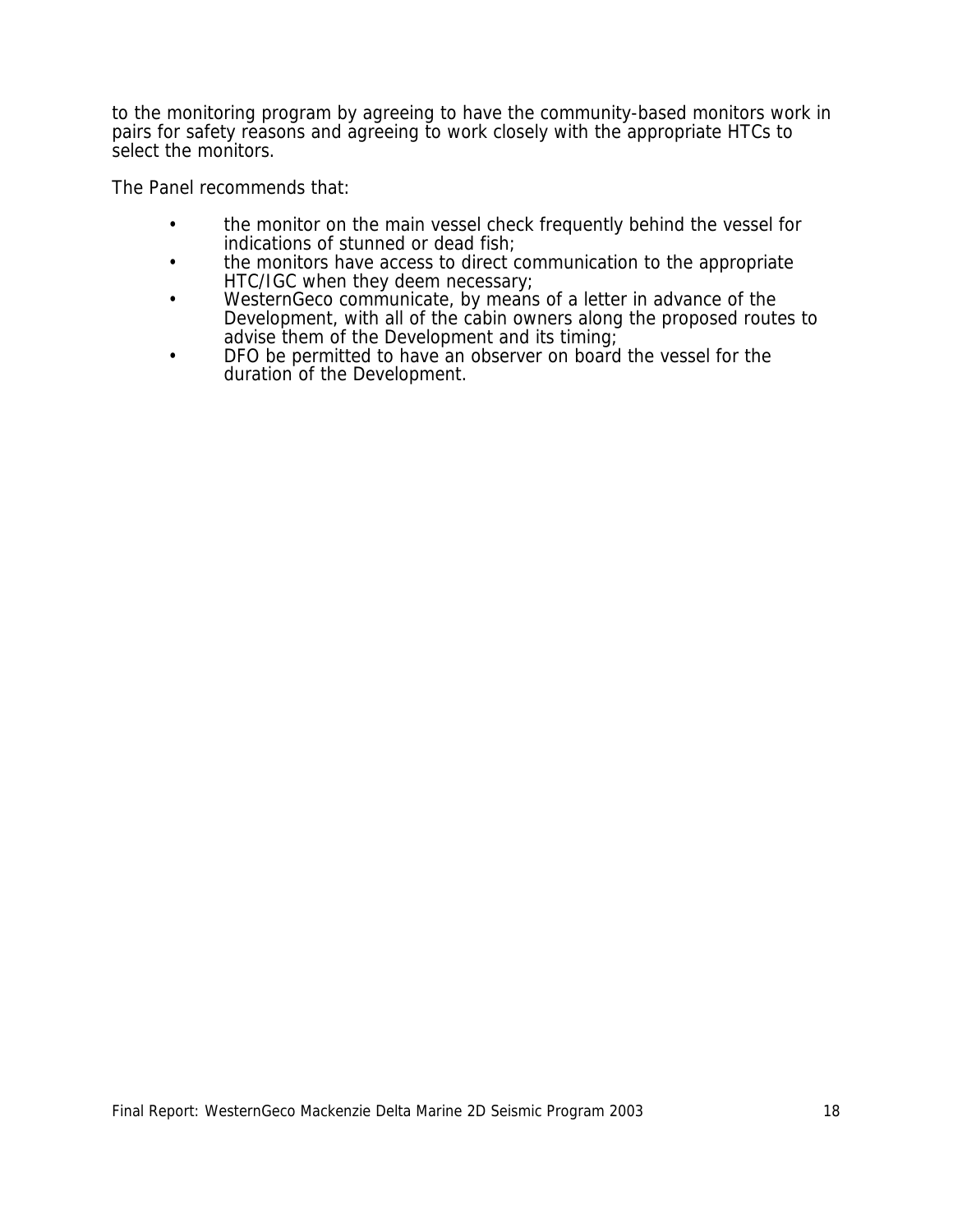## **6.0 IMPACTS ON OTHER WILDLIFE**

## **6.1 Views of the Developer**

The Developer reports that, although no marine mammals were encountered during the 2002 Test Program, there is the possibility of the noise from the Development to negatively impact seals and beluga, should the animals be in close proximity to the ship. To avoid these negative impacts WesternGeco plans to ramp up its airgun array and to shut down should a marine mammal be sighted within 1000 m of the ship.

Similarly, the Developer states that semi-aquatic mammals such as beaver, mink and otters could be negatively impacted by the noise from the Development. No semiaquatic mammals were encountered during the Test Program. The Developer proposes to shut down the air gun array if a semi-aquatic mammal is spotted within 1000 m of the ship.

The 2002 wildlife monitoring program found no detectable difference in behaviour for waterfowl and gulls/terns when the array was operating and when it was not operating and no observed effect on behaviour of terrestrial wildlife. The Developer has selected its proposed routes to avoid entering the Kendall Island Migratory Bird Sanctuary.

## **6.2 Views of the Registered Participants**

A representative from the Department of Renewable Resources and Economic Development indicated at the Technical Session (Inuvik, NT, on April 16, 2003) that the Department had "no concerns to bring to this meeting".

## **6.3 Views of the Public**

No views were expressed.

### **6.4 Views of the Technical Advisor**

No views were expressed.

### **6.5 Findings of the Panel**

The Panel accepts that the mitigative measures proposed by the Developer, i.e. the 1000 m shut down provision and the ramping up procedure of the airgun array, will be adequate to minimize any negative impact from the Development on marine mammals, semi-aquatic mammals, birds and terrestrial mammals.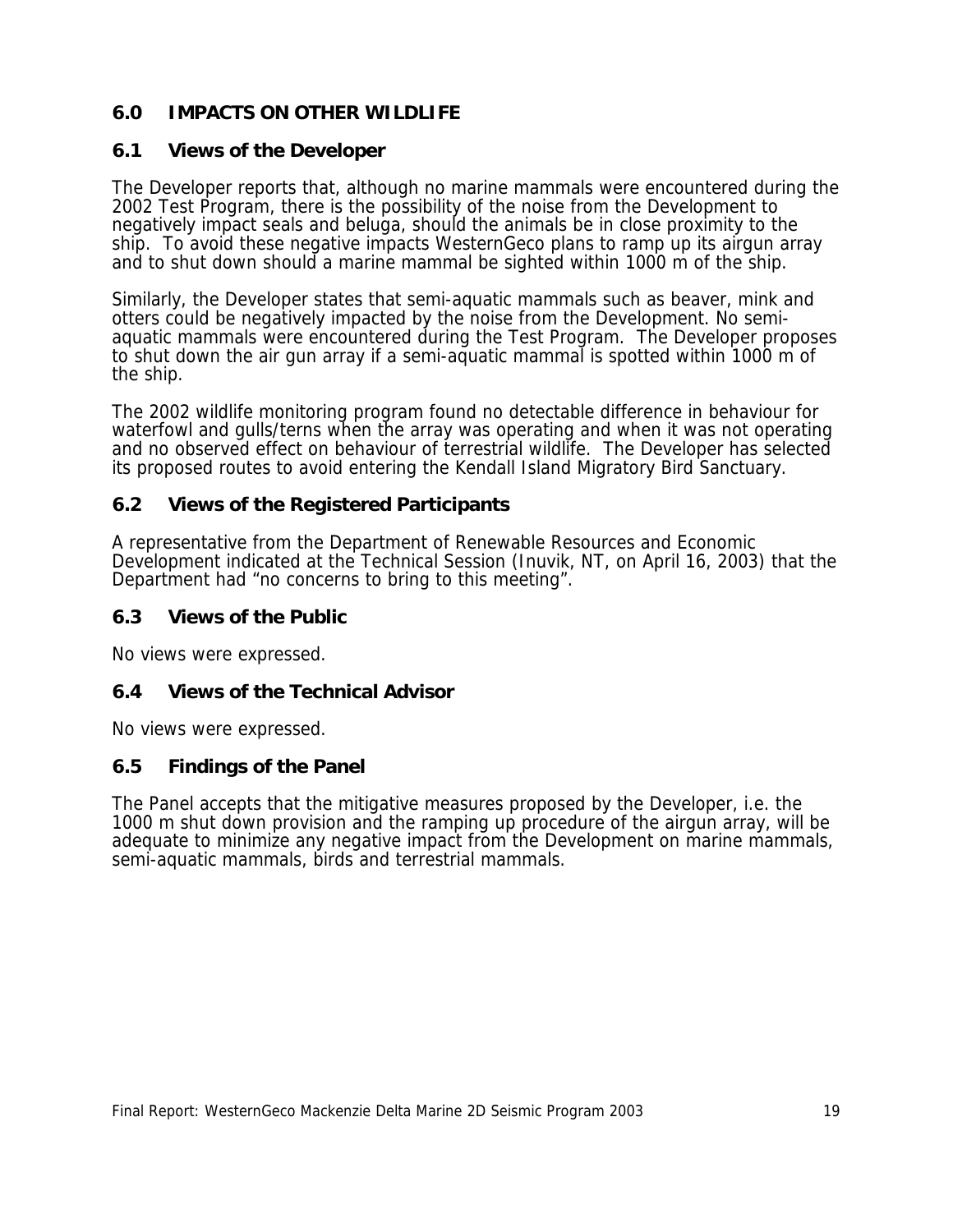## **7.0 IMPACTS ON HARVESTING**

## **7.1 Views of the Developer**

The Developer believes, as a result of the monitoring program carried out during the Test Program in the summer of 2002, that the potential impact on fish harvesting will be low.

## **7.2 Views of the Registered Participants**

The GRRB representatives expressed concern that the Development could impact the broad whitefish population using the Delta during August.

## **7.3 Views of the Public**

No views were expressed.

## **7.4 Views of the Technical Advisor**

The technical advisor notes that one of the most important observations of the 2002 Test Program was that, during consultations with the local residents, no one reported that there had been any noticeable changes in their fishing success during or after the seismic survey.

## **7.5 Findings of the Panel**

The Panel accepts that the Development will not seriously impact the harvesting of fish in the Mackenzie Delta because of the extensive monitoring program that is an integral part of the Development.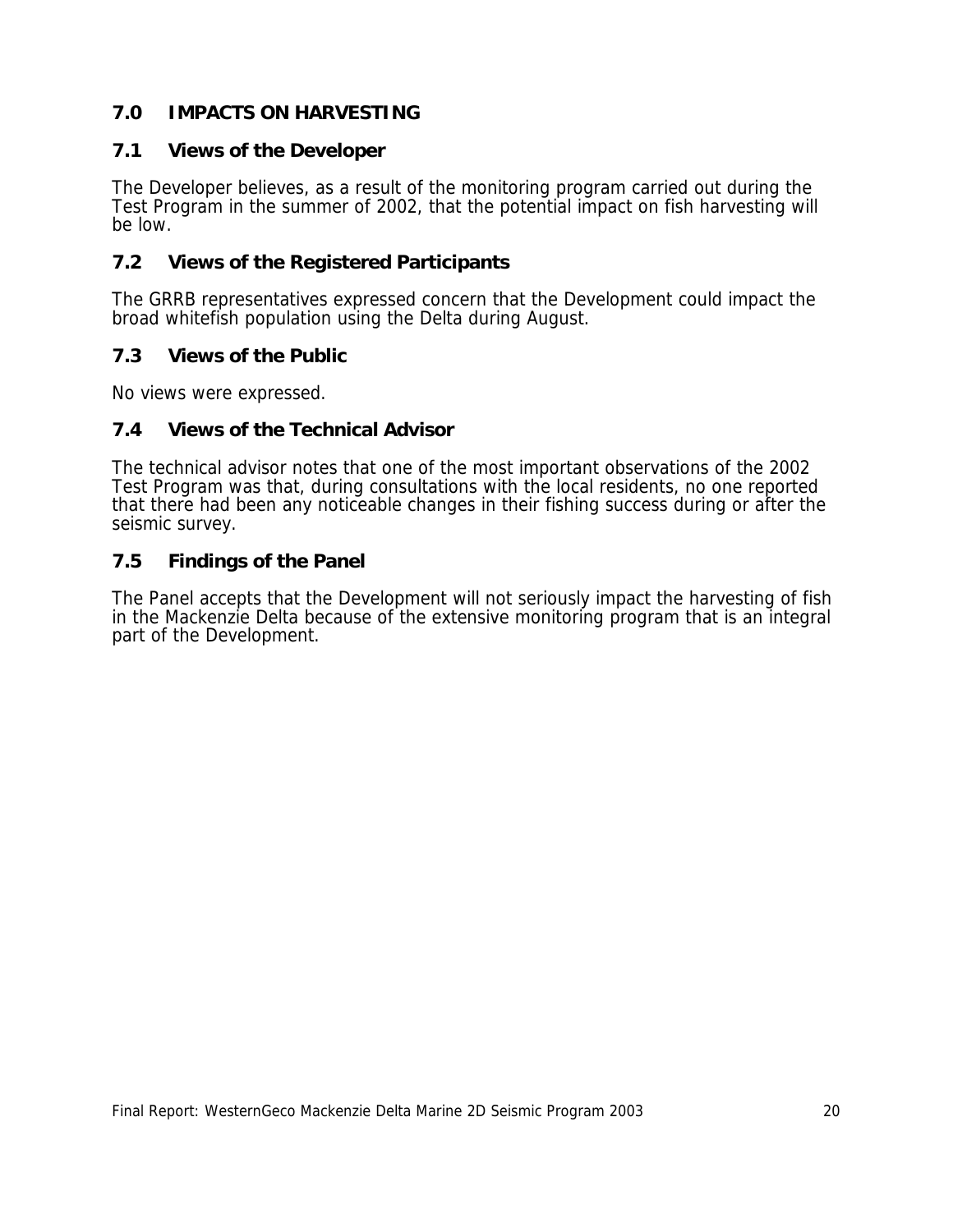## **8.0 WORST CASE SCENARIO**

## **8.1 Views of the Developer**

Section 13(11) of the IFA requires the EIRB to establish limits of liability for the Development, determined on a worst case scenario, taking into account the balance between economic factors, including the ability of the Developer to pay, and environmental factors. WesternGeco proposed a worst case scenario in its EIS, whereby a work barge would accidentally ground itself and spill its diesel fuel. At public and technical meetings held in Tuktoyaktuk and Inuvik on April 15 and 16, 2003, the worst case scenario was further discussed, and as a result, was further defined to assume that:

- the grounding would occur around Point Separation;
- a maximum of 1400  $m<sup>3</sup>$  of diesel fuel would spill;
- about half of the diesel fuel would evaporate and the remainder would be mixed in the water column of the Mackenzie River;
- residents would avoid consuming fish from the river because of the perception that the fuel would taint the fish; and
- a loss of harvesting of whitefish and inconnu during August and for the remainder of that fishing season would result.

## **8.2 Views of the Registered Participants and the Public**

At the Inuvik meeting, a representative of the FJMC suggested that impacts on the harvesting of beluga whale might also be considered if the spill occurred in July.

Evidence provided through the Inuvialuit Harvest Study data for Aklavik, Tuktoyaktuk and Inuvik indicated average annual broad whitefish and innconu harvest levels over the period of 1995-2000, for the period of August to December, were 10776 and 2358 fish, respectively.

While discussion at the public meetings did not indicate that a significant trade in fish has existed in recent years, sources of information on the prices of fish for the species under consideration were identified. These included RWED-GNWT, the IGC, the HTCs and the Inuvialuit Regional Corporation (IRC), which have sold whole and dried whitefish in the past.

No objections were expressed at the public and technical meetings by WesternGeco, the registered participants or the public to the Panel using these sources.

## **8.3 Findings of the Panel**

The Panel is required to estimate the potential liability of the Developer for the impacts of the Development, based on a worst case scenario. The Panel believes the worst case scenario, dealing with the grounding of a work barge and the spillage of diesel fuel into the Mackenzie River, is appropriate for this particular Development, although it also recognizes the low probability. The Panel also believes that the loss of fish harvesting should be included, recognizing the lower probability of this occurring. The Panel considered the potential for an impact on beluga harvesting and felt that it would be negligible because the time of the spill is presumed to be in August. The Panel accepts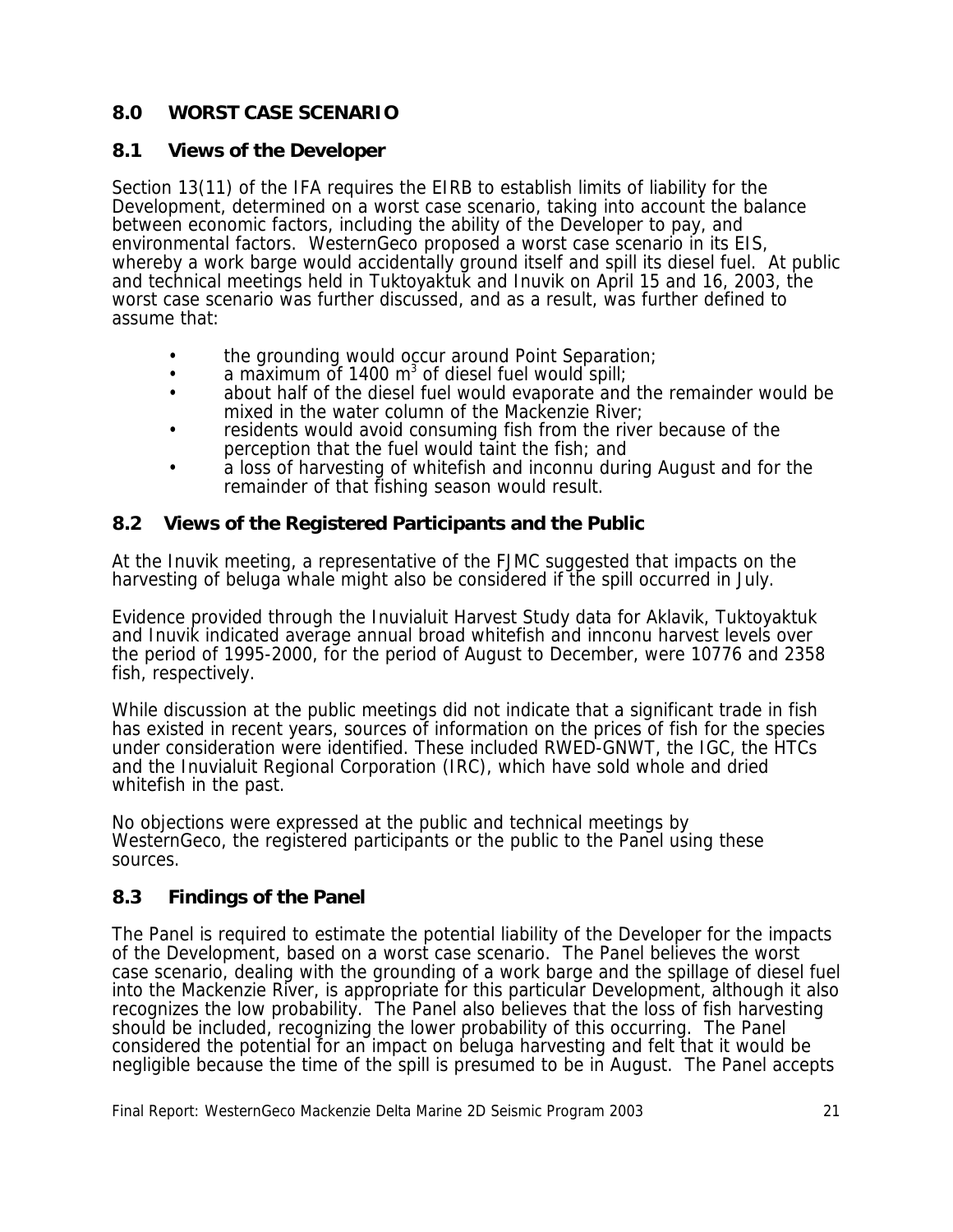the average fish harvesting data as a reasonable measure for loss of fish harvest. The Panel also accepts the figure of \$25.00 per fish, acquired from the 1987 Wildlife Compensation Agreement between the IGC and Gulf Canada Resources Limited, and updated for inflation, as a reasonable measure to estimate the value of the loss.

The Panel estimates that should the worst case scenario come to pass, the fish harvesting loss for the Inuvialuit for broad whitefish and inconnu would be \$328,350.  $[(10776 + 2358)x $25]$  The Panel notes that this figure does not take into account the cultural loss associated with the fish harvest.

Based on the evidence of insurance provided by the Developer, the Panel accepts that the Developer would have the ability to compensate for actual or future wildlife harvest loss should the worst case scenario take place.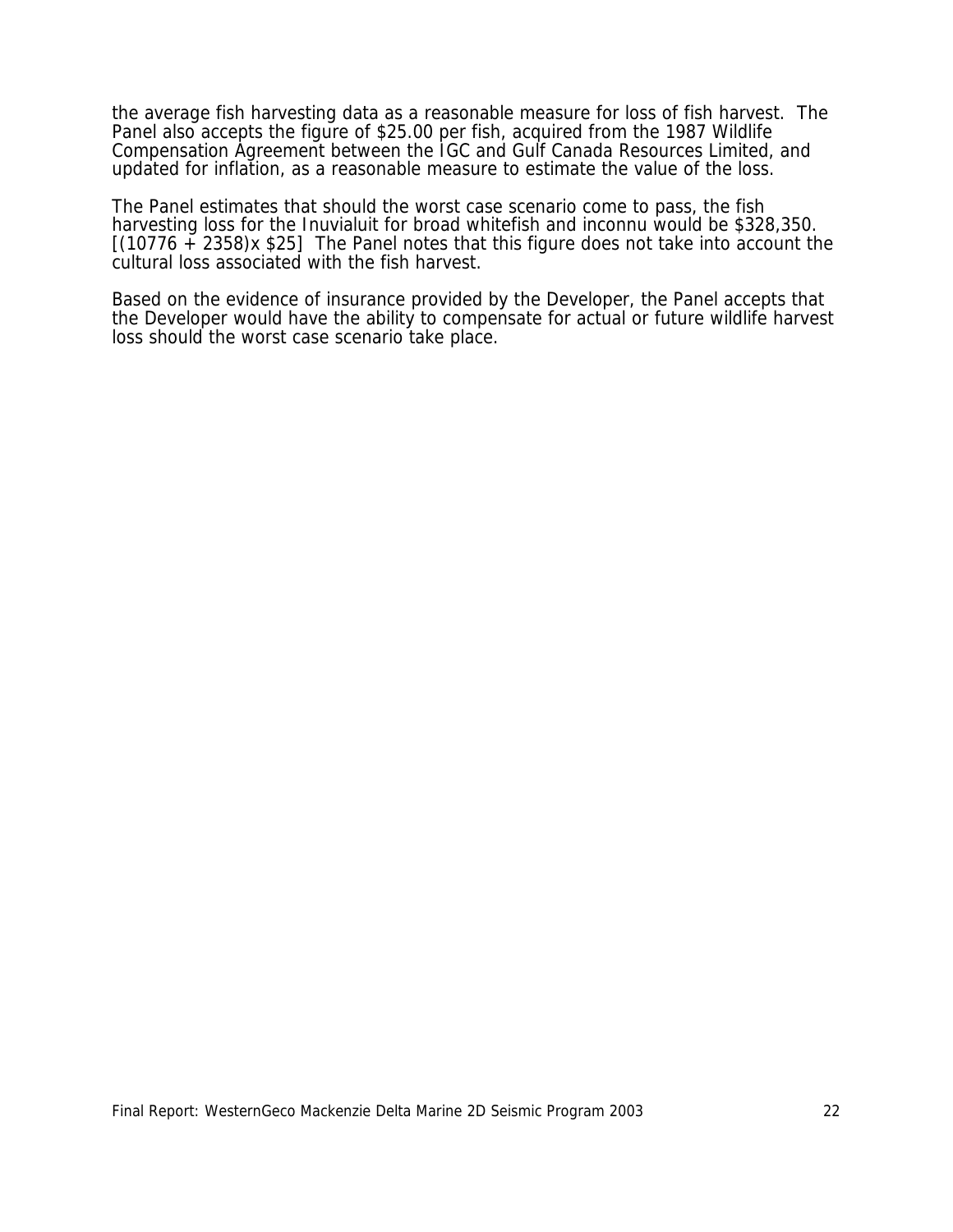## **9.0 ALTERNATIVES**

#### **9.1 Views of the Developer**

The Developer has examined several alternative methods of collecting equivalent seismic data including reducing the size of the airgun array, altering the depth of the array, adding a bubble curtain, using a marine vibrator and conducting a land-based survey. The Developer demonstrated that each alternative would either provide inadequate data or increase the negative impacts of the Development.

#### **9.2 Views of the Panel**

The Panel accepts the reasoning of the Developer.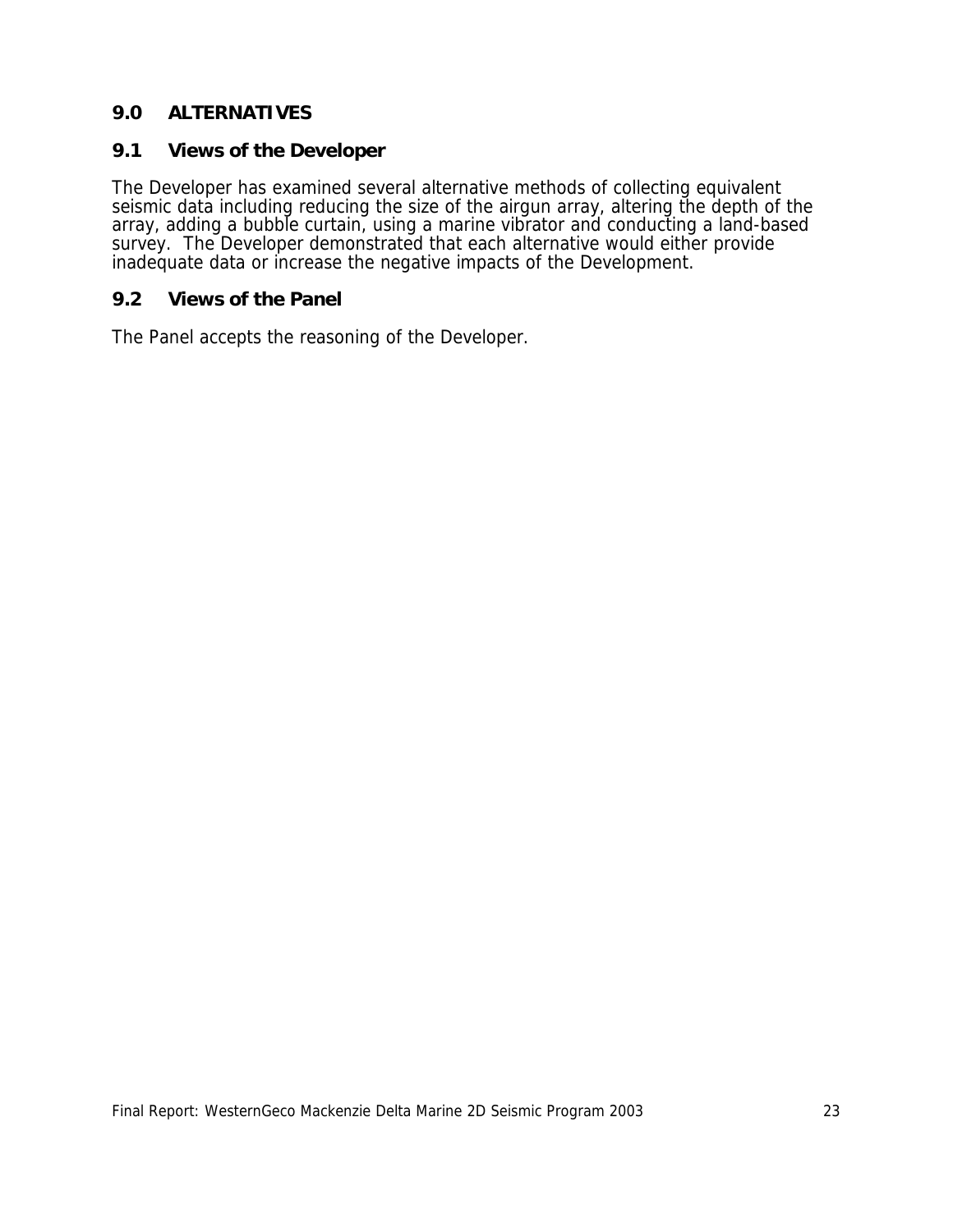## **10.0 CUMULATIVE EFFECTS**

Cumulative environmental effects result from the combination of environmental effects from a number of different developments and/or activities. In determining possible cumulative effects, the Canadian Environmental Assessment Agency (CEAA) recommends that three basic premises be considered.

1. There must be an environmental, biophysical, social or cultural impact related to the Development.

2. The effect must be demonstrated to operate cumulatively, additively or synergistically with impacts from other projects or activities.

3. The other projects or activities exist or are likely to be carried out and are not hypothetical.

#### **10.1 Views of the Developer**

The Developer recognizes that there is the potential for negative cumulative effects regionally on fish, and locally on marine and semi- aquatic mammals, terrestrial wildlife and land use due to the combination of the noise generated by the Development with the noise generated by regular marine traffic in the Mackenzie Delta. These effects will be of low to negligible consequence.

The Developer believes that there could be a positive cumulative effect to the regional economy as a result of the Development.

### **10.2 Views of the Registered Participants**

No views were expressed.

#### **10.3 Views of the Public**

No views were expressed.

#### **10.4 Views of the Technical Advisor**

No views were expressed.

### **10.5 Findings of the Panel**

The Panel accepts the views of the Developer that the cumulative impacts of this Development will be of low to negligible consequence.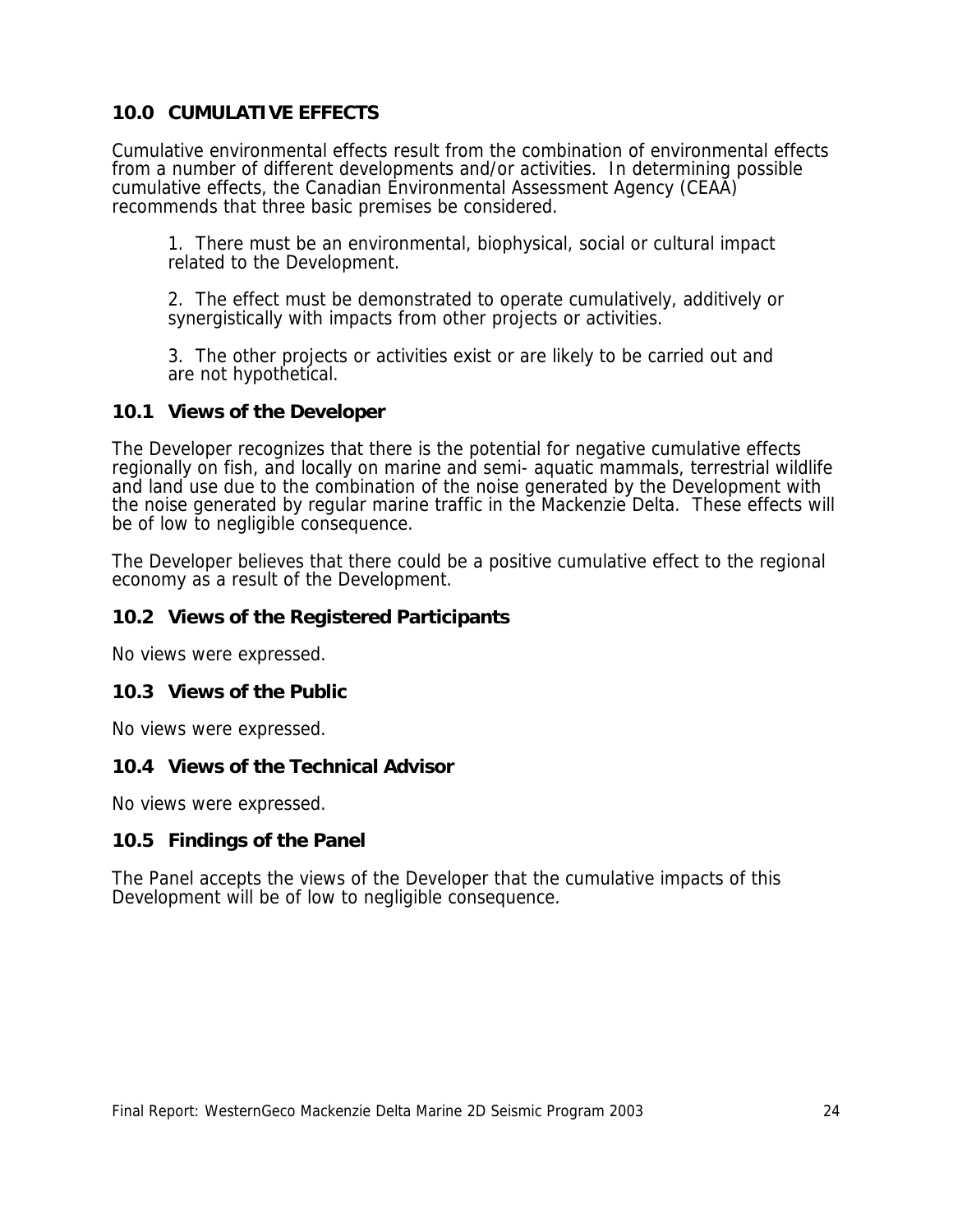Iterna

Robert Hornal<br>Robert Hornal

Hérbert Felix

Member

Peter Bannon

Member

tters Tom Butters

Richard Binder<br>Member

Dated  $\frac{5 \text{th}}{10}$  of May, 2003.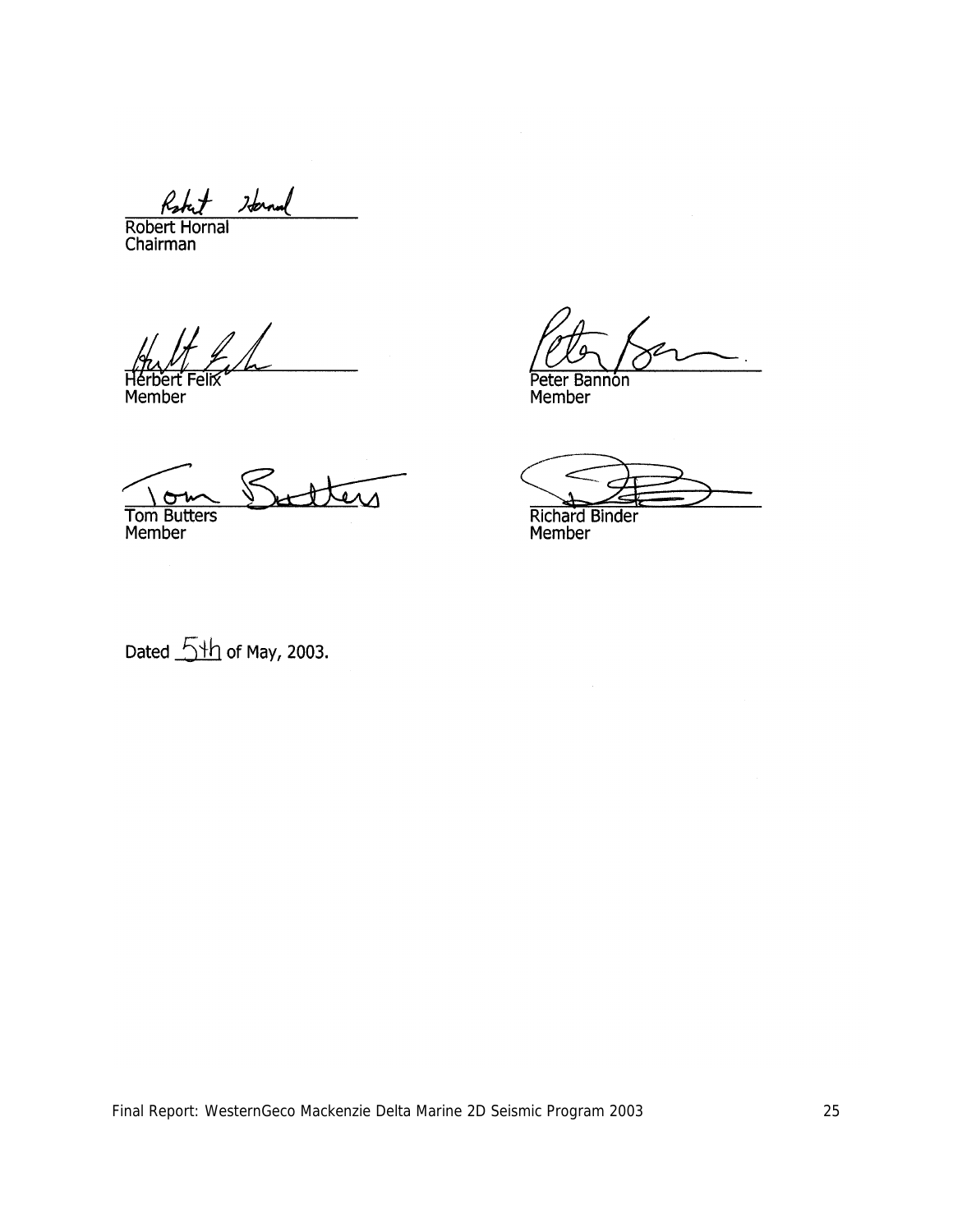#### **APPENDIX A**

#### PUBLIC NOTICE OF REFERRAL

#### DATED AT INUVIK, NORTHWEST TERRITORIES JUNE 24, 2002

On June 20<sup>th</sup>, 2002 the Environmental Impact Screening Committee (EISC) referred the development proposal known as **WesternGeco (White), Mackenzie Delta River 2D Seismic Program 2002** to the Environmental Impact Review Board(EIRB) for Public Review. This Public Review is being held pursuant to the Inuvialuit Final Agreement (IFA) which has been approved, given effect, and declared valid by the Western Arctic (Inuvialuit) Claims Settlement Act, being Chapter 24 of the Statutes of Canada 32 -33, Elizabeth II (1984).

The purpose of this review is to assess the potential environmental effects of the proposed operation and, as well, for the EIRB to recommend whether or not the development should proceed and, if it should, under what terms and conditions– including mitigative and remedial measures. The Review Board may also recommend that the development should be subject to *further* assessment and review and, if so, the data or information required.  $[IFA 11. (24)]$ 

The Environmental Impact Review Board invites organizations, government agencies, and members of the public to participate in the review and to make submissions to the Review Board concerning these matters.

Individuals and/or organizations that intend to make submissions should register by letter with the Secretary of the Environmental Impact Review Board.

Registered Participants will be placed on a mailing list, and thereafter will receive all documents designated for distribution, including the Developer's environmental impact statement (EIS), subsequent notices, procedural rulings, and other written submissions.

Registered Participants may take part in the public review via their written submission or, in the event of a public forum, by sending a delegation. If a public forum is held, individuals and organizations that do not register an intention to participate may make oral submissions after Registered Participants have been heard.

Anyone wishing further information concerning this public review, or who would like a copy of the Environmental Impact Review Board's Operating Procedures should contact:

> Jonathan W. Allen, Secretary Environmental Impact Review Board Joint Secretariat Inuvialuit Renewable Resources Committees PO Box 2120, Inuvik, Northwest Territories X0E 0T0 Telephone:(867) 777-2828 Fax:(867) 777-2610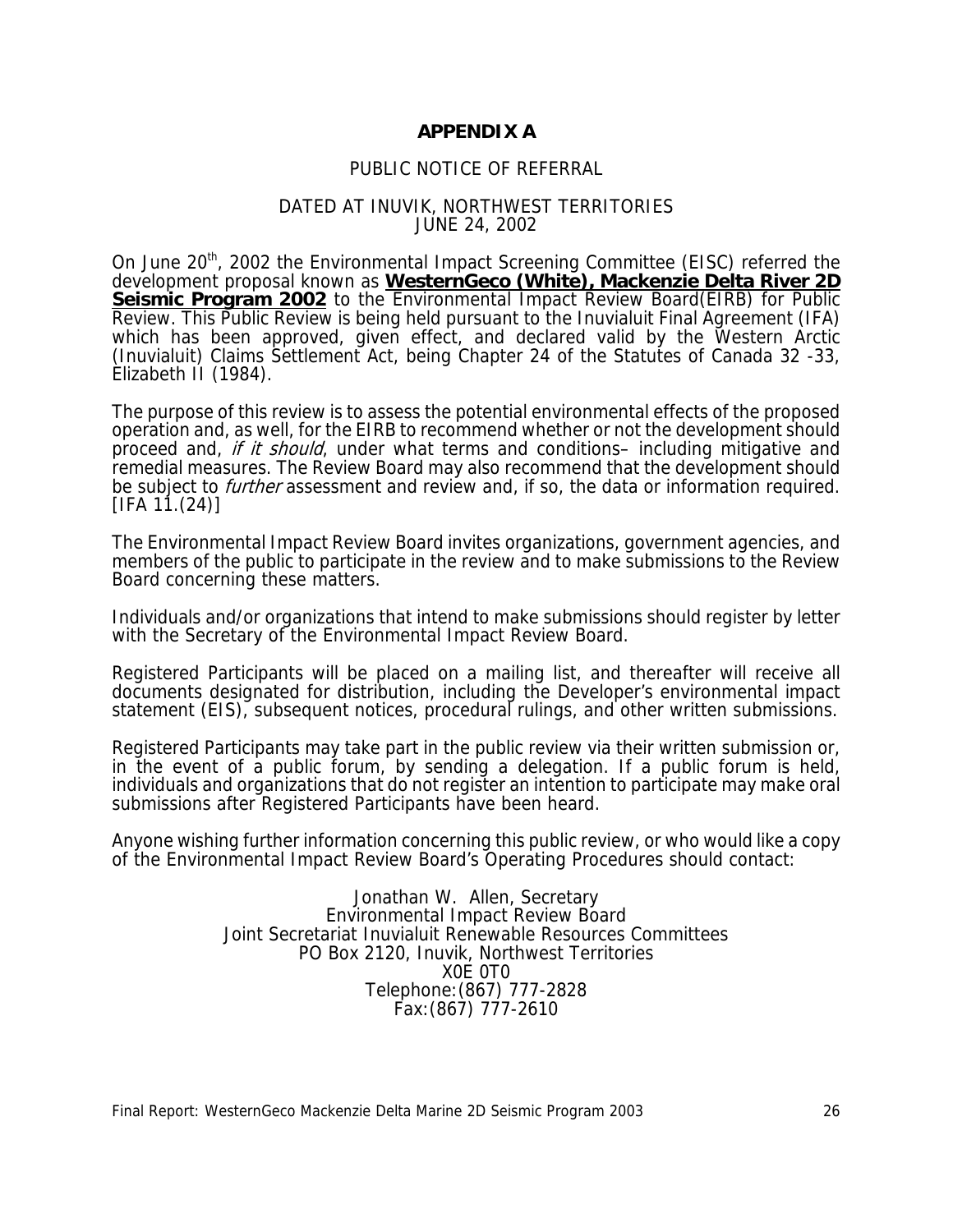#### **APPENDIX B**

## REGISTERED PARTICIPANTS LIST

#### WESTERNGECO MACKENZIE DELTA MARINE 2D SEISMIC PROGRAM 2003

## REVISED April 4, 2003

| <b>NAME</b>         | <b>ADDRESS</b>                                                                                                 | <b>PHONE #</b>       | FAX #                   |
|---------------------|----------------------------------------------------------------------------------------------------------------|----------------------|-------------------------|
| Pete Cott           | Area Habitat Biologist<br>Dept. of Fisheries and Oceans<br>PO Box 1781<br>Inuvik, NT XOE OTO                   | (867) 777-7520       | $(867)$ 777-<br>7501    |
| Alan Ehrlich        | Mackenzie Valley<br>Environmental Impact Review<br><b>Board</b><br>5102-50th Avenue<br>Yellowknife, NT X1A 2N7 | $(867) - 766 - 7050$ | $(867) - 766 -$<br>7074 |
| <b>Gavin More</b>   | Resources, Wildlife &<br>Economic Development<br>600, 5012-50th Avenue<br>Yellowknife, NT X1A 2L9              | $(867) - 920 - 8071$ | $(867) - 873 -$<br>4021 |
| <b>Ron Morrison</b> | Regional Superintendent<br>RWED-GNWT<br>Bag Service #1<br>Inuvik, NT X0E 0T0                                   | (867) 777-7286       | $(867)$ 777-<br>7321    |
| <b>Bob Bell</b>     | Joint Secretariat<br>PO Box 2120<br>Inuvik, NT XOE OTO                                                         | $(867)$ 777-2828     | $(867)$ 777-<br>2610    |
| Kevin Bill          | Joint Secretariat<br>PO Box 2120<br>Inuvik, NT XOE OTO                                                         | $(867)$ 777-2828     | $(867)$ 777-<br>2610    |
| Duane Smith         | Joint Secretariat<br>PO Box 2120<br>Inuvik, NT XOE OTO                                                         | (867) 777-2828       | $(867)$ 777-<br>2610    |
| <b>Nelson Perry</b> | Joint Secretariat<br>PO Box 2120<br>Inuvik, NT XOE OTO                                                         | (867) 777-2828       | $(867)$ 777-<br>2610    |
| Alisha Chauhan      | Joint Secretariat<br>PO Box 2120<br>Inuvik, NT XOE OTO                                                         | $(867)$ 777-2828     | $(867)$ 777-<br>2610    |
| Barbara Berg        | Environmental Impact<br>Assessment-Resource Person<br>Joint Secretariat<br>PO Box 2120<br>Inuvik, NT XOE OTO   | $(867)$ 777-2828     | $(867)$ 777-<br>2610    |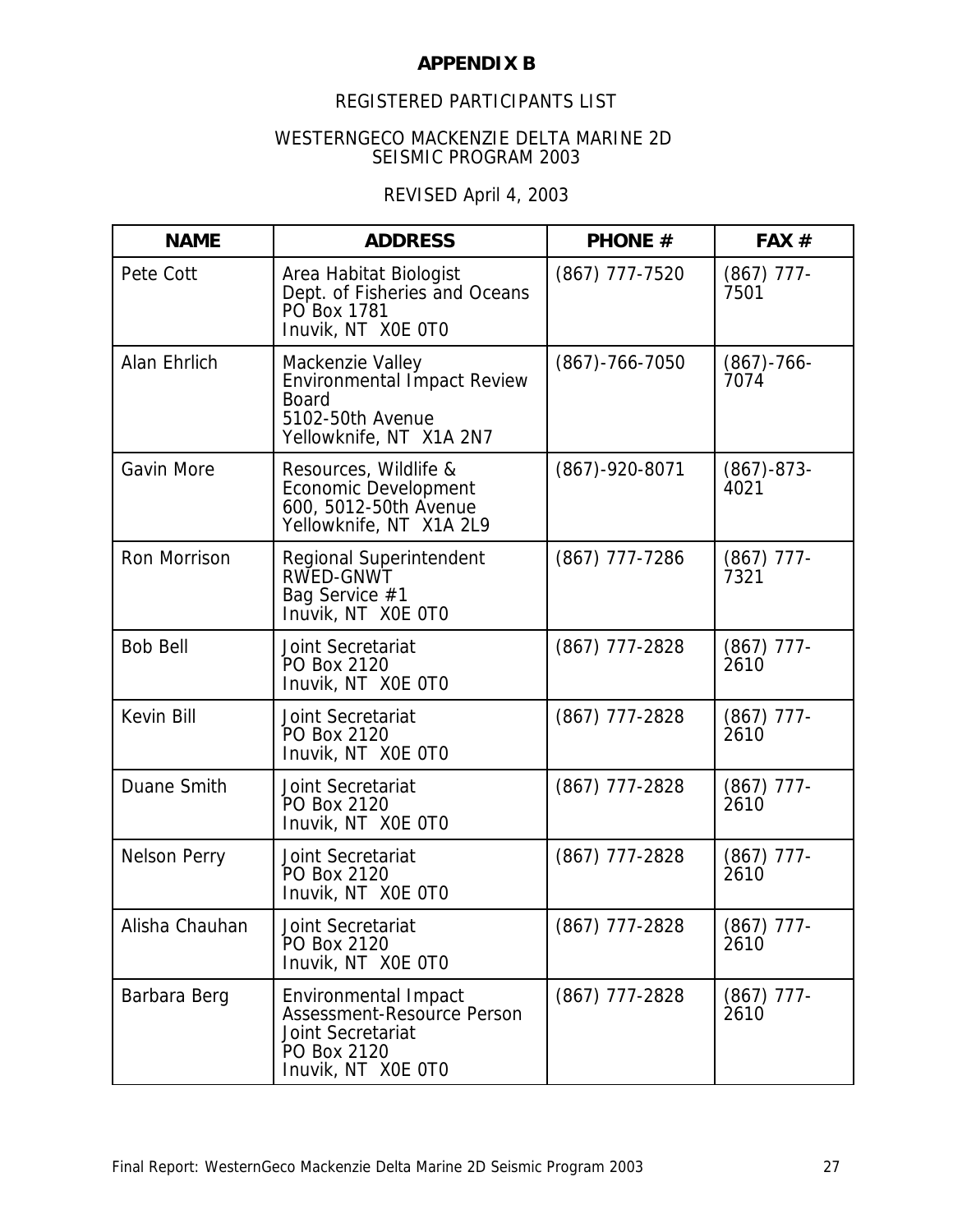| Mieke Vander<br>Valk       | <b>Environmental Specialist</b><br>National Energy Board<br>444-7th Avenue SW<br>Calgary, AB T2P 0X8                            | (403) 292-5048   | $(403)$ 292-<br>5876  |
|----------------------------|---------------------------------------------------------------------------------------------------------------------------------|------------------|-----------------------|
| Chris Alway                | Joint Secretariat<br>PO Box 2120<br>Inuvik, NT XOE OTO                                                                          | (867) 777-2828   | $(867)$ 777-<br>2610  |
| Rudy Cockney               | District Manager<br>DIAND - Inuvik District Office<br>PO Box 2100<br>Inuvik, NT XOE OTO                                         | $(867)$ 777-3361 | $(867)$ 7777-<br>2090 |
| Julie Dahl                 | Dept. of Fisheries and Oceans<br>101, 5204 - 50 <sup>th</sup> Avenue<br>Yellowknife, NT X1A 1E2                                 | $(867)$ 669-4911 | $(867)$ 669-<br>4940  |
| Peter Clarkson             | <b>Executive Director</b><br><b>Gwich'in Renewable Resource</b><br><b>Board</b><br>PO Box 2240<br>Inuvik, NT XOE OTO            | (867) 777-3429   | $(867)$ 777-<br>4260  |
| Eric Yaxly                 | <b>Environment Scientist</b><br><b>Environment Conservation</b><br><b>DIAND</b><br>PO Box 1500<br>Yellowknife, NT X1A 2R3       | $(867)$ 669-2569 | $(867)$ 669-<br>2701  |
| Aileen Horler              | Wildlife, Mgt. Advisory Council<br>North Slope<br>PO Box 31539<br>Whitehorse, YT Y1A 6K8                                        | $(867)$ 633-5476 | $(867)$ 633-<br>6900  |
| <b>Lindsay Staples</b>     | Wildlife, Mgt. Advisory Council<br>North Slope<br>PO Box 31539<br>Whitehorse, YT Y1A 6K8                                        | $(867)$ 633-5476 | $(867)$ 633-<br>6900  |
| Jennifer Walker-<br>Larson | <b>Gwich'in Renewable Resource</b><br><b>Board</b><br>PO Box 2240<br>Inuvik, NT XOE OTO                                         | $(867)$ 777-3429 | $(867)$ 777-<br>4260  |
| <b>Elaine Blais</b>        | <b>Environment Scientist</b><br><b>DIAND</b><br>PO Box 1500<br>Yellowknife, NT X1A 2R3                                          | $(867)$ 669-2591 | $(867)$ 669-<br>2701  |
| <b>Brian Woods</b>         | Mackenzie Gas Project/<br>Imperial Oil Resources Ltd.<br>237-4Th Avenue S. W.<br>PO Box 2480 Station "M"<br>Calgary, AB T2P 3M9 | (403) 815-3795   | $(403)$ 237-<br>2102  |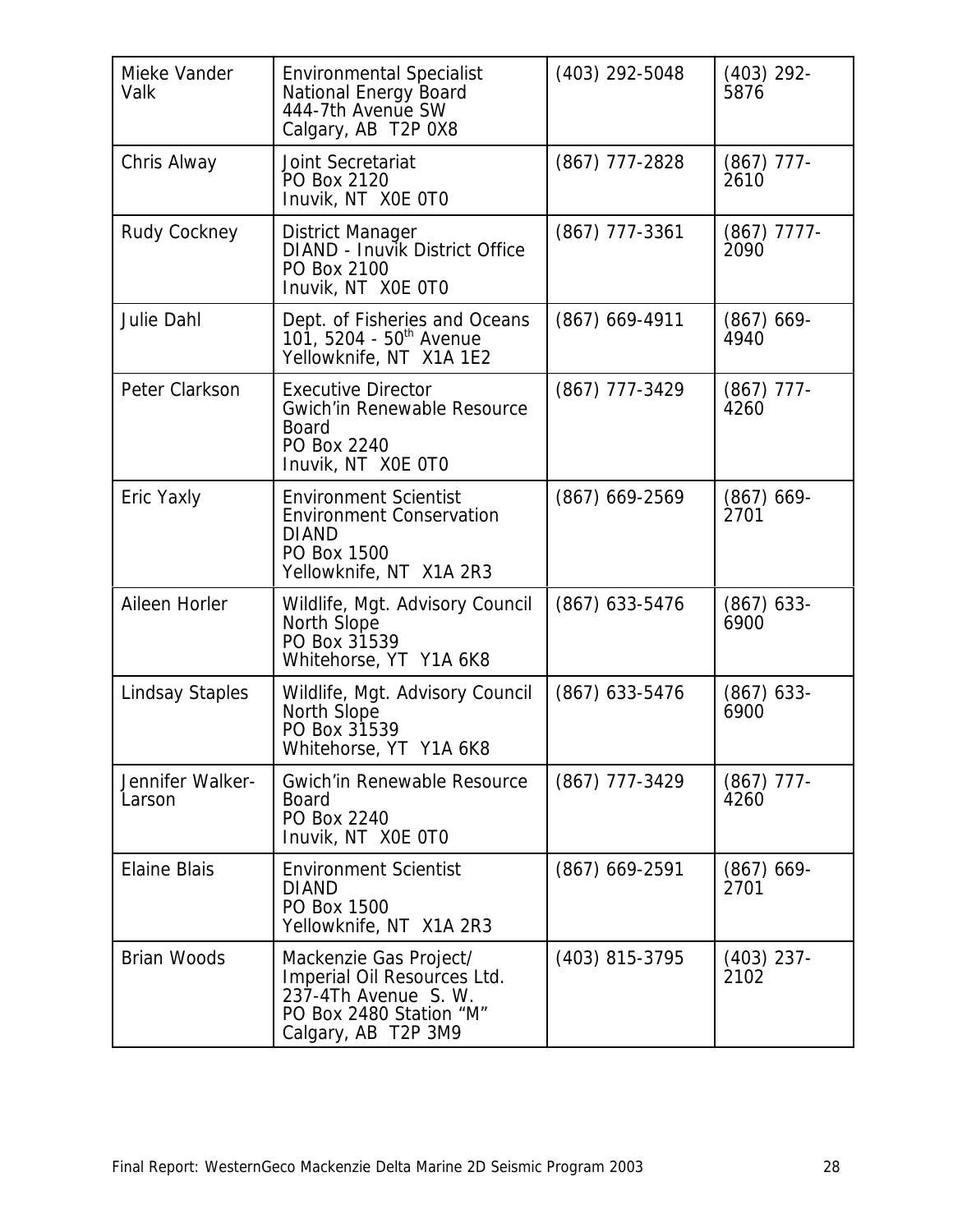| <b>Ed McLean</b>      | <b>Ecosystem Secretariat</b><br>Manager<br>Parks Canada<br>Western Arctic Field Unit<br>PO Box 1840<br>Inuvik, NT XOE OTO                          | $(867)$ 777-8818   | $(867)$ 777-<br>8820 |
|-----------------------|----------------------------------------------------------------------------------------------------------------------------------------------------|--------------------|----------------------|
| <b>Matthew Litvak</b> | University of New Brunswick<br>PO Box 5050<br>Saint John, NB E2L 4L5                                                                               | $(506)$ 648-5508   | (506) 648-<br>5811   |
| <b>Bill Griffith</b>  | <b>EIRB Technical Advisor</b><br>LGL Ltd.<br>9768-2nd Street<br>Sydney, BC V8L 3Y8                                                                 | $(250)$ 656-0127   | $(250)$ 655-<br>4761 |
| Mary Griffiths        | <b>Environmental Policy Analyst</b><br>Pembina Institute for<br>Appropriate Development<br>11723 - 83 <sup>rd</sup> Avenue<br>Edmonton, AB T6G 0V2 | $(780)$ 433-6675   | (780) 433-<br>6675   |
| Wade Romanko          | <b>Environment Protection</b><br><b>Branch</b><br><b>Environment Canada</b><br>5204-50th Avenue<br>Yellowknife, NT X1A 1E2                         | $(867)$ 669-4736   | $(867)$ 873-<br>8185 |
| <b>Mike Preston</b>   | Project Leader,<br><b>Beaufort Sea Conservation</b><br>WWF - Canada, Arctic<br>Program<br>20 Mackenzie Road<br>PO Box 2860<br>Inuvik, NT XOE OTO   | $(867)$ 678-2648   | $(867)$ 777-<br>2837 |
| Paul Voudrach         | Chairman<br>Tuktoyaktuk Hunters &<br>Trappers<br>Committee<br><b>PO Box 286</b><br>Tuktoyaktuk, NT X0E 1C0                                         | $(867)$ 977-2457   | $(967)$ 977-<br>2433 |
| Derek Melton          | <b>IMG Golder</b><br>10 <sup>th</sup> Floor<br>940, 6 <sup>th</sup> Avenue SW<br>Calgary, AB T2P 3T1                                               | (403) 299-5696     | $(403)$ 299-<br>5606 |
| Keith Rosindell       | WesternGeco<br><b>Suite 2300</b><br>645 - 7th Avenue SW<br>Calgary, AB T2P 4G8                                                                     | $(403) 509 - 4660$ | (509) 694-<br>2878   |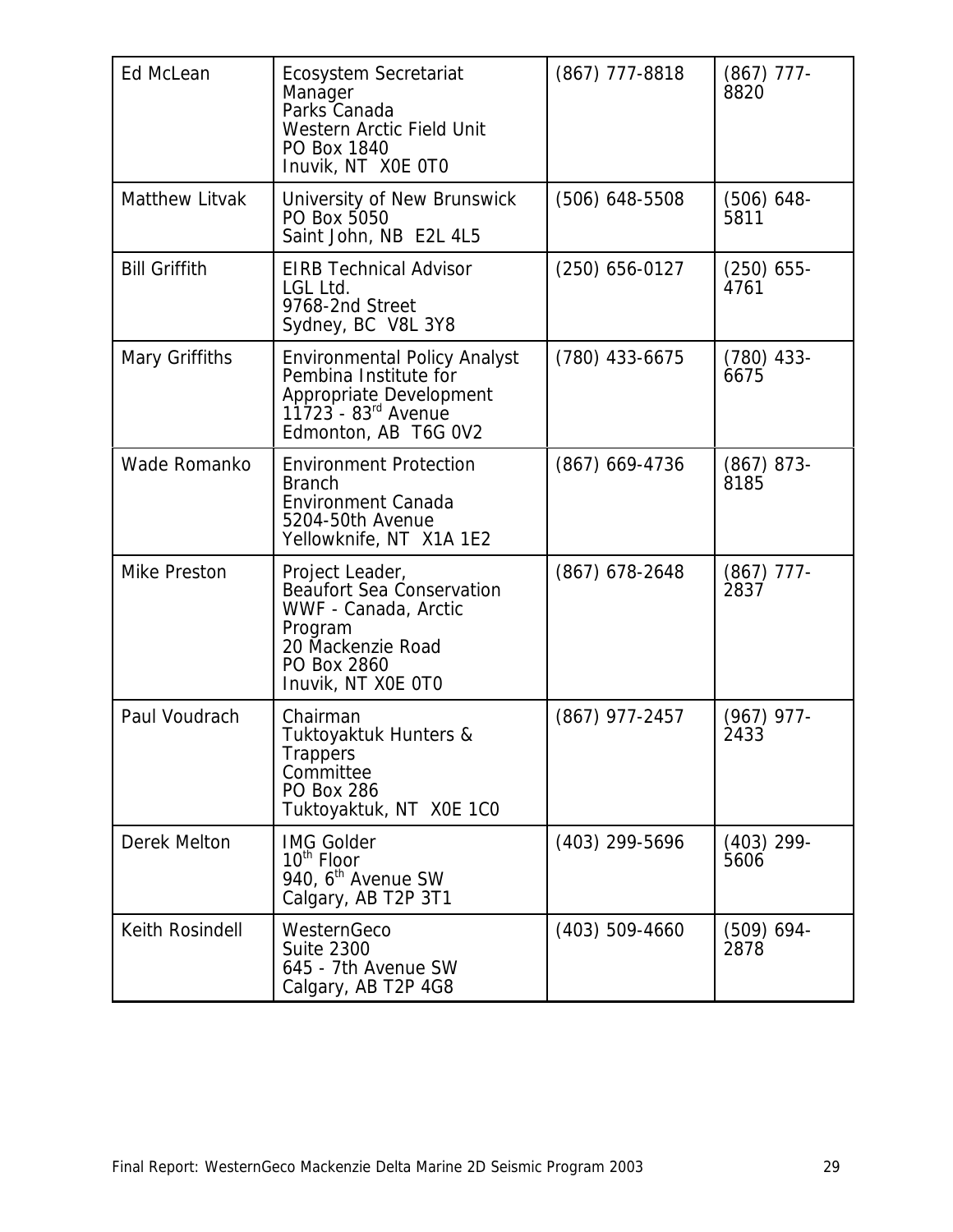#### **APPENDIX C**

#### ATTENDANCE AT PUBLIC HEARINGS

April 14, 2003 - Aklavik, NT

Robert Buckle-Aklavik EGC

April 15, 2003 - Tuktoyaktuk, NT

Ernest Cockney Charles Gruben Max Kotokak - FJMC James Thorbourne - Inuvialuit Land Administration (ILA)

April 16, 2003 - Inuvik, NT

No attendees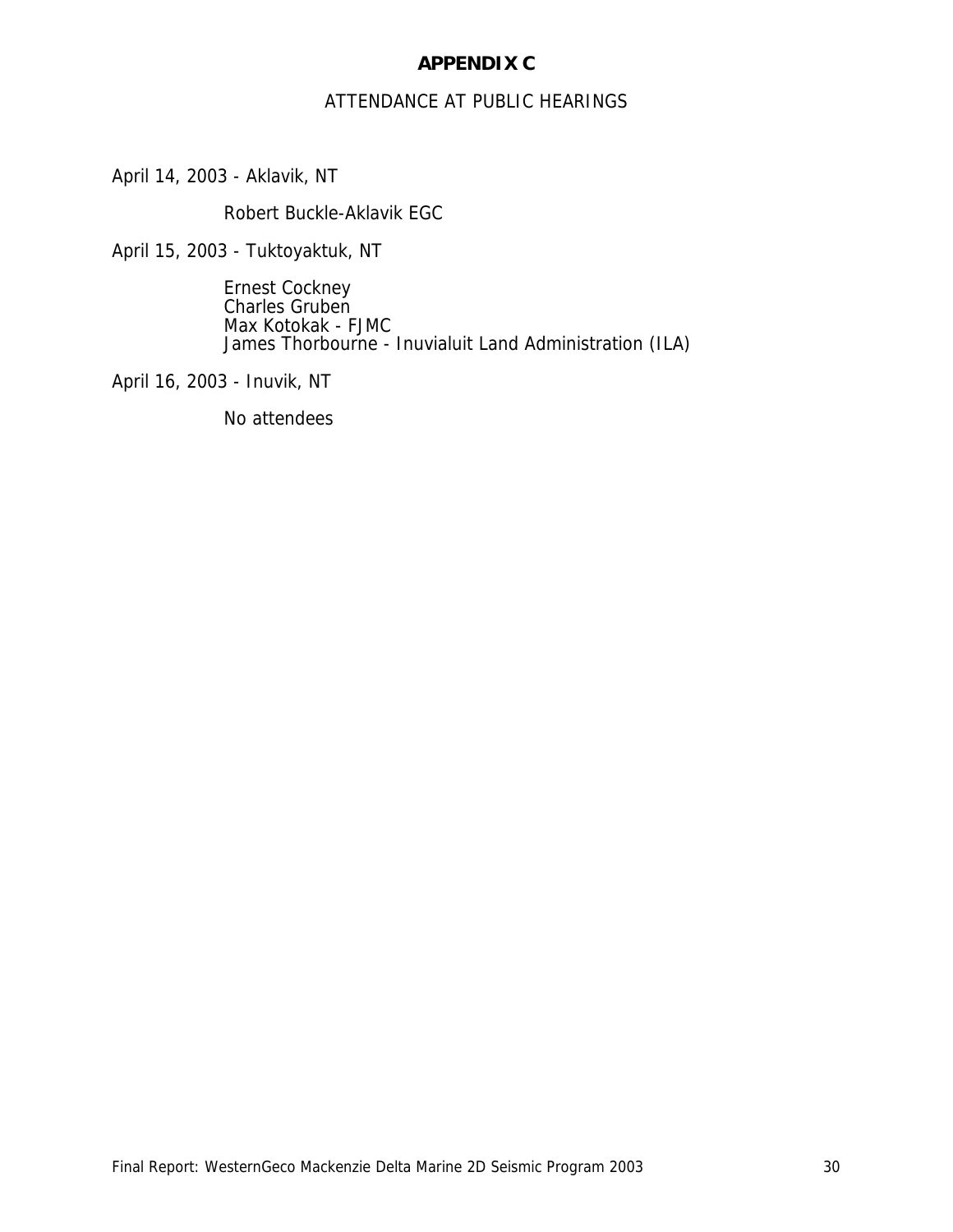# **APPENDIX D**

# LIST OF ACRONYMS USED IN THIS DOCUMENT

| Acronym           | <b>Meaning</b>                                                                                         |
|-------------------|--------------------------------------------------------------------------------------------------------|
| 2D                | 2 dimensional                                                                                          |
| <b>CEAA</b>       | <b>Canadian Environmental Assessment Association</b>                                                   |
| <b>DFO</b>        | <b>Fisheries and Oceans Canada</b>                                                                     |
| <b>DIAND</b>      | Department of Indian Affairs and Northern Development                                                  |
| EC                | <b>Environment Canada</b>                                                                              |
| <b>EIRB</b>       | Environmental Impact Review Board                                                                      |
| <b>EIS</b>        | <b>Environmental Impact Statement</b>                                                                  |
| <b>EISC</b>       | <b>Environmental Impact Screening Committee</b>                                                        |
| <b>FJMC</b>       | <b>Fisheries Joint Management Committee</b>                                                            |
| <b>GRRB</b>       | <b>Gwich'in Renewable Resources Board</b>                                                              |
| <b>HTC</b>        | Hunters and Trappers Committee                                                                         |
| <b>IFA</b>        | <b>Inuvialuit Final Agreement</b>                                                                      |
| <b>IGC</b>        | <b>Inuvialuit Game Council</b>                                                                         |
| <b>IHTC</b>       | Inuvik Hunters and Trappers Committee                                                                  |
| <b>ILA</b>        | <b>Inuvialuit Land Administration</b>                                                                  |
| <b>INAC</b>       | Indian and Northern Affairs Canada                                                                     |
| inch <sup>3</sup> | cubic inch                                                                                             |
| <b>IRC</b>        | Inuvialuit Regional Corporation                                                                        |
| <b>ISR</b>        | Inuvialuit Settlement Region                                                                           |
| km                | Kilometre                                                                                              |
| m                 | Metre                                                                                                  |
| <b>NEB</b>        | National Energy Board                                                                                  |
| <b>NT</b>         | <b>Northwest Territories</b>                                                                           |
| <b>NTCL</b>       | Northern Transportation Company Limited                                                                |
| <b>RWED-GNWT</b>  | Department of Resources, Wildlife and Economic Development-<br>Government of the Northwest Territories |
| SAO-JS            | Senior Administrative Officer - Joint Secretariat                                                      |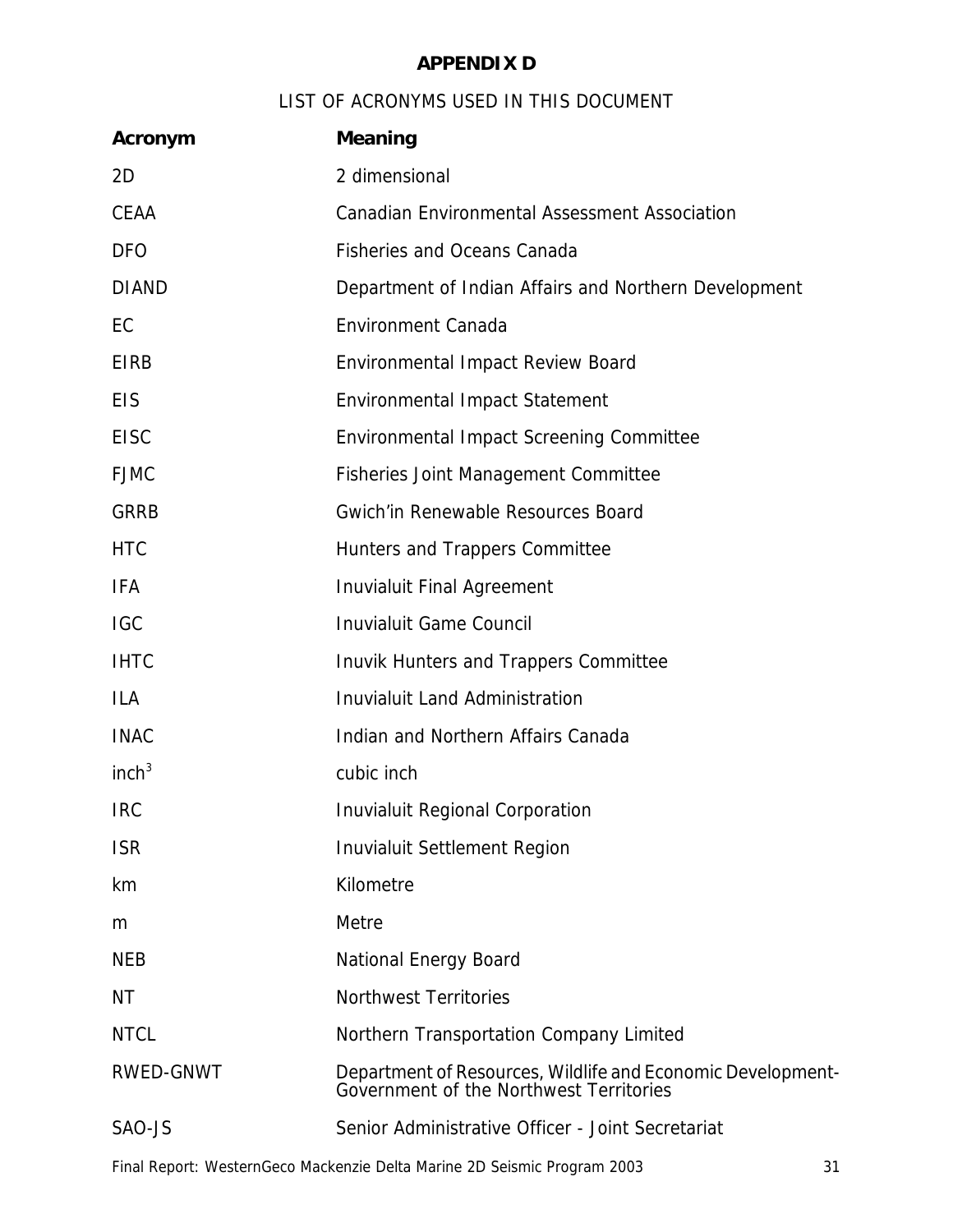| <b>SPR</b> | <b>Standard Public Review</b>  |
|------------|--------------------------------|
| <b>SSD</b> | <b>Small Scale Development</b> |
| <b>SW</b>  | South West                     |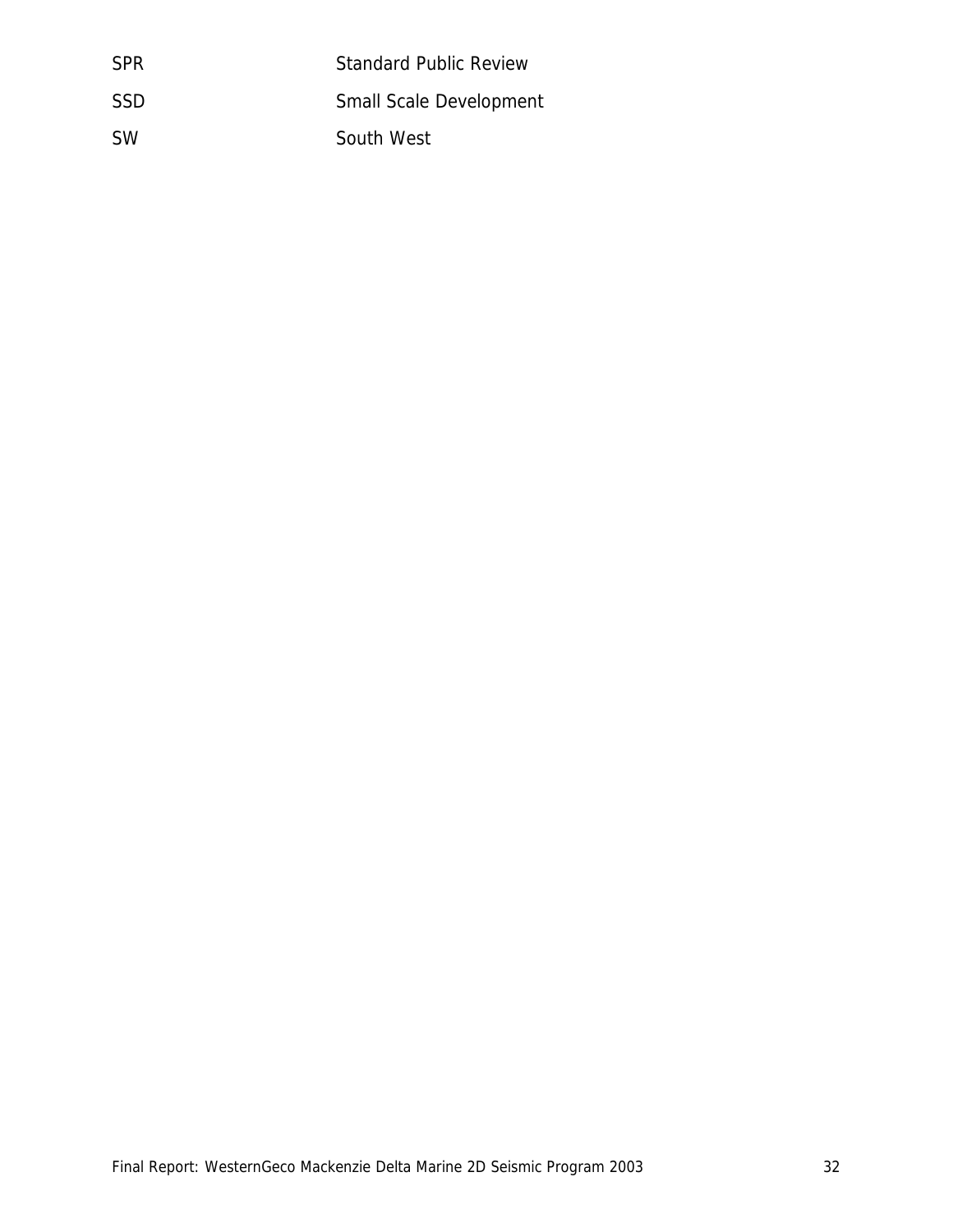## **APPENDIX E**

# CHRONOLOGICAL RECORD of thePUBLIC ENVIRONMENTAL REVIEW OF<br>WESTERNGECO MACKENZIE RIVER DELTA 2D PROGRAM 2002

|                  | REC'D.                  | <b>SENT</b>      | <b>DATED</b>            | <b>FORM</b>                    | <b>FROM</b>             | <b>TO</b>                                                                                                                           | <b>SUBJECT</b>                                                                                                                                                                                               |
|------------------|-------------------------|------------------|-------------------------|--------------------------------|-------------------------|-------------------------------------------------------------------------------------------------------------------------------------|--------------------------------------------------------------------------------------------------------------------------------------------------------------------------------------------------------------|
| 1.               |                         |                  | May. 16,<br><b>2003</b> | letter                         | EISC (Linda<br>Graf)    | B. White -<br>WesternGeco,<br><b>EIRB</b>                                                                                           | Decision of Screening Panel and 7<br>enclosed documents concerning<br>the Development                                                                                                                        |
| 2.               | <b>June 20,</b><br>2002 |                  | June 20,<br>2002        | Submission<br>No: 05/02-<br>02 | EISC (Bill<br>Klassen)  | Robert Hornal-<br><b>EIRB</b><br>cc (excluding<br>enclosures)<br>Baker-NEB,<br>Cott-DFO<br>Thorbourne-ILA,<br>White-<br>WesternGeco | Referral of project description titled<br>WesternGeco Mackenzie Delta<br>River 2D Seismic Program 2002<br>(Bob White, WesternGeco)<br>Enclosures $(11+)$ documents<br>concerning the proposed<br>development |
| 3.               |                         | June 20,<br>2002 | June 20,<br>2002        | Letter                         | J.W. Allen<br>(EIRB)    | J. Marty Swagar                                                                                                                     | Re: Copies of "Guidelines for<br>Impact Assessment Methods to be<br>Used Before the Environmental<br>Impact Review Board &<br><b>Environmental Impact Review</b><br>Board, Operating Procedures"             |
| $\overline{4}$ . |                         | June 24,<br>2002 | June 24,<br>2002        | Letter                         | Robert Hornal<br>(EIRB) | Duane Smith -<br>Chair (IGC)                                                                                                        | Re: WesternGeco (White),<br>Mackenzie Delta River 2D Seismic<br>Program 2002                                                                                                                                 |
| 5.               |                         | June 24,<br>2002 | June 24,<br>2002        | Letter                         | Robert Hornal<br>(EIRB) | Honourable<br>Robert D. Nault,<br>M.P.                                                                                              | Re: WesternGeco (White),<br>Mackenzie Delta River 2D Seismic<br>Program 2002                                                                                                                                 |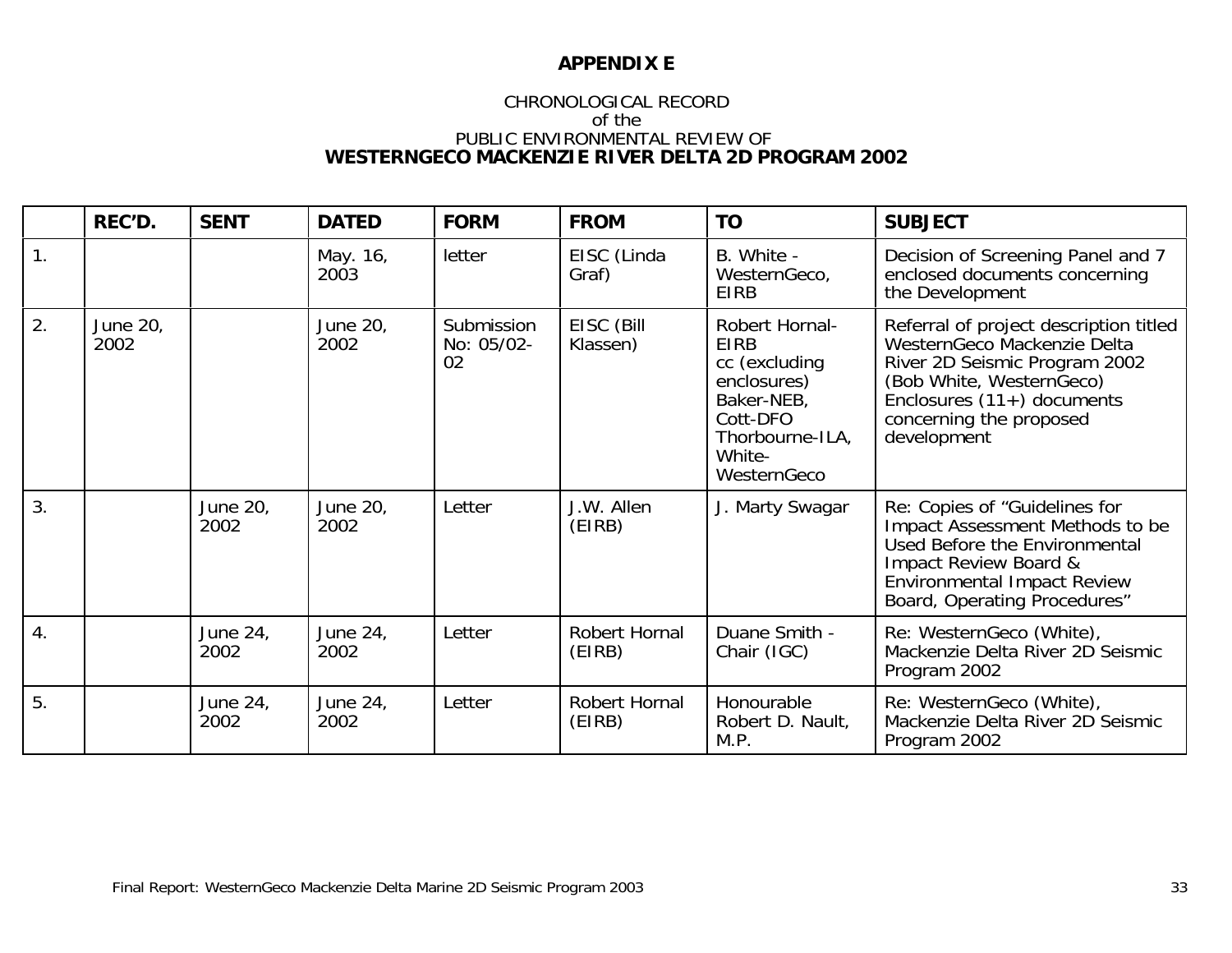| 6.  | June 25,<br>2002            | June 25,<br>2002 | Letter                                    | J.W. Allen<br>(EIRB) | Members of the<br>Environmental<br><b>Impact Review</b><br>Board & Debra L.<br>Fendrick                                                                   | Re: Referral Package from the<br><b>Environmental Impact Screening</b><br>Committee on: WesternGeco<br>(White), Mackenzie Delta River 2D<br>Seismic Program 2002                            |
|-----|-----------------------------|------------------|-------------------------------------------|----------------------|-----------------------------------------------------------------------------------------------------------------------------------------------------------|---------------------------------------------------------------------------------------------------------------------------------------------------------------------------------------------|
| 7.  | June 26,<br>2002            | June 26,<br>2002 | Letter &<br>Attachment                    | J.W. Allen<br>(EIRB) | Aklavik HTC,<br>RWED, FJMC,<br>GRRB, IGC,<br>Inuvik HTC.<br>Tuktoyaktuk HTC,<br>WMAČ(NS),<br>WMAC(NWT)                                                    | Re: Release for: WesternGeco<br>(White), Mackenzie Delta River 2D<br>Seismic Program 2002<br>Public Notice of Referral<br>Dated at Inuvik, Northwest<br><b>Territories</b><br>June 24, 2002 |
| 8.  | June 26,<br>2002            | June 26,<br>2002 | Letter                                    | J.W. Allen<br>(EIRB) | J. Marty Swagar                                                                                                                                           | Re: Requesting a " Hold" Status for<br>WesternGeco (White), Mackenzie<br>Delta River 2D Seismic Program<br>2002                                                                             |
| 9.  | June 27,<br>2002            | June 27,<br>2002 | Purchase<br>Order &<br><b>Attachments</b> | Peggy Madore         | Northern News<br>Service                                                                                                                                  | Re: Purchase order for placing ad<br>(Public Notice of Referral) in The<br>Inuvik Drum & Northern News<br>Service                                                                           |
| 10. | July 3,<br>200 <sup>2</sup> | July 3, 2002     | Letter                                    | J.W. Allen<br>(EIRB) | A. Chauhan, R.<br>Fonger, K.<br>Thiesenhausen, L.<br>Graf, K. Bill, L.<br>Staples, N. Perry<br>cc: D. Dillon, P.<br>Madore, A.<br>Hassanzadeh, N.<br>Snow | Re: Registered Participants List                                                                                                                                                            |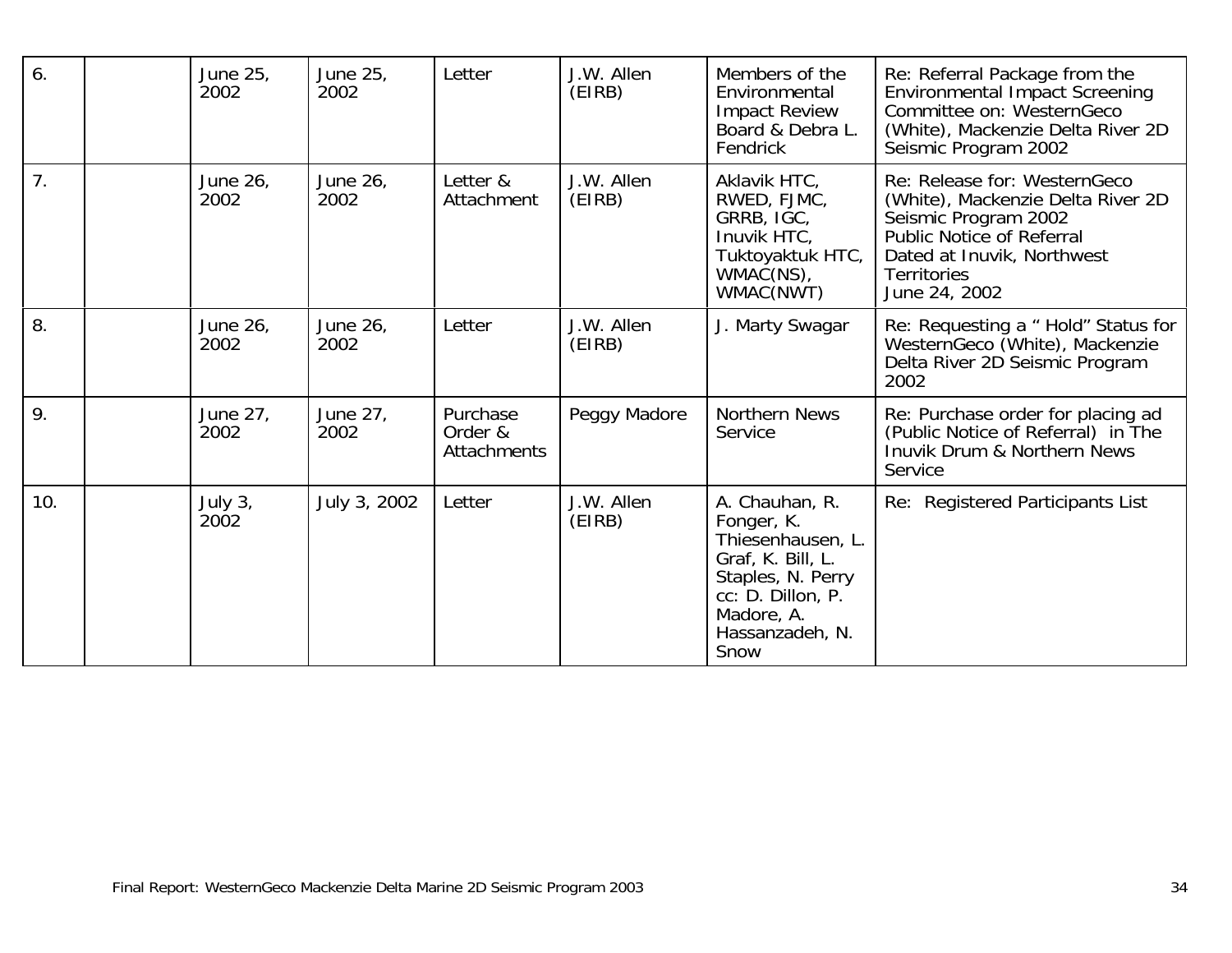| 11. |                                     | July 8,<br>200 <sup>2</sup>    | July 8, 2002                        | Letter                                    | J.W. Allen<br>(EIRB) | P. Patcholek, B.<br>Putt, D.<br>Livingston, D.<br>Stewart, P.<br>Latour, P. Cott, R.<br>Allen, R.<br>Morrison, R.<br>Cockney, S.<br>Harbicht, S.<br>Matthews, W.<br>Fenton<br>cc: L. Van Ham,<br>P. Madore | Re: Government Representatives<br>List for WesternGeco (White),<br>Mackenzie Delta River 2D Seismic<br>Program 2002                                                                                                   |
|-----|-------------------------------------|--------------------------------|-------------------------------------|-------------------------------------------|----------------------|------------------------------------------------------------------------------------------------------------------------------------------------------------------------------------------------------------|-----------------------------------------------------------------------------------------------------------------------------------------------------------------------------------------------------------------------|
| 12. | July 1,<br>200 <sup>2</sup>         | June 27,<br>2002               | July 1, 2002                        | Advertiseme<br>nt in News<br><b>North</b> | Peggy Madore         | News North                                                                                                                                                                                                 | Public Notice of Referral, Dated at<br>Inuvik, Northwest Territories, June<br>24, 2002                                                                                                                                |
| 13. | July 4,<br>200 <sub>2</sub>         | June 27,<br>2002               | July 4, 2002                        | Advertiseme<br>nt in Inuvik<br>Drum       | Peggy Madore         | <b>News North</b>                                                                                                                                                                                          | Public Notice of Referral, Dated at<br>Inuvik, Northwest Territories, June<br>24, 2002                                                                                                                                |
| 14. | July 8,<br>200 <sup>2</sup>         | June 27,<br>2002               | July 8, 2002                        | Advertiseme<br>nt in News<br><b>North</b> | Peggy Madore         | News North                                                                                                                                                                                                 | Public Notice of Referral, Dated at<br>Inuvik, Northwest Territories, June<br>24, 2002                                                                                                                                |
| 15. | <b>July 11,</b><br>200 <sup>2</sup> | June 27,<br>2002               | <b>July 11,</b><br>200 <sup>2</sup> | Advertiseme<br>nt in Inuvik<br>Drum       | Peggy Madore         | <b>News North</b>                                                                                                                                                                                          | Public Notice of Referral, Dated at<br>Inuvik, Northwest Territories, June<br>24, 2002                                                                                                                                |
| 16. |                                     | <b>July 23,</b><br><b>2002</b> | <b>July 23,</b><br><b>2002</b>      | Letter                                    | J.W. Allen<br>(EIRB) | Z. Posynick, J.<br>McMullin<br>cc: P.Madore R.<br>Morrison                                                                                                                                                 | Re: Government Representatives<br>for WesternGeco (White),<br>Mackenzie Delta River 2D Seismic<br>Program 2002 and Copies of<br>Environmental Impact Review<br><b>Board - Operating Procedures</b><br>(June 18, 2001) |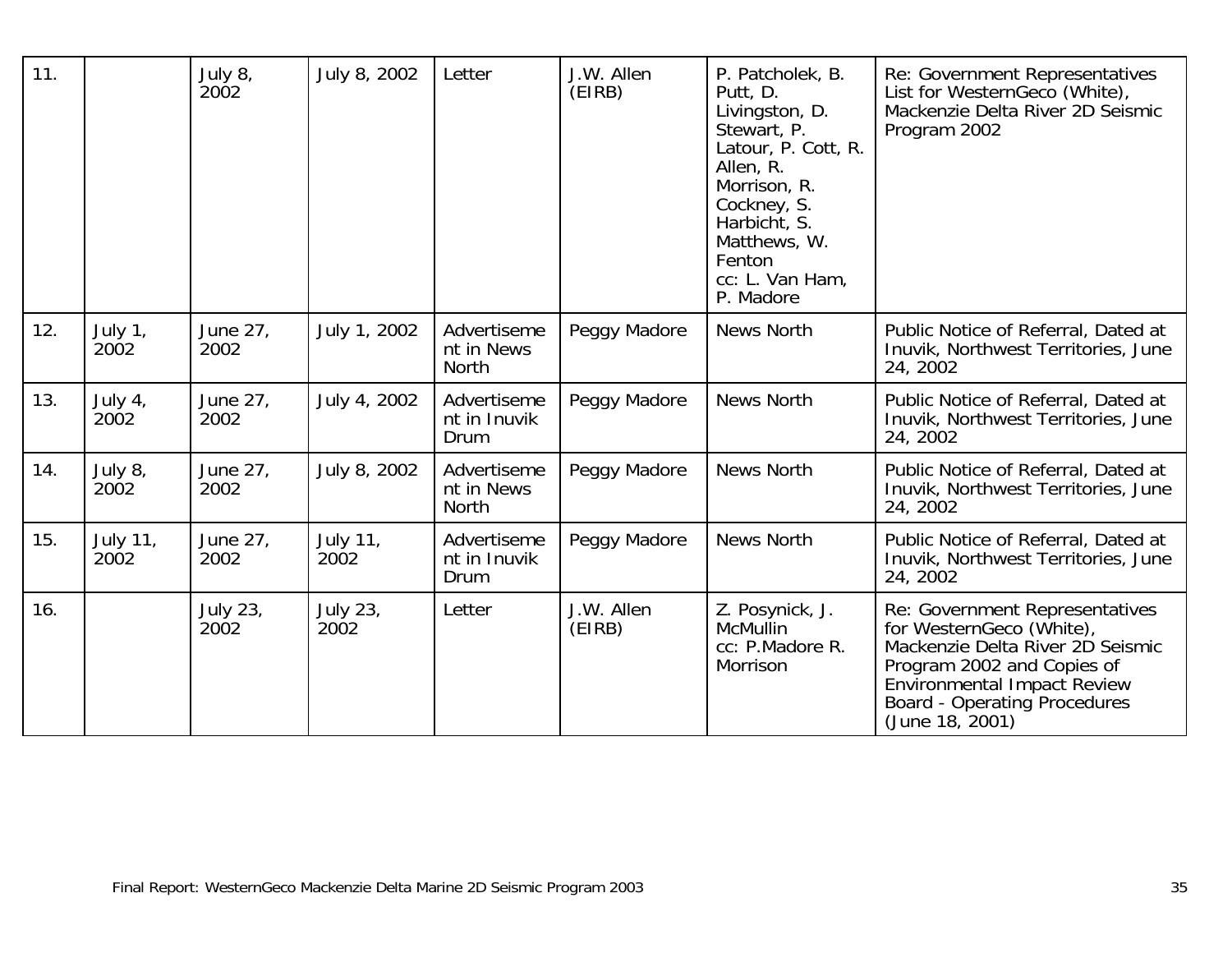| 17. |                  | July 30,<br>200 <sup>2</sup> | July 30,<br>200 <sub>2</sub> | Letter | J.W. Allen<br>(EIRB)             | <b>Distribution List</b>                        | Re: WesternGeco (White),<br>Mackenzie Delta River 2D Seismic<br>Program 2002: Hold Status & encl:<br>1. "Hold Letter" from WesternGeco<br>2. Letter of explanation to<br>WesternGeco on " hold status"<br>3. Registered Participants List |
|-----|------------------|------------------------------|------------------------------|--------|----------------------------------|-------------------------------------------------|-------------------------------------------------------------------------------------------------------------------------------------------------------------------------------------------------------------------------------------------|
| 18. |                  | August 20,<br>2002           | August 20,<br>2002           | Letter | J.W. Allen<br>(EIRB)             | <b>Distribution List</b>                        | Re: Registered Participants List                                                                                                                                                                                                          |
| 19. |                  | September<br>5, 2002         | September<br>5, 2002         | Letter | J.W. Allen<br>(EIRB)             | <b>Distribution List</b>                        | Re: Registered Participants List                                                                                                                                                                                                          |
| 20. | Nov. 7,<br>2002  | Nov. 7,<br>2002              | Nov. 6, 2002                 | Letter | Duane Smith<br>(IGC)             | Robert Hornal<br>(EIRB)                         | Re: IGC will continue to use their<br>process under the IFA to review<br>the program                                                                                                                                                      |
| 21. | Nov. 20,<br>2002 | Nov. 20,<br>2002             | Nov. 20,<br>2002             | E-mail | Keith Rosindell<br>(WesternGeco) | J.W. Allen (EIRB)                               | Re: attached is copy of letter to<br>restart process for WesternGeco<br>program. A signed copy has been<br>posted as well                                                                                                                 |
| 22. |                  | Nov. 25,<br>2002             | Nov. 25,<br>2002             | Letter | J.W. Allen<br>(EIRB)             | <b>Brian Wood</b><br>(Mackenzie Gas<br>Project) | Re: enclosed reports relating to<br>activities of EIRB public hearings.<br>His name also added to Registered<br>Participants list for Commander<br>and WesternGeco                                                                        |
| 23. |                  | Nov. 25,<br>2002             | Nov. 25,<br>2002             | Letter | J.W. Allen<br>(EIRB)             | Keith Rosindell<br>(WesternGeco)                | Re: forwarding a copy of EIRB's<br>Guidelines for Impact Assessment<br><b>Methods</b>                                                                                                                                                     |
| 24. | Nov. 26,<br>2002 |                              | Nov. 25,<br>2002             | Letter | Kevin Bill<br>(FJMC)             | J.W. Allen (EIRB)                               | Re: FJMC requesting to be added<br>to Registered Participants List and<br>declaring intention to participate in<br>public review regarding<br>WesternGeco                                                                                 |
| 25. | Nov. 27,<br>2002 |                              | Nov. 27,<br>2002             | E-mail | Keith Rosindell<br>(WesternGeco) | J.W. Allen (EIRB)                               | Re: attached report -<br>WesternGeco 2002 Mackenzie<br><b>River Acoustic and Fish Test</b><br>Program                                                                                                                                     |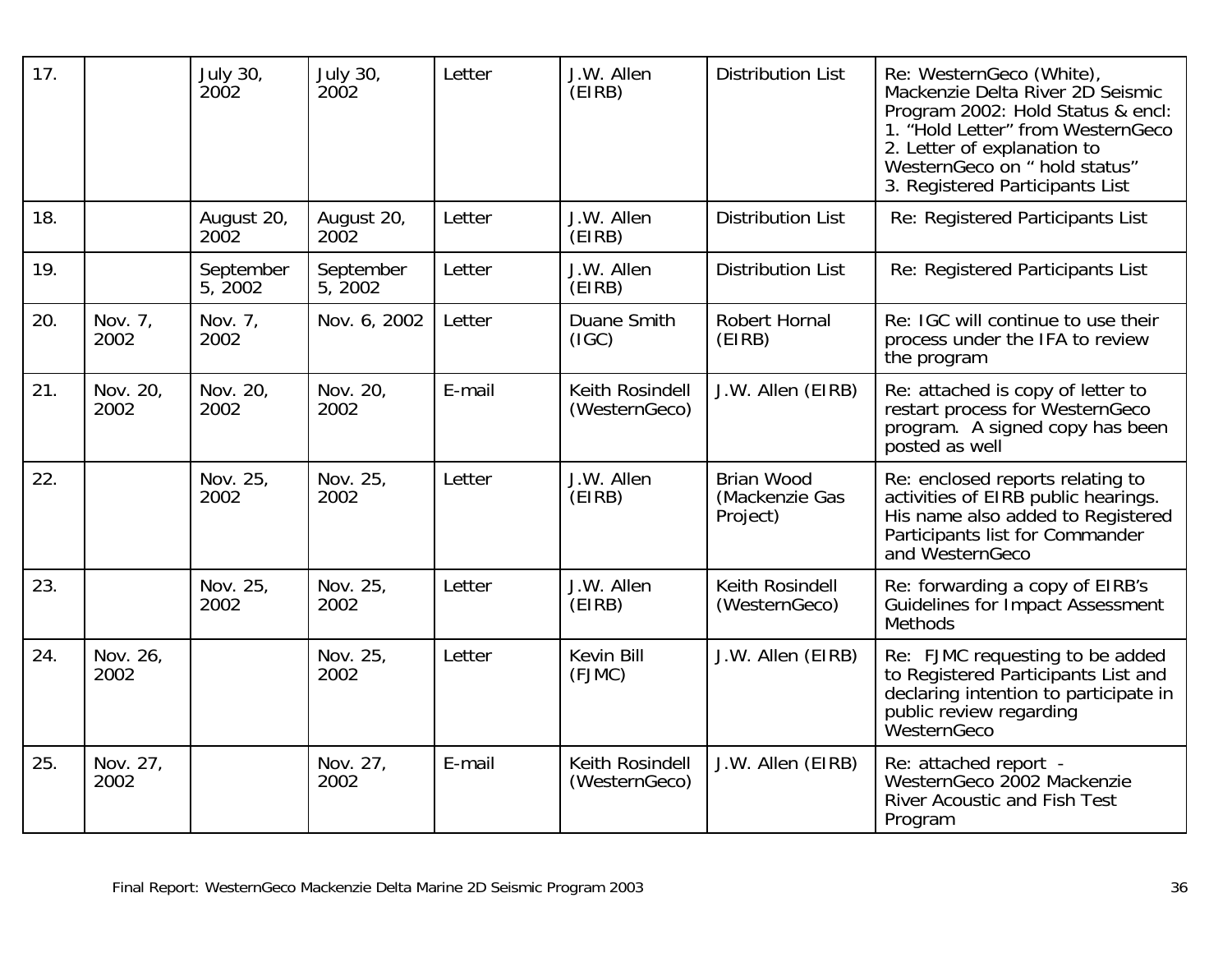| 26. | Nov. 27,<br>2002 |                  | Nov. 27,<br>2002 | E-mail              | Keith Rosindell<br>(WesternGeco) | J.W. Allen (EIRB)                                           | Re: attached report -<br>WesternGeco 2002 Mackenzie<br>River Wildlife Monitoring Survey                                                                  |
|-----|------------------|------------------|------------------|---------------------|----------------------------------|-------------------------------------------------------------|----------------------------------------------------------------------------------------------------------------------------------------------------------|
| 27. | Nov. 27,<br>2002 |                  | Nov. 27,<br>2002 | E-mail              | Keith Rosindell<br>(WesternGeco) | J.W. Allen (EIRB)                                           | Re: copy of distribution list for<br>sending out WesternGeco 2002<br>Mackenzie River Wildlife Monitoring<br>Survey and Acoustic and Fish Test<br>Program |
| 28. | Nov. 27,<br>2002 |                  | Nov. 27,<br>2002 | E-mail              | Keith Rosindell<br>(WesternGeco) | J.W. Allen (EIRB)                                           | Re: WesternGeco 2002 Mackenzie<br>River Fish Behaviourial Report                                                                                         |
| 29. | Dec. 8,<br>2002  |                  | Dec. 8, 2002     | E-mail              | Derek Melton<br>(IMG-Golder)     | J.W. Allen (EIRB)                                           | Re: attached planned table of<br>contents for draft EIS                                                                                                  |
| 30. |                  | Dec. 9,<br>2002  | Dec. 8, 2002     | Fax                 | J.W. Allen<br>(EIRB)             | EIRB Members, R.<br>Hornal, D.<br>Fendrick, B.<br>Griffiths | Re: Forwarding the planned table<br>of contents for the draft EIS                                                                                        |
| 31. |                  | Dec. 9,<br>2002  | Dec. 9, 2002     | <b>Faxed Letter</b> | J.W. Allen<br>(EIRB)             | <b>Herbert Felix</b>                                        | Re: Copies of two faxes required<br>for teleconference for Dec. 9, 2002                                                                                  |
| 32. |                  | Dec. 10,<br>2002 | Dec. 10,<br>2002 | Letter              | J.W. Allen<br>(EIRB)             | Reg. Participants<br>of WesternGeco                         | Re: Relaying information of hiring<br>William Griffiths as the technical<br>advisor for the WesternGeco<br>review                                        |
| 33. | Dec. 20,<br>2002 |                  | Dec. 19,<br>2002 | Letter              | A. Ehrlich<br>(MVEIRB)           | J.W. Allen (EIRB)                                           | Re: Environmental Assessment Re-<br>Activation, Draft Terms of<br>Reference                                                                              |
| 34. |                  | Dec. 23,<br>2002 | Dec. 23,<br>2002 | Letter              | J.W. Allen<br>(EIRB)             | Keith Rosindell<br>(WesternGeco)                            | Re: J. Allen confirming Jan. 3,<br>2003 as a tentative submission<br>date for the draft EIS                                                              |
| 35. |                  | Jan. 2,<br>2003  | Jan. 2, 2003     | Letter              | J.W. Allen<br>(EIRB)             | EIRB Members,<br>R. Hornal                                  | Re: Information release from<br>WesternGeco, dated Dec. 24, 2002                                                                                         |
| 36. | Jan. 7,<br>2003  |                  | Jan. 3, 2003     | Letter              | Keith Rosindell<br>(WesternGeco) | J.W. Allen (EIRB)                                           | Re: WesternGeco Mackenzie Delta<br>Marine 2-D Seismic Program 2003 -<br>26 copies of EIS                                                                 |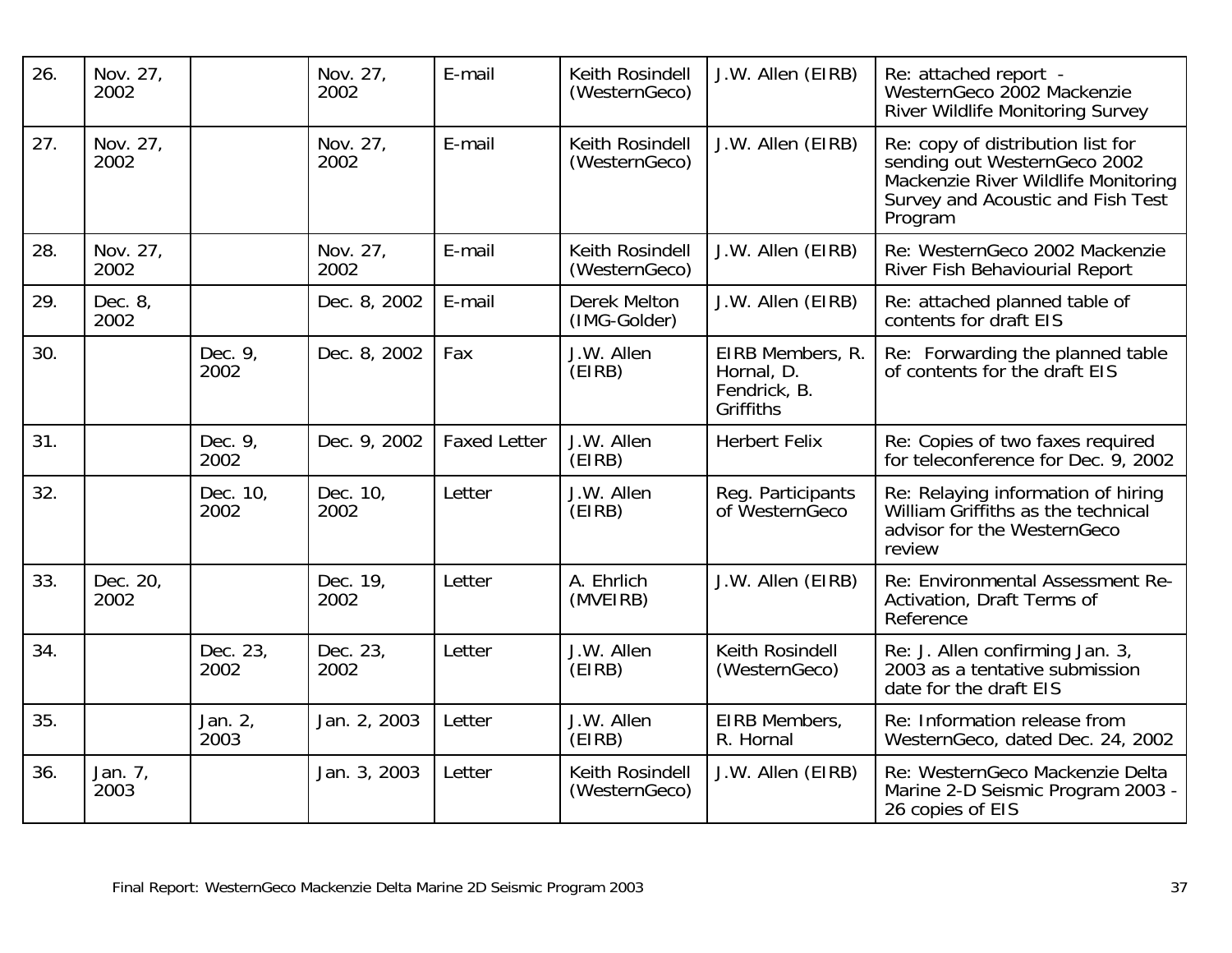| 37. |                  | Jan. 8,<br>2003  | Jan. 8, 2003     | Letter | J.W. Allen<br>(EIRB)   | Registered<br>Participants of<br>WesternGeco                                               | Re: Environmental Impact<br>Statement for the WesternGeco<br>Mackenzie Delta Marine 2D Seismic<br>Program 2002                                                                                                          |
|-----|------------------|------------------|------------------|--------|------------------------|--------------------------------------------------------------------------------------------|-------------------------------------------------------------------------------------------------------------------------------------------------------------------------------------------------------------------------|
| 38. |                  | Jan. 8,<br>2003  | Jan. 8, 2003     | Letter | J.W. Allen<br>(EIRB)   | <b>EIRB Members</b><br>and Staff                                                           | Re: Notification of members of the<br>office receiving the EIS copies from<br>WesternGeco                                                                                                                               |
| 39. | Jan. 8,<br>2003  |                  | Jan. 8, 2003     | Letter | Pete Cott<br>(DFO)     | J.W. Allen (EIRB)                                                                          | Re: Draft report "Behaviour and<br>Physical Response of Riverine Fish<br>to Airguns" prepared by IMG-<br>Golder for WesternGeco in support<br>of the Mackenzie Delta River 2D<br>Seismic Program 2002 - DFO<br>comments |
| 40. | Jan. 10,<br>2003 |                  | Jan. 9, 2003     | Letter | A. Ehrlich<br>(MVEIRB) | J.W. Allen (EIRB)                                                                          | Re: Notes from WesternGeco's<br>meetings, Dec. 5 <sup>th</sup> and Dec. 12 <sup>th</sup> ,<br>2002                                                                                                                      |
| 41. | Jan. 14,<br>2003 |                  | Jan. 13,<br>2003 | Letter | A. Ehrlich<br>(MVEIRB) | J.W. Allen (EIRB)                                                                          | Re: Comments of Draft Terms of<br>Reference + Workplan                                                                                                                                                                  |
| 42. |                  | Jan. 14,<br>2003 | Jan. 14,<br>2003 | Letter | J.W. Allen<br>(EIRB)   | <b>Brian Woods</b><br>(Mackenzie Gas<br>Project)                                           | Re: Canadian regulatory report -<br>EIRB information                                                                                                                                                                    |
| 43. | Jan. 17,<br>2003 |                  | Jan. 16,<br>2003 | Letter | A. Ehrlich<br>(MVEIRB) | J.W. Allen (EIRB)                                                                          | Re: Comments of Draft Terms of<br>Reference + Workplan                                                                                                                                                                  |
| 44. |                  |                  | Jan. 23,<br>2003 | Letter | Alisha Chauhan<br>(JS) | Distribution in<br>Aklavik, Inuvik<br>and Tuktoyaktuk,<br>NT:<br>cc - J.W. Allen<br>(EIRB) | Re: Proposed WesternGeco's<br>Mackenzie Delta Marine 2D Seismic<br>Program 2003 - Public Review                                                                                                                         |
| 45. |                  |                  | Jan. 25,<br>2003 | letter | A. Ehrlich<br>(MVEIRB) | J.W. Allen (EIRB)                                                                          | Re: E-mail and memo from<br>WesternGeco                                                                                                                                                                                 |
| 46. |                  | Jan. 27,<br>2003 | Jan. 27,<br>2003 | Fax    | Laura Van Ham<br>(NEB) | J.W. Allen (EIRB)                                                                          | Re: Forwarding copy of a cover<br>letter, as requested                                                                                                                                                                  |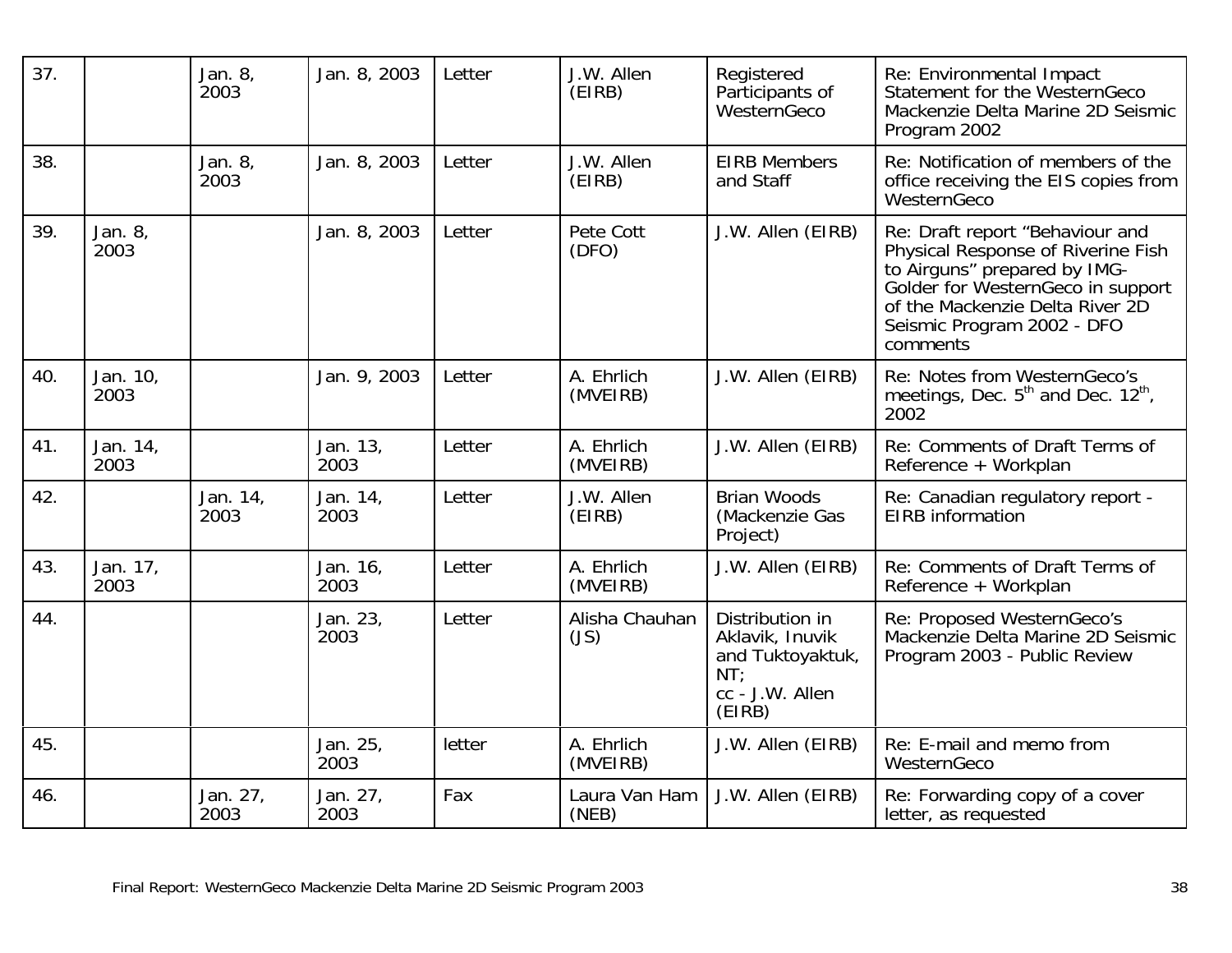| 47. | Jan. 27,<br>2003 |                  | Jan. 27,<br>2003 | Letter | A. Ehrlich<br>(MVEIRB)                   | J.W. Allen (EIRB)          | Re: Final Terms of Reference +<br>Workplan                                                                                                                                                                                                                                 |
|-----|------------------|------------------|------------------|--------|------------------------------------------|----------------------------|----------------------------------------------------------------------------------------------------------------------------------------------------------------------------------------------------------------------------------------------------------------------------|
| 48. | Jan. 28,<br>2003 |                  | Jan. 27,<br>2003 | Letter | A. Ehrlich<br>(MVEIRB)                   | J.W. Allen (EIRB)          | Re: Final Terms of Reference +<br>Workplan                                                                                                                                                                                                                                 |
| 49. |                  |                  | Jan. 28,<br>2003 | e-mail | Keith Rosindell<br>(WesternGeco)         | J.W. Allen (EIRB)          | Re: minutes from January 2003<br>Delta meeting                                                                                                                                                                                                                             |
| 50. | Jan. 29,<br>2003 | Jan. 29,<br>2003 |                  | e-mail | Laura Van Ham<br>(NEB)                   | J.W. Allen (EIRB)          | WesternGeco Mackenzie Delta<br>Marine 2D Seismic Program 2003 -<br><b>CEAA EA</b>                                                                                                                                                                                          |
| 51. | Jan. 29,<br>2003 | Jan. 29,<br>2003 |                  | e-mail | Laura Van Ham<br>(NEB)                   | J.W. Allen (EIRB)          | WesternGeco Mackenzie Delta<br>Marine 2D Seismic Program 2003 -<br>PC request                                                                                                                                                                                              |
| 52. | Jan. 30,<br>2003 | Jan. 30,<br>2003 |                  | Fax    | Wade<br>Romanko (EC)                     | J.W. Allen (EIRB)          | <b>Review Comments and</b><br>Recommendations                                                                                                                                                                                                                              |
| 53. | Jan. 30,<br>2003 | Jan. 30,<br>2003 |                  | e-mail | Mardi Hastings<br>(U of O)               | J.W. Allen (EIRB)          | WesternGeco Mackenzie Delta<br>River 2D Seismic Program 2003 EIS<br>(3 Attachments: 1. NEB CEAA<br>section 5 notification and scope<br>letter to FAS<br>2. NEB Information Request #1 to<br>WesternGeco<br>3. WesternGeco Information<br>Request $#1$ response to the NEB) |
| 54. | Jan. 30,<br>2003 |                  |                  | e-mail | William<br>Griffiths                     | J.W. Allen (EIRB)          | Attached is a document showing<br>W. Griffiths comments on the<br>WesternGeco meetings                                                                                                                                                                                     |
| 55. | Jan. 31,<br>2003 |                  |                  | e-mail | Mary Griffiths<br>(Pembina<br>Institute) | J.W. Allen (EIRB)          | Thank you letter for a copy of<br>WesternGeco Mackenzie Delta<br>River 2D Seismic Program 2002                                                                                                                                                                             |
| 56. |                  |                  | Jan. 31,<br>2003 | mail   | J.W. Allen<br>(EIRB)                     | Registered<br>Participants | Correspondence Related to EIRB<br>Review (19 Attachments from<br>previous material dated November<br>6, 2002 to January 28, 2003)                                                                                                                                          |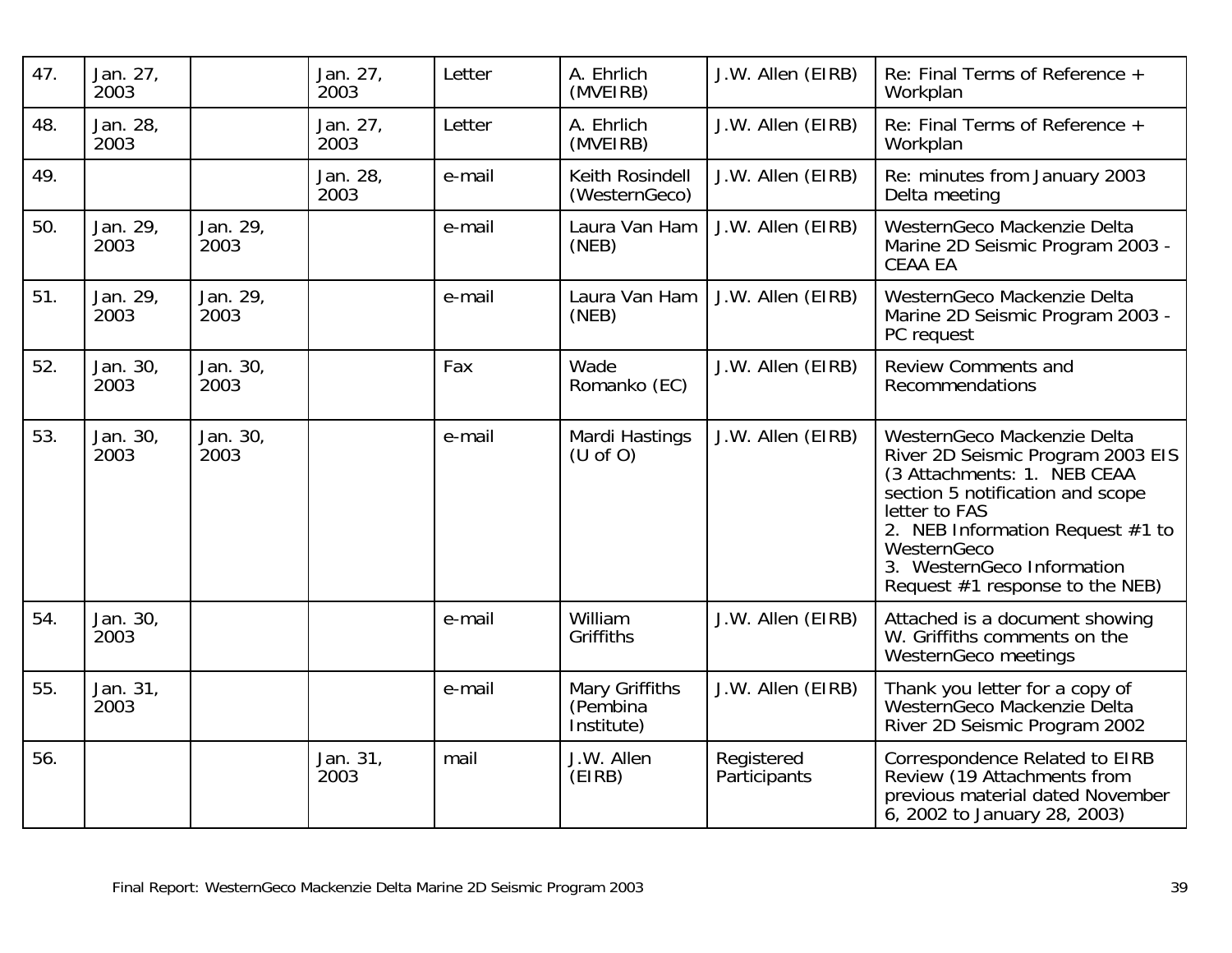| 57. | Jan. 31,<br>2003 | Jan. 31,<br>2003 |                  | e-mail | Ed McLean<br>(PC)             | J.W. Allen (EIRB)            | Registered Participant List for<br>WesternGeco Mackenzie Delta<br>River Seismic Program 2002 review                                           |
|-----|------------------|------------------|------------------|--------|-------------------------------|------------------------------|-----------------------------------------------------------------------------------------------------------------------------------------------|
| 58. |                  |                  | Jan. 31,<br>2003 | e-mail | J.W. Allen<br>(EIRB)          | <b>Ed McLean</b>             | Re: Registered Participant List for<br>WesternGeco Mackenzie Delta<br>River 2D Seismic Program 2002 -<br><b>Review</b>                        |
| 59. | Jan. 31,<br>2003 | Jan. 31,<br>2003 |                  | e-mail | Mary Griffiths<br>(PIAD)      | J.W. Allen (EIRB)            | WesternGeco Mackenzie Delta EIS                                                                                                               |
| 60. | Jan. 31,<br>2003 | Jan. 31,<br>2003 |                  | e-mail | J.W. Allen<br>(EIRB)          | Mary Griffiths<br>(PIAD)     | Re: WesternGeco Mackenzie Delta<br><b>EIS</b>                                                                                                 |
| 61. | Jan. 31,<br>2003 | Jan. 31,<br>2003 |                  | fax    | Alan Ehrlich<br>(MVEIRB)      | J.W. Allen (EIRB)            | E-Mail from WesternGeco                                                                                                                       |
| 62. | Jan. 31,<br>2003 | Jan. 31,<br>2003 |                  | e-mail | <b>Mike Preston</b><br>(WWF)  | J.W. Allen (EIRB)            | <b>Registered Participant</b>                                                                                                                 |
| 63. | Feb. 3,<br>2003  |                  | Jan. 23,<br>2003 | fax    | WesternGeco<br>Marine Dept.   | J.W. Allen (EIRB)            | Mackenzie River 2D Update                                                                                                                     |
| 64. |                  | Feb. 3,<br>2003  |                  | mail   | J.W. Allen<br>(EIRB)          | <b>Bruce Hannah</b><br>(DFO) | <b>WesternGeco Review:</b><br><b>Environmental Impact Review</b><br><b>Board Operating Procedures</b>                                         |
| 65. |                  | Feb. 3,<br>2003  |                  | fax    | J.W. Allen<br>(EIRB)          | <b>Bruce Hannah</b><br>(DFO) | WesternGeco Review: Section 10,<br><b>Information Requirements</b><br><b>Environmental Impact Review</b><br><b>Board Operating Procedures</b> |
| 66. | Feb. 4,<br>2003  | Feb. 4,<br>2003  |                  | fax    | <b>Elaine Blais</b><br>(INAC) | J.W. Allen (EIRB)            | EIS - WesternGeco Mackenzie<br>Delta Marine 2D Seismic Program<br>2003                                                                        |
| 67. |                  |                  | Feb. 4, 2003     | fax    | J.W. Allen<br>(EIRB)          | Registered<br>Participants   | WesternGeco Mackenzie Delta<br>River 2D Seismic Program 2002 (20<br>pages 9 attachments dated 28 Jan<br>2003 to 3 Feb 2003)                   |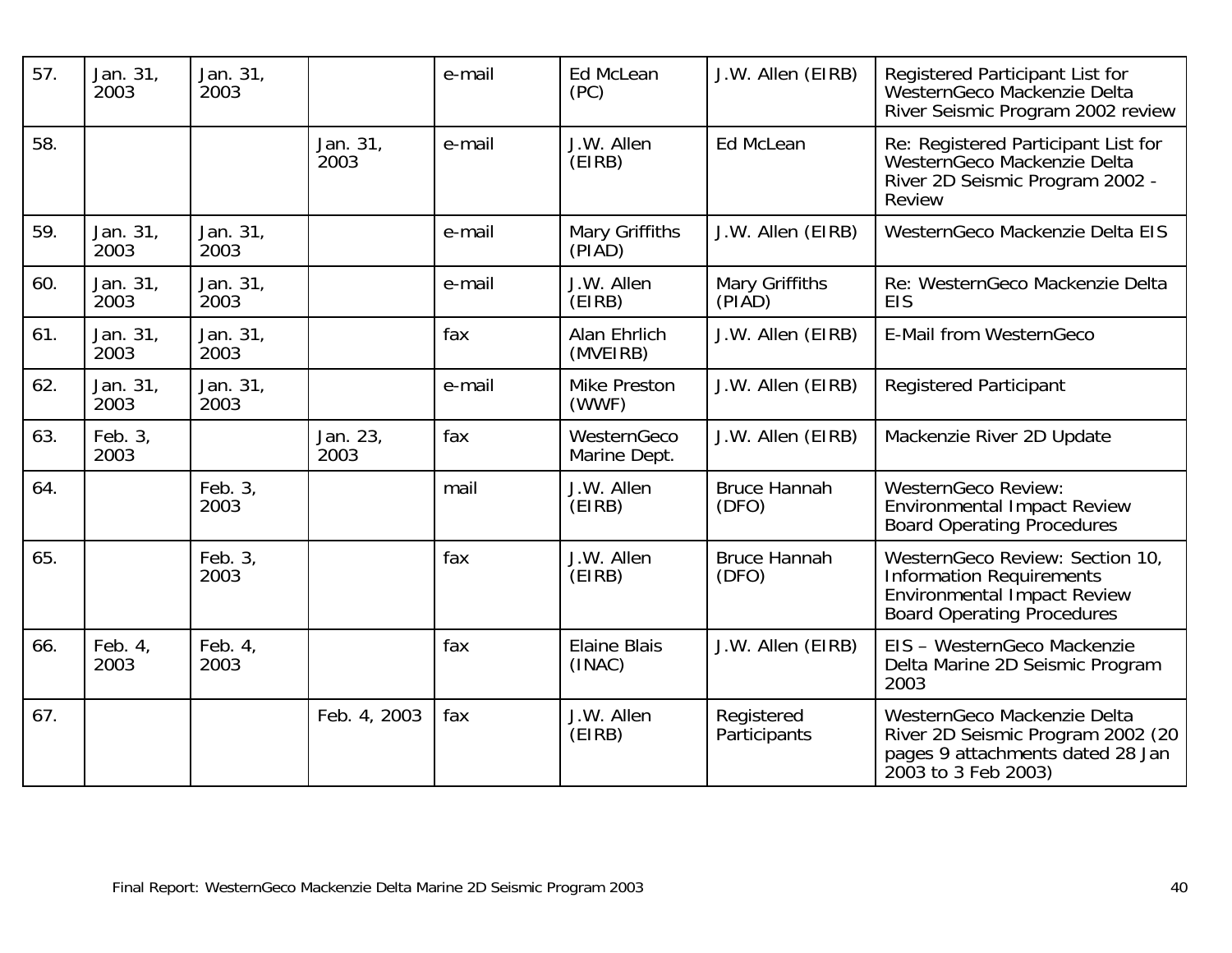| 68. |                  |                 | Dec. 5, 2002     | minutes      |                                     |                                                                     | <b>WesternGeco Meeting Minutes -</b><br>Dec. 5, 2002<br><b>Technical Workshop for</b><br>WesternGeco 2002 Field Studies           |
|-----|------------------|-----------------|------------------|--------------|-------------------------------------|---------------------------------------------------------------------|-----------------------------------------------------------------------------------------------------------------------------------|
| 69. |                  |                 | Dec. 12,<br>2002 | minutes      |                                     |                                                                     | <b>WesternGeco Meeting Minutes -</b><br>Dec. 12, 2002<br><b>Technical Workshop for</b><br>WesternGeco 2002 Field Studies          |
| 70. |                  | Feb. 6,<br>2003 | Feb. 4, 2003     | fax letter   | Gavin More -<br><b>RWED</b>         | J.W. Allen (EIRB)                                                   | Comment on reviewing<br><b>WesternGeco's EIS</b>                                                                                  |
| 71. |                  | Feb. 4,<br>2003 |                  | letter       | Laura Van Ham<br>(NEB)              | J.W. Allen (EIRB)                                                   | Comment on reviewing<br><b>WesternGeco's EIS</b>                                                                                  |
| 72. | Feb. 4,<br>2003  |                 | Feb. 4, 2003     | faxed letter | Bruce Hanna -<br><b>DFO</b>         | J.W. Allen (EIRB)                                                   | DFO comments on WesternGeco<br><b>EIS</b>                                                                                         |
| 73. | Feb. 7,<br>2003  |                 | Feb. 5, 2003     | letter       | Kevin Bill<br>(FJMC)                | J.W. Allen (EIRB)                                                   | Comment on reviewing<br><b>WesternGeco's EIS</b>                                                                                  |
| 74. | Feb. 7,<br>2003  |                 | Feb. 7, 2003     | fax letter   | Jennifer<br>Walker-Larsen<br>(GRRB) | J.W. Allen (EIRB)                                                   | Comment on reviewing<br><b>WesternGeco's EIS</b>                                                                                  |
| 75. | Feb. 11,<br>2003 |                 |                  | letter       | J.W. Allen<br>(EIRB)                | Registered<br>Participants                                          | WesternGeco Review, Public<br>Meetings: Aklavik, Tuktoyaktuk,<br>and Inuvik                                                       |
| 76. |                  |                 | Feb. 11,<br>2003 | letter       | J.W. Allen<br>(EIRB)                | Peggy Madore -<br>$SA\overline{O}$ -JS; cc<br><b>Heather Hansen</b> | <b>WesternGeco Registered Press</b><br>Release                                                                                    |
| 77. |                  |                 | Feb. 11,<br>2003 | letter       | J.W. Allen<br>(EIRB)                | <b>EIRB Board</b><br>Members, Debra<br>Fendrick                     | WesternGeco Review, Public<br>Meetings: Aklavik, Tuktoyaktuk,<br>and Inuvik and<br><b>WesternGeco Registered Press</b><br>Release |
| 78. |                  |                 | Feb. 11,<br>2003 | letter       | J.W. Allen<br>(EIRB)                | Registered<br>Participants                                          | WesternGeco Review, Public<br>Meetings: Aklavik, Tuktoyaktuk,<br>and Inuvik and<br><b>WesternGeco Registered Press</b><br>Release |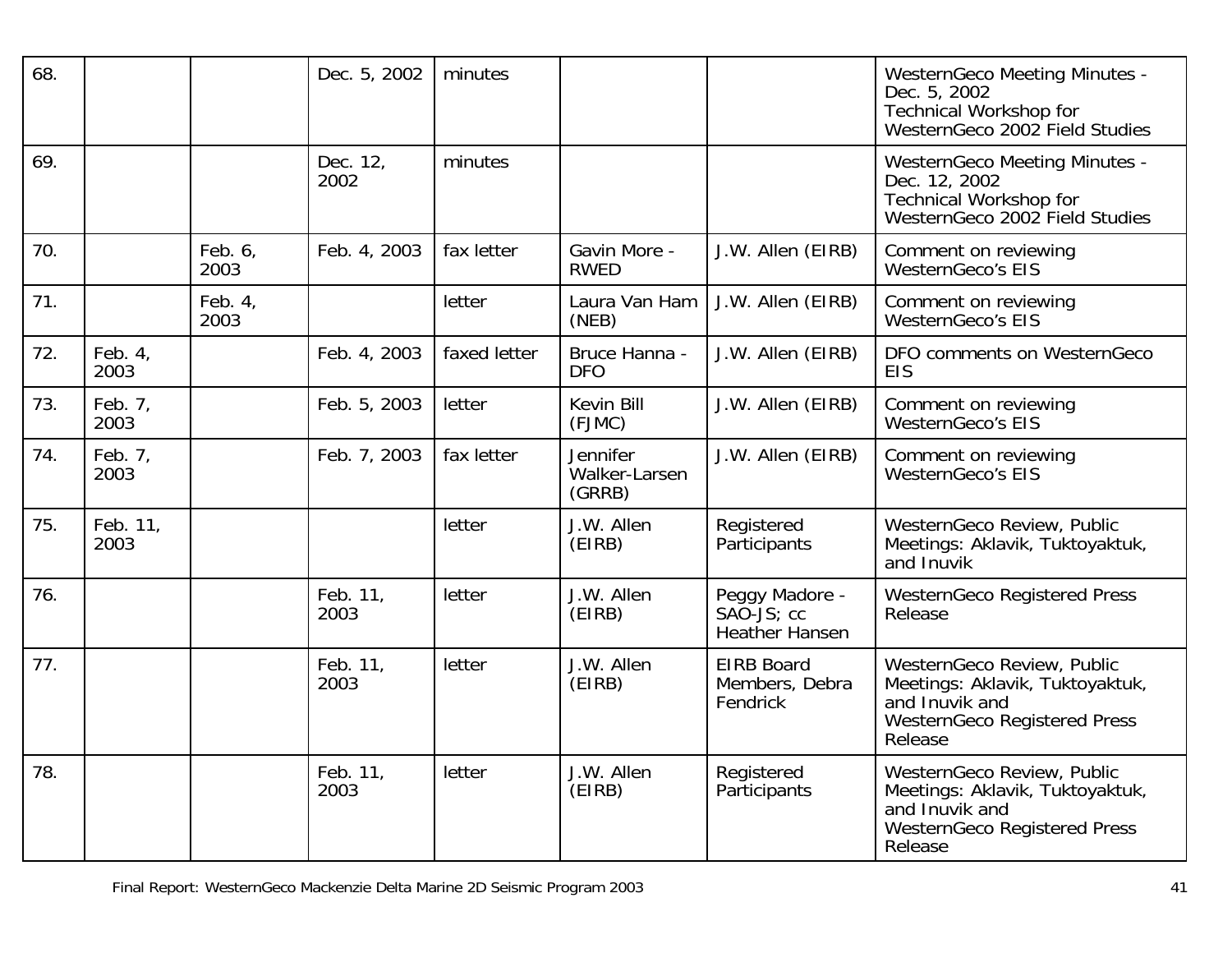| 79. |                  | Feb. 11,<br>2003 |                  | Purchase<br>Order    | Peggy Madore<br>- SAO-JS            | <b>News North</b>                               | Purchase Order to publish the<br>press release              |
|-----|------------------|------------------|------------------|----------------------|-------------------------------------|-------------------------------------------------|-------------------------------------------------------------|
| 80. |                  |                  | Feb. 12,<br>2003 | fax cover<br>sheet   | J.W. Allen<br>(EIRB)                | <b>EIRB Board</b><br>Members, Debra<br>Fendrick | forwarding correspondence                                   |
| 81. |                  | Feb. 12,<br>2003 |                  | fax letter           | J.W. Allen<br>(EIRB)                | Registered<br>Participants                      | forwarding correspondence                                   |
| 82. |                  | Feb. 12,<br>2003 |                  | letter               | J.W. Allen<br>(EIRB)                | Ed McLean -<br>Parks Canada                     | WesternGeco Review - Previously<br><b>Distributed Items</b> |
| 83. |                  | Feb. 12,<br>2003 |                  | letter               | J.W. Allen<br>(EIRB)                | Jennifer Walker-<br>Larsen (GRRB)               | Thank you for comments on<br>WesternGeco EIS                |
| 84. |                  | Feb. 13,<br>2003 |                  | e-mail<br>attachment | Jennifer<br>Walker-Larsen<br>(GRRB) | J.W. Allen (EIRB)                               | <b>Detailed Comments on</b><br><b>WesternGeco EIS</b>       |
| 85. |                  |                  | Feb. 19,<br>2003 | faxed letter         | J.W. Allen<br>(EIRB)                | <b>EIRB Board</b><br>Members, Debra<br>Fendrick | forwarding correspondence                                   |
| 86. |                  |                  | Feb. 19,<br>2003 | faxed letter         | J.W. Allen<br>(EIRB)                | Registered<br>Participants                      | forwarding correspondence                                   |
| 87. | Feb. 26,<br>2003 | Feb. 24,<br>2003 |                  | letter               | Elenor Ross,<br><b>Tuk HTC</b>      | J.W. Allen (EIRB)                               | Request to be added to Registered<br>Participants List      |
| 88. |                  |                  | Feb. 25,<br>2003 | faxed letter         | J.W. Allen<br>(EIRB)                | <b>EIRB Board</b><br>Members, Debra<br>Fendrick | forwarding correspondence                                   |
| 89. |                  |                  | Feb. 25,<br>2003 | faxed letter         | J.W. Allen<br>(EIRB)                | <b>EIRB Board</b><br>Members, Debra<br>Fendrick | forwarding correspondence                                   |
| 90. |                  |                  | Feb. 25,<br>2003 | faxed letter         | J.W. Allen<br>(EIRB)                | Registered<br>Participants                      | forwarding correspondence                                   |
| 91. | Feb. 27,<br>2003 | Feb. 26,<br>2003 |                  | e-mail               | K. Rosindell<br>(WesternGeco)       | J.W. Allen (EIRB)                               | re: correspondence dated Feb. 25,<br>2003                   |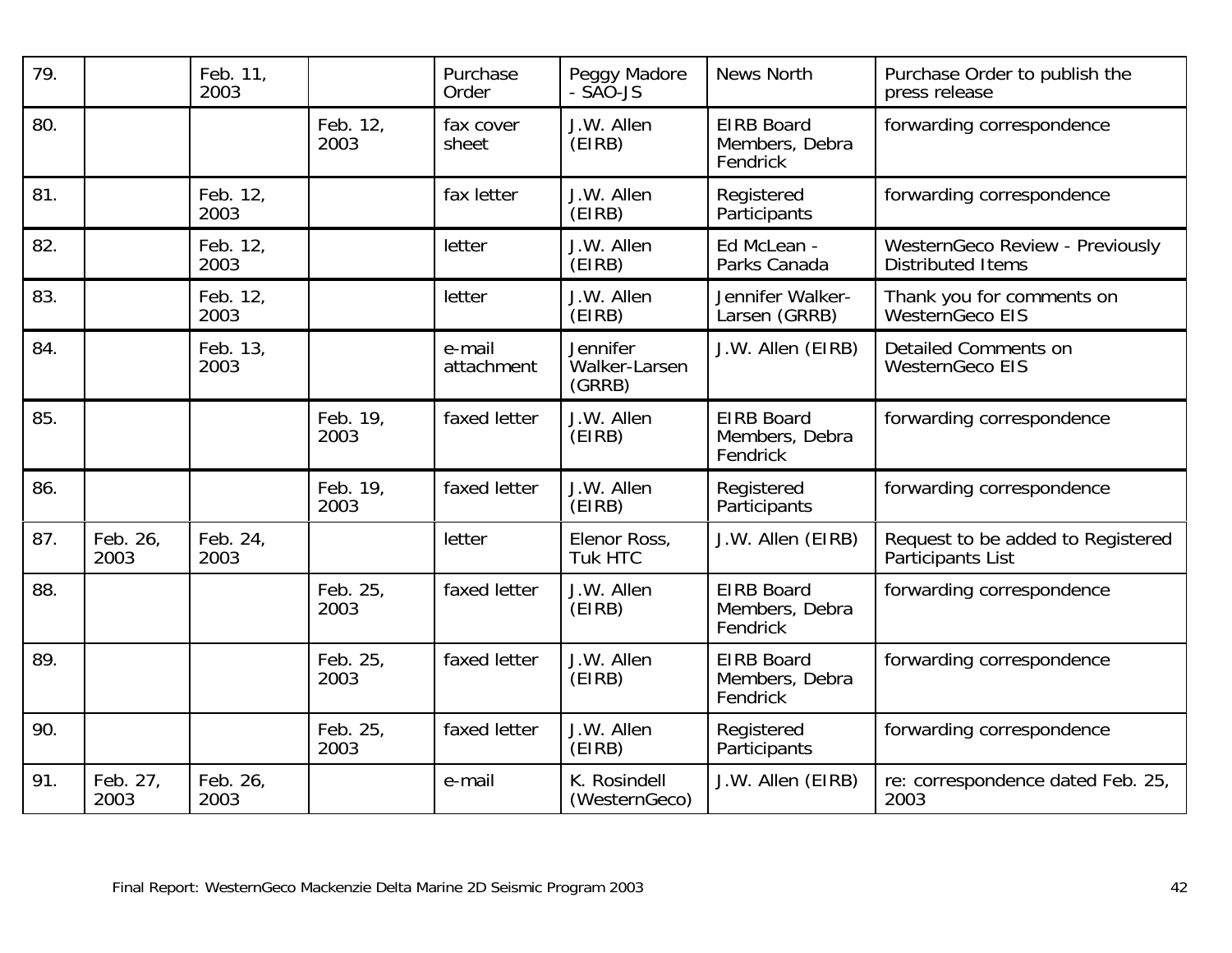| 92.  |                 |                  | Feb. 27,<br>2003 | letter                     | J.W. Allen<br>(EIRB)                               | K. Rosindell<br>(WESTERNGECO)<br>$P.$ Cott (DFO);<br>B. Bell (FJMC) | <b>WesternGeco Public</b><br>Review/Technical Meeting - April<br>16, 2003 Inuvik, NT  |
|------|-----------------|------------------|------------------|----------------------------|----------------------------------------------------|---------------------------------------------------------------------|---------------------------------------------------------------------------------------|
| 93.  |                 |                  | Feb. 27,<br>2003 | letter                     | J.W. Allen<br>(EIRB)                               | K. Rosindell<br>(WESTERNGECO)                                       | <b>WesternGeco Public</b><br>Review/Response to WesternGeco<br>Email of Feb. 26, 2003 |
| 94.  |                 |                  | Feb. 27,<br>2003 | faxed letter               | J.W. Allen<br>(EIRB)                               | Registered<br>Participants                                          | forwarding correspondence                                                             |
| 95.  |                 |                  | Feb. 27,<br>2003 | letter                     | J.W. Allen<br>(EIRB)                               | Elenor Ross, Tuk<br><b>HTC</b>                                      | Confirmation from J.W. Allen that<br>Tuk HTC is on Registered<br>Participants List    |
| 96.  | Mar. 4,<br>2003 |                  | Feb. 28,<br>2003 | faxed<br>newsletter        | WesternGeco                                        | J.W. Allen (EIRB)                                                   | February information                                                                  |
| 97.  |                 | Mar. 13,<br>2003 | Mar. 13,<br>2003 | faxed and<br>mailed letter | J.W. Allen<br>(EIRB)                               | K. Rosindell, D.<br>Melton, R.<br>Hornal, N. Snow                   | letter regarding WesternGeco's<br>proposed changes to project                         |
| 98.  |                 |                  | Mar. 13,<br>2003 | letter                     | Ed McLean -<br>Ecosystem<br>Secretariat<br>Manager | cc - J.W. Allen<br>(EIRB)                                           | Parks Canada comments on<br>proposed project                                          |
| 99.  |                 |                  | Mar. 14,<br>2003 | letter                     | T.M. Baker -<br><b>NEB</b>                         | J.W. Allen (EIRB)                                                   | Results of review of WesternGeco's<br><b>EIS</b>                                      |
| 100. |                 |                  | Mar. 17,<br>2003 | letter                     | K. Rosindell -<br>W.G.                             | J.W. Allen (EIRB)                                                   | Alternative Source Configuration                                                      |
| 101. |                 | Mar. 17,<br>2003 | Mar. 17,<br>2003 | letter                     | J.W. Allen<br>(EIRB)                               | <b>EIRB Members</b>                                                 | forwarding correspondence                                                             |
| 102. |                 | Mar. 19,<br>2003 | Mar. 19,<br>2003 | letter                     | J.W. Allen<br>(EIRB)                               | Registered<br>Participants                                          | forwarding correspondence                                                             |
| 103. |                 | Mar. 20,<br>2003 | Mar. 20,<br>2003 | letter                     | J.W. Allen<br>(EIRB)                               | Registered<br>Participants                                          | forwarding correspondence                                                             |
| 104. |                 | Mar. 20,<br>2003 | Mar. 20,<br>2003 | letter                     | J.W. Allen<br>(EIRB)                               | <b>EIRB Members</b>                                                 | forwarding correspondence                                                             |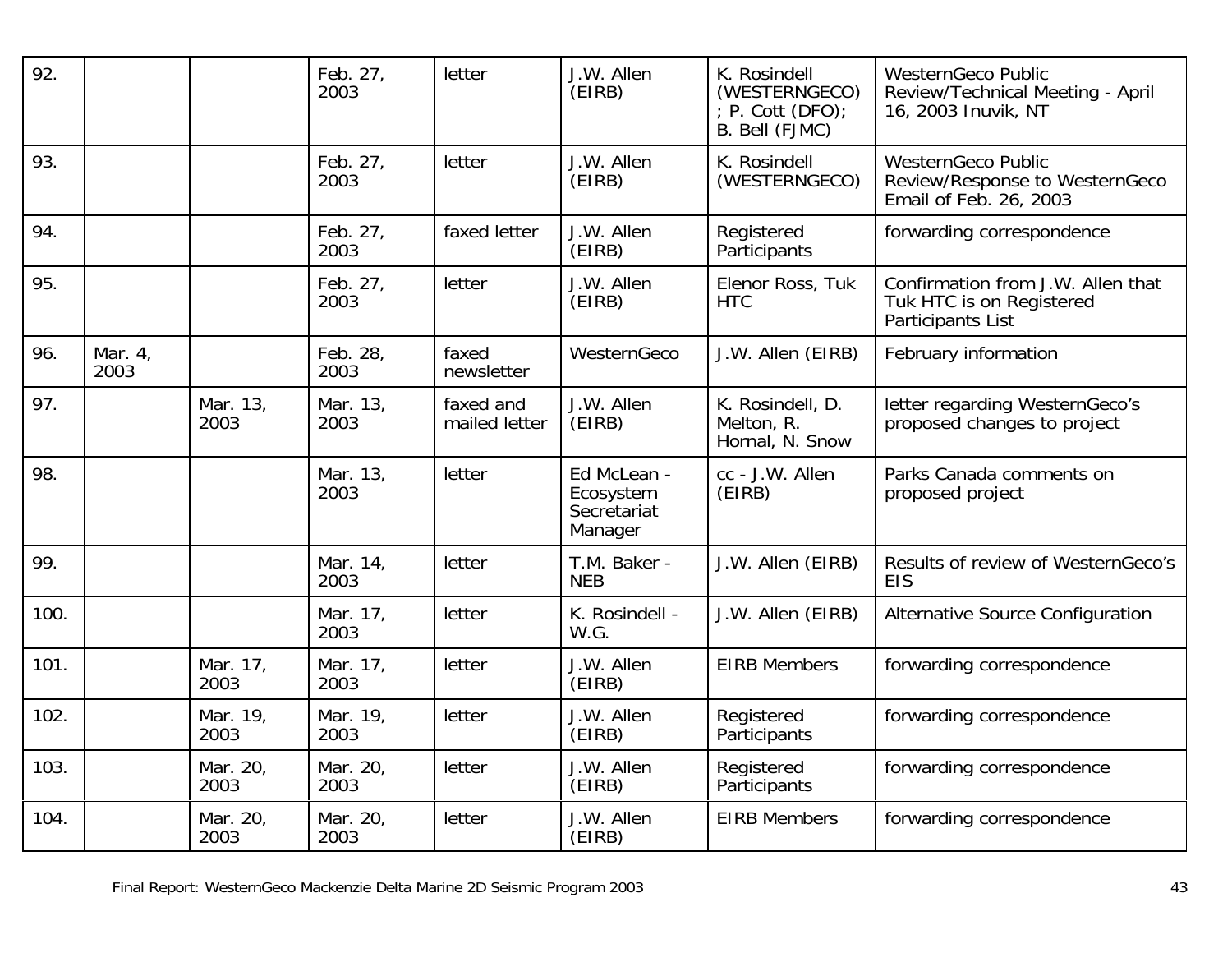| 105. | Mar. 20,<br>2003 | Mar. 20,<br>2003 | letter | J.W. Allen<br>(EIRB)   | <b>EIRB Members</b>                                                                                                   | forwarding correspondence                                                                                                                   |
|------|------------------|------------------|--------|------------------------|-----------------------------------------------------------------------------------------------------------------------|---------------------------------------------------------------------------------------------------------------------------------------------|
| 106. |                  | Mar. 21,<br>2003 | email  | Wayne<br>MacCallum     | K. Bill, R. Bell<br>cc - J.W. Allen                                                                                   | FYI - waiting for mailout from J. W.<br>Allen                                                                                               |
| 107. | Mar. 24,<br>2003 | Mar. 24,<br>2003 | letter | J.W. Allen<br>(EIRB)   | Wayne<br>MacCallum                                                                                                    | forwarding correspondence                                                                                                                   |
| 108. | Mar. 25,<br>2003 | Mar. 25,<br>2003 | letter | J.W. Allen<br>(EIRB)   | Nelson Perry -<br><b>IGC</b>                                                                                          | request for further information if<br>EIRB Panel requires it                                                                                |
| 109. | Mar. 25,<br>2003 | Mar. 25,<br>2003 | letter | J.W. Allen<br>(EIRB)   | P. Cott, B. Hanna,<br>K. Bill, D. Melton,<br>K. Rosindell, A.<br>Popper, A.<br>Ehrlich, W.<br>MacCallum, R.<br>Hornal | Invite to participate in technical<br>meeting on April 16, 2003, in<br>Inuvik                                                               |
| 110. | Mar. 25,<br>2003 | Mar. 25,<br>2003 | letter | J. W. Allen<br>(EIRB)  | W. MacCallum                                                                                                          | notification of items to be<br>couriered to Mr. MacCallum                                                                                   |
| 111. |                  | Mar. 27,<br>2003 |        | J.W. Allen<br>(EIRB)   |                                                                                                                       | March 27, 2003 revision of the<br>Registered Participant List for<br>WesternGeco Mackenzie Delta<br>Marine Seismic Program 2003 -<br>Review |
| 112. | Mar. 27,<br>2003 | Mar. 27,<br>2003 | letter | J.W. Allen<br>(EIRB)   | <b>EIRB Members</b>                                                                                                   | forwarding correspondence                                                                                                                   |
| 113. | Mar. 27,<br>2003 | Mar. 27,<br>2003 | letter | J.W. Allen<br>(EIRB)   | Registered<br><b>Participants</b>                                                                                     | forwarding correspondence                                                                                                                   |
| 114. | Mar. 28,<br>2003 | Mar. 28,<br>2003 | letter | K. Rosindell<br>(W.G.) | J.W. Allen (EIRB)                                                                                                     | WesternGeco responses to<br>Information Request #2 from the<br><b>NEB</b>                                                                   |
| 115. | Mar. 31,<br>2003 | Mar. 31,<br>2003 | letter | J.W. Allen<br>(EIRB)   | Registered<br>Participants and<br>Gov't Reps.                                                                         | WesternGeco responses to<br>Information Request #2 from the<br><b>NEB</b>                                                                   |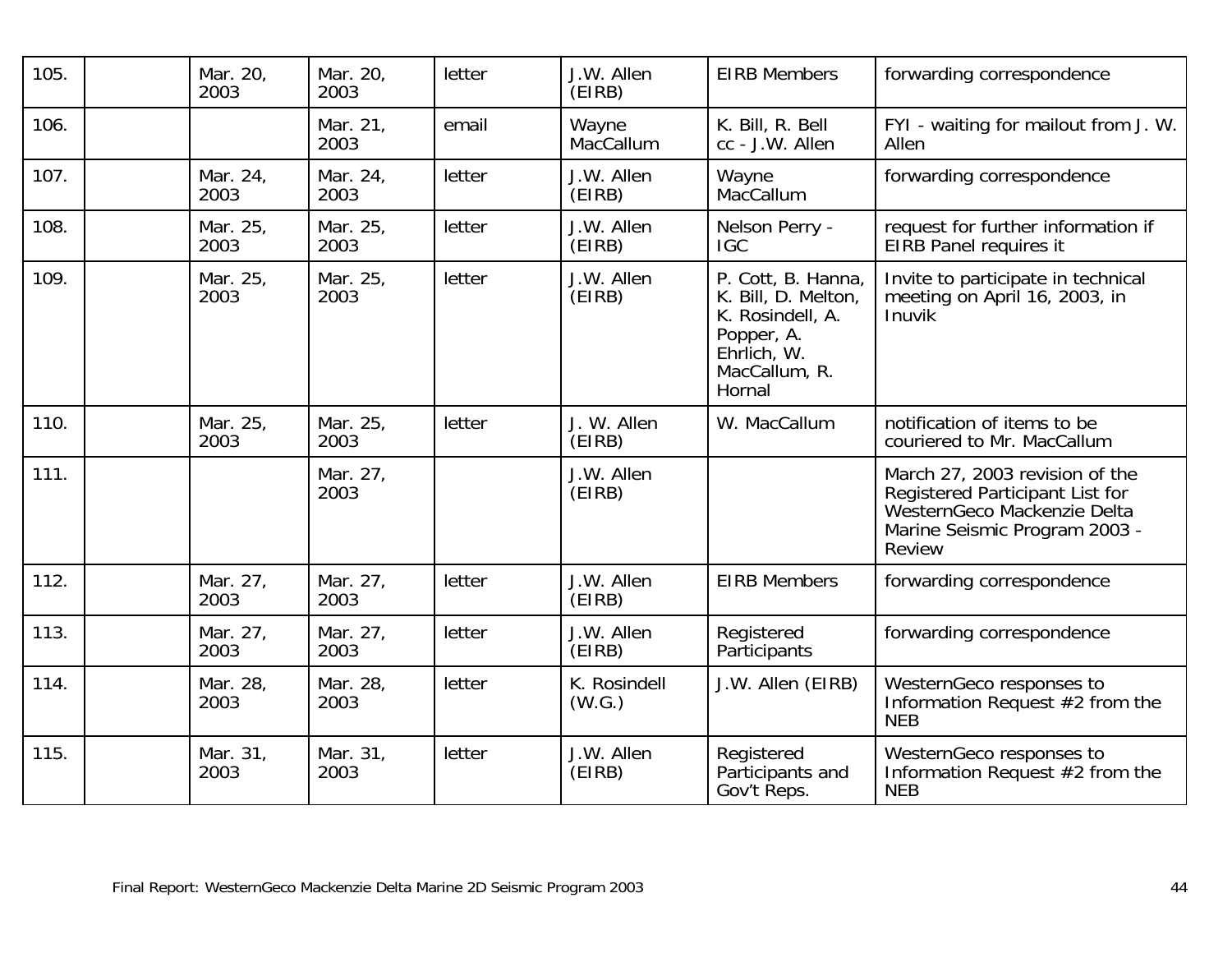| 116. |                 | Mar. 31,<br>2003 | Mar. 31,<br>2003 | letter                           | J.W. Allen<br>(EIRB)          | <b>EIRB Members</b>                                                 | WesternGeco responses to<br>Information Request $#2$ from the<br><b>NEB</b>                                                                                                       |
|------|-----------------|------------------|------------------|----------------------------------|-------------------------------|---------------------------------------------------------------------|-----------------------------------------------------------------------------------------------------------------------------------------------------------------------------------|
| 117. |                 | Mar. 27,<br>2003 | Mar. 31,<br>2003 | letter                           | J.W. Allen<br>(EIRB)          | R. Hornal, P.<br>Bannon, A.<br>Williams, H. Felix<br>(EIRB)         | information regarding April 1, 2003<br>teleconference                                                                                                                             |
| 118. |                 | Apr. 1,<br>2003  | Apr. 1, 2003     | fax cover<br>sheet and<br>letter | J.W. Allen<br>(EIRB)          | W. Griffiths (LGL<br>Limited)                                       | forwarding March 12, 2003, copy<br>of letter from Inuvik HTC to the<br>FJMC regarding Study of the<br>Acoustic Effects of Seismic on<br>Freshwater Fish in the Mackenzie<br>River |
| 119. |                 | Apr. 1,<br>2003  | Apr. 1, 2003     | faxed letter                     | J.W. Allen<br>(EIRB)          | J. Akhiatak, R.<br>Binder, T.<br>Butters, H. Felix<br>(EIRB)        | Bill Griffiths' report on<br>WesternGeco's Alternate Source<br>Configuration                                                                                                      |
| 120. |                 | Apr. 2,<br>2003  | Apr. 2, 2003     | email                            | W. Griffiths<br>(LGL Limited) | J.W. Allen (EIRB)                                                   | re. Fish air bladders                                                                                                                                                             |
| 121. |                 |                  | Apr. 2, 2003     | email                            | J.W. Allen<br>(EIRB)          | W. Griffiths (LGL<br>Limited), R.<br>Hornal, (EIRB) N.<br>Snow (JS) | WesternGeco Review - Swim<br><b>Bladder Question</b>                                                                                                                              |
| 122. |                 | Apr. 2,<br>2003  | Apr. 2, 2003     | fax letter                       | J.W. Allen<br>(EIRB)          | Registered<br>Participants                                          | forwarding correspondence                                                                                                                                                         |
| 123. |                 | Apr. 2,<br>2003  | Apr. 2, 2003     | letter                           | J.W. Allen<br>(EIRB)          | Registered<br>Participants and<br>Gov't Reps.                       | re: amendment to the EIS and<br>Worst Case Scenario in the EIS                                                                                                                    |
| 124. |                 | Apr. 23,<br>2003 | Apr. 23,<br>2003 | letter                           | Duane Smith<br>(IGC)          | Robert Hornal<br>(EIRB)                                             | regarding Inuvialuit Harvest Study<br>data                                                                                                                                        |
| 125. | Apr. 4,<br>2003 | Apr. 4,<br>2003  |                  | letter                           | Pete Cott -<br><b>DFO</b>     | J.W. Allen (EIRB)                                                   | Alternate Source Configuration for<br>the WesternGeco Mackenzie<br>River/Delta Seismic project(s)<br>Summer 2003 - DFO Comment                                                    |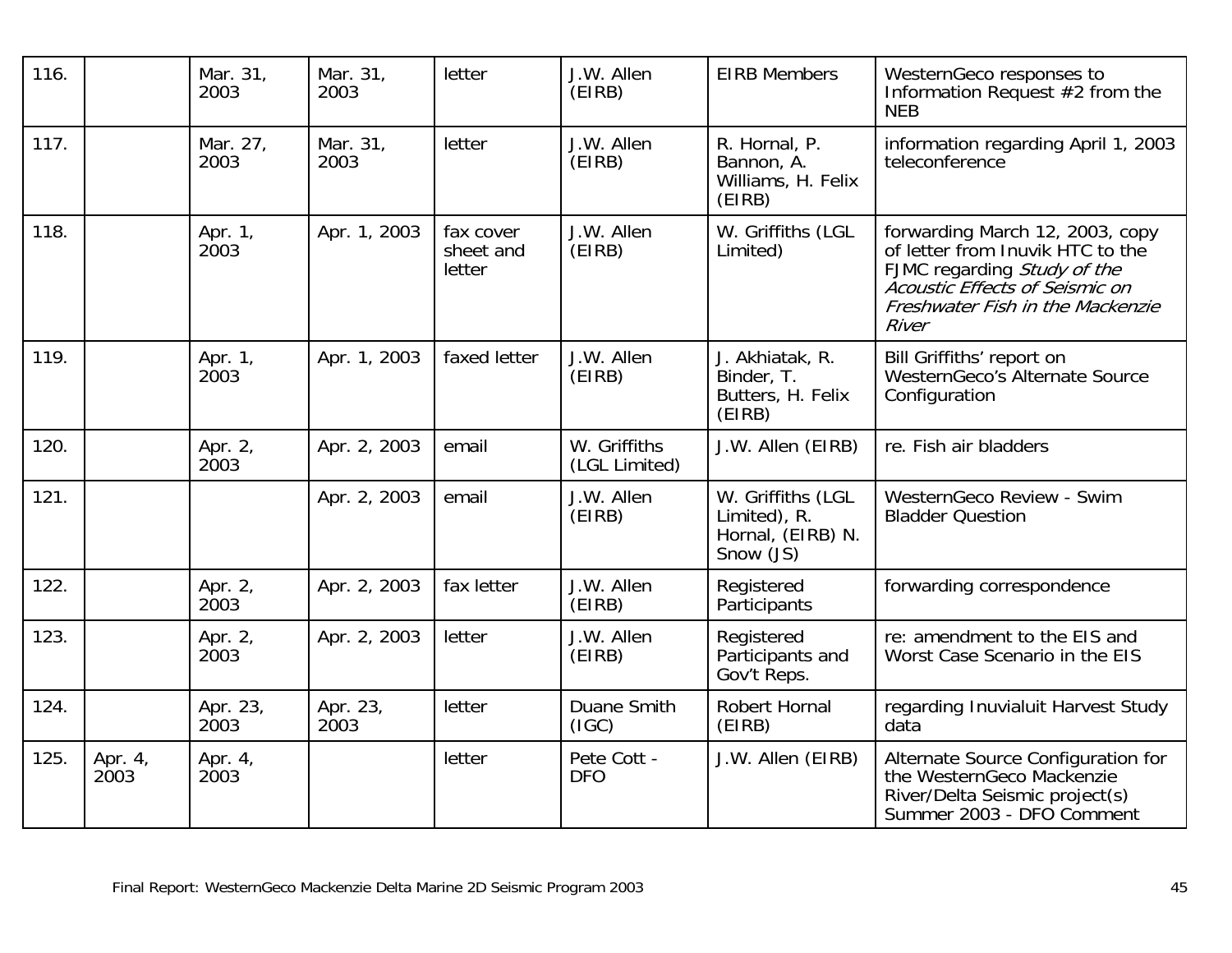| 126. |                 |                  | Apr. 3, 2003 |        | J.W. Allen<br>(EIRB)             |                                          | April 3, 2003, 2003 revision of the<br>Distribution List for WesternGeco<br>Mackenzie River Seismic Review                          |
|------|-----------------|------------------|--------------|--------|----------------------------------|------------------------------------------|-------------------------------------------------------------------------------------------------------------------------------------|
| 127. |                 | Apr. 4,<br>2003  |              | fax    | J.W. Allen<br>(EIRB)             | <b>Jason McNeill</b><br>(RWED)           | attached is a June 20, 2002 letter -<br>as requested                                                                                |
| 128. |                 |                  | Apr. 4, 2003 |        | J.W. Allen<br>(EIRB)             |                                          | April 4, 2003, 2003 revision of the<br>Distribution List for WesternGeco<br>Mackenzie Delta Marine Seismic<br>Program 2003 - Review |
| 129. | Apr. 9,<br>2003 |                  |              | fax    | WesternGeco                      | J.W. Allen (EIRB)                        | March information                                                                                                                   |
| 130. |                 | Apr. 9,<br>2003  |              | fax    | J.W. Allen<br>(EIRB)             | CBC Radio -<br>Inuvik and<br>Yellowknife | announcement of public meetings<br>in Aklavik, Tuktoyaktuk and Inuvik                                                               |
| 131. |                 | Apr. 10,<br>2003 |              | email  | J.W. Allen<br>(EIRB)             | R. Hornal (EIRB)                         | new draft agenda for Inuvik's<br>technical meeting                                                                                  |
| 132. |                 | Apr. 10,<br>2003 |              | email  | J.W. Allen<br>(EIRB)             | K. Rosindell<br>(W.G.)                   | new draft agenda for Inuvik's<br>technical meeting                                                                                  |
| 133. |                 | Apr. 10,<br>2003 |              | letter | Duane Smith<br>(IGC)             | R. Hornal (EIRB)                         | IGC comments on the<br><b>WesternGeco EIS</b>                                                                                       |
| 134. |                 | Apr. 10,<br>2003 |              | email  | Keith Rosindell<br>(WesternGeco) | J.W. Allen (EIRB)                        | agenda queries                                                                                                                      |
| 135. |                 | Apr. 10,<br>2003 |              | memo   | J.W. Allen<br>(EIRB)             | Peggy Madore<br>(JS)                     | copy of advertisement to run on<br>NewsNorth Network's community<br>channel from April 10-16, 2003                                  |
| 136. |                 | Apr. 10,<br>2003 |              | fax    | J.W. Allen<br>(EIRB)             | H. Felix (EIRB)                          | info to be posted in Tuktoyaktuk<br>regarding April 15, 2003 public<br>meeting                                                      |
| 137. |                 | Apr. 10,<br>2003 |              |        | J.W. Allen<br>(EIRB)             |                                          | copy of advertisement for all<br>meetings regarding WesternGeco                                                                     |
| 138. |                 | Apr. 14,<br>2003 |              | email  | Matt Litvak                      | J.W. Allen (EIRB)                        | remove name from Reg.<br>Participants List                                                                                          |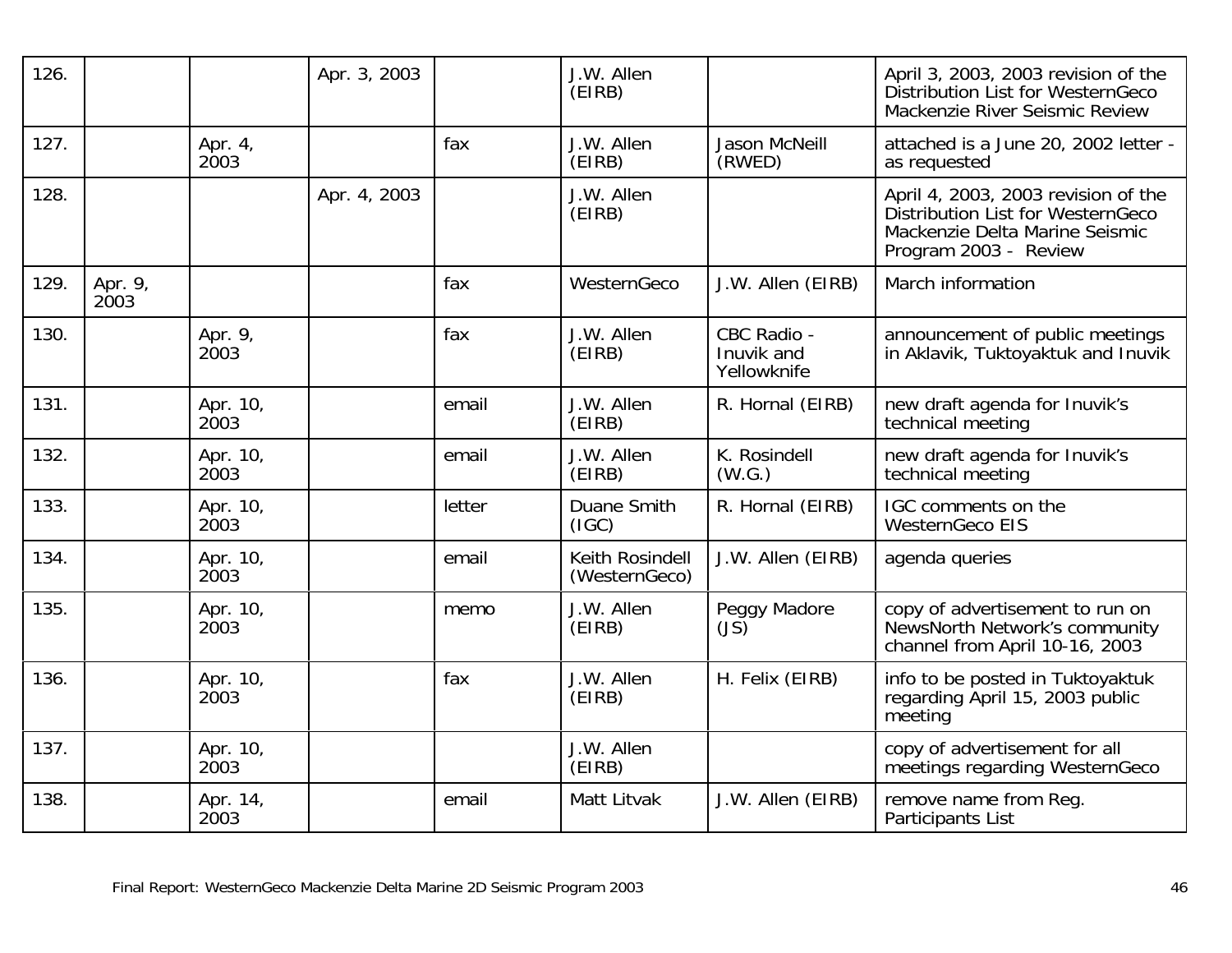| 139. |                  | Apr. 14,<br>2003 |                  | email  | J.W. Allen<br>(EIRB)         | Myrna Button,<br>$(J\bar{S})$                 | remove name from Req.<br>Participants List                                                             |
|------|------------------|------------------|------------------|--------|------------------------------|-----------------------------------------------|--------------------------------------------------------------------------------------------------------|
| 140. |                  | Apr. 14,<br>2003 |                  | email  | J.W. Allen<br>(EIRB)         | B. Hannah, E.<br>Gyselman                     | agenda for technical meeting on<br>April 16, 2003                                                      |
| 141. | Apr. 15,<br>2003 |                  | Apr. 11,<br>2003 | letter | Pete Cott -<br><b>DFO</b>    | cc - J.W. Allen<br>(EIRB)                     | WesternGeco, Mackenzie River 2D<br>Seismic Program 2003 -<br>Information request from DFO              |
| 142. |                  |                  | Apr. 15,<br>2003 | letter | J.W. Allen<br>(EIRB)         | Registered<br>Participants and<br>Gov't Reps. | Source of Information - Worst Case<br>Scenario                                                         |
| 143. |                  | Apr. 15,<br>2003 | Apr. 15,<br>2003 | fax    | J.W. Allen<br>(EIRB)         | <b>EIRB Members</b>                           | forwarding correspondence                                                                              |
| 144. |                  | Apr. 15,<br>2003 | Apr. 15,<br>2003 | fax    | J.W. Allen<br>(EIRB)         | Registered<br>Participants                    | forwarding correspondence                                                                              |
| 145. |                  | Apr. 25,<br>2003 | Apr. 25,<br>2003 | letter | J.W. Allen<br>(EIRB)         | <b>Esther Price</b><br>(IHTC)                 | Request from EIRB Panel for<br>information regarding monetary<br>value of white fish to the Inuvialuit |
| 146. |                  | Apr. 25,<br>2003 | Apr. 25,<br>2003 | letter | J.W. Allen<br>(EIRB)         | <b>EIRB Members</b><br>and Debra<br>Fendrick  | Request from EIRB Panel for<br>information regarding monetary<br>value of whitefish to the Inuvialuit  |
| 147. |                  | Apr. 25,<br>2003 | Apr. 25,<br>2003 | letter | J.W. Allen<br>(EIRB)         | Registered<br>Participants                    | Request from EIRB Panel for<br>information regarding monetary<br>value of whitefish to the Inuvialuit  |
| 148. |                  | Apr. 28,<br>2003 | Apr.28, 2003     | letter | J.W. Allen<br>(EIRB)         | Ian Butters -<br><b>RWED</b>                  | request for "economic evaluation<br>of wildlife reports" for review<br>panel's use                     |
| 149. |                  | Apr. 28,<br>2003 | Apr. 28,<br>2003 | letter | J.W. Allen<br>(EIRB)         | Mike Preston -<br><b>WWF</b>                  | New address for World Wildlife<br>Federation - Inuvik office                                           |
| 150. |                  | Apr. 29,<br>2003 | Apr. 29,<br>2003 | e-mail | Ian Butters -<br><b>RWED</b> | J.W. Allen (EIRB)                             | Report entitled "Edible Weights of<br>Wildlife Species used for Country<br>Food in the NT and NU"      |
| 151. |                  | Apr. 29,<br>2003 | Apr. 29,<br>2003 | e-mail | J.W. Allen<br>(EIRB)         | Ian Butters -<br><b>RWED</b>                  | Thank you for the report forwarded<br>to the EIRB                                                      |